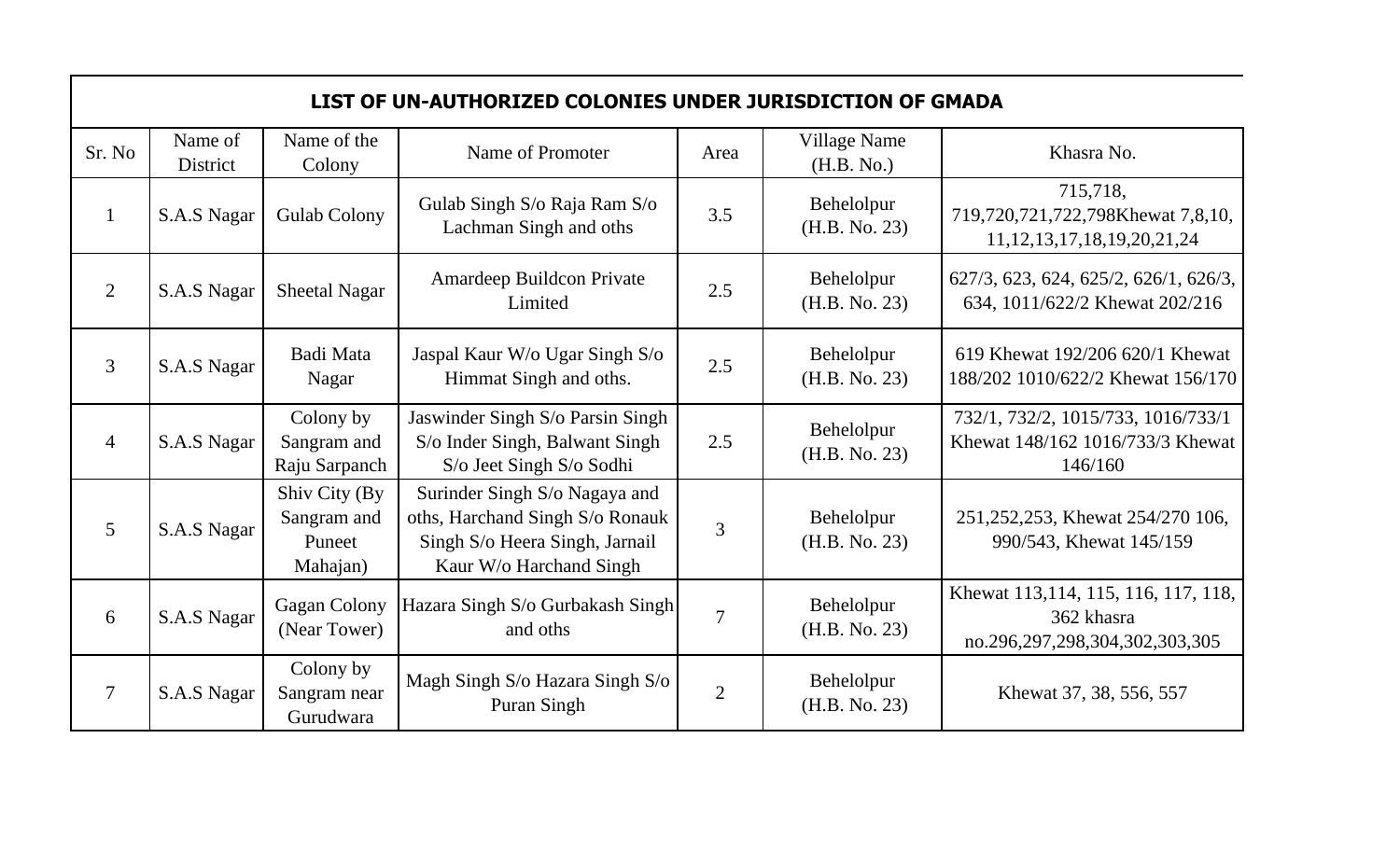| 8  | S.A.S Nagar | Colony<br>adjoining 39<br>west (by Lali) | Ajay Kumar S/o Sadhu Ram S/o<br>Gobinda                                 |                | Behelolpur<br>(H.B. No. 23) | 677 Khewat 46/55                                                                               |
|----|-------------|------------------------------------------|-------------------------------------------------------------------------|----------------|-----------------------------|------------------------------------------------------------------------------------------------|
| 9  | S.A.S Nagar | <b>Gulab Singh</b><br>(simla Enclave)    | Gulab Singh S/o Raja Ram                                                | $\overline{4}$ | Behelolpur<br>(H.B. No. 23) | Khewat 1 to 11                                                                                 |
| 10 | S.A.S Nagar | commercial                               | Usha jindal W/o Raj Karan                                               | 0.5            | Behelolpur<br>(H.B. No. 23) | Khasra Nos.1020/88/1                                                                           |
| 11 | S.A.S Nagar | commercial                               | Jaskaran singh                                                          | $\mathbf{1}$   | Behelolpur<br>(H.B. No. 23) | khasra no. $697/2$                                                                             |
| 12 | S.A.S Nagar | Mahadev nagar                            | Gurpreet singh Baidwan                                                  | $\overline{3}$ | Behelolpur<br>(H.B. No. 23) | khasra no. 128,129,130,234                                                                     |
| 13 | S.A.S Nagar | Anoop colony                             | Anoop                                                                   | 0.5            | Behelolpur<br>(H.B. No. 23) | Khasra no. 94,95                                                                               |
| 14 |             | S.A.S Nagar Sukhdev Colony               | Sukhdev singh                                                           | $\overline{2}$ | Behelolpur<br>(H.B. No. 23) | Khasra no. 665,666,676                                                                         |
| 15 | S.A.S Nagar | Colony by Raju<br>Sarpanch               | Kashmir Singh, Raj Kumar Bhana<br>Ram                                   | 1.5            | Behelolpur<br>(H.B. No. 23) | 733/1, 732, 731                                                                                |
| 16 | S.A.S Nagar | <b>Satnam Colony</b>                     | <b>Satnam Singh</b>                                                     | 0.3            | Behelolpur<br>(H.B. No. 23) | 851,852                                                                                        |
| 17 | S.A.S Nagar | Saini Colony                             |                                                                         | $\mathbf{1}$   | Behelolpur<br>(H.B. No. 23) | 903,904                                                                                        |
| 18 | S.A.S Nagar | <b>Bhullar Colony</b>                    | Bachan Singh S/o Gurbakash<br>Singh S/o Maghi and oths.                 | $\mathbf{1}$   | Daun<br>(H.B. No. 27)       | 31//712 Khewat 173, Khtouni 213                                                                |
| 19 | S.A.S Nagar | Raju Colony<br>(L.H.S.)                  | Paramjeet Singh widow of<br>Jagmohan Singh S/o Bhagat Singh<br>and oths | 6              | Daun<br>(H.B. No. 27)       | 24/12,3,8/1, 9/1, 9/2, 9/3, 12/1, 12/2,<br>13, 18, 19/1, 19/2, 19/3 Khewat-83,<br>Khatouni 101 |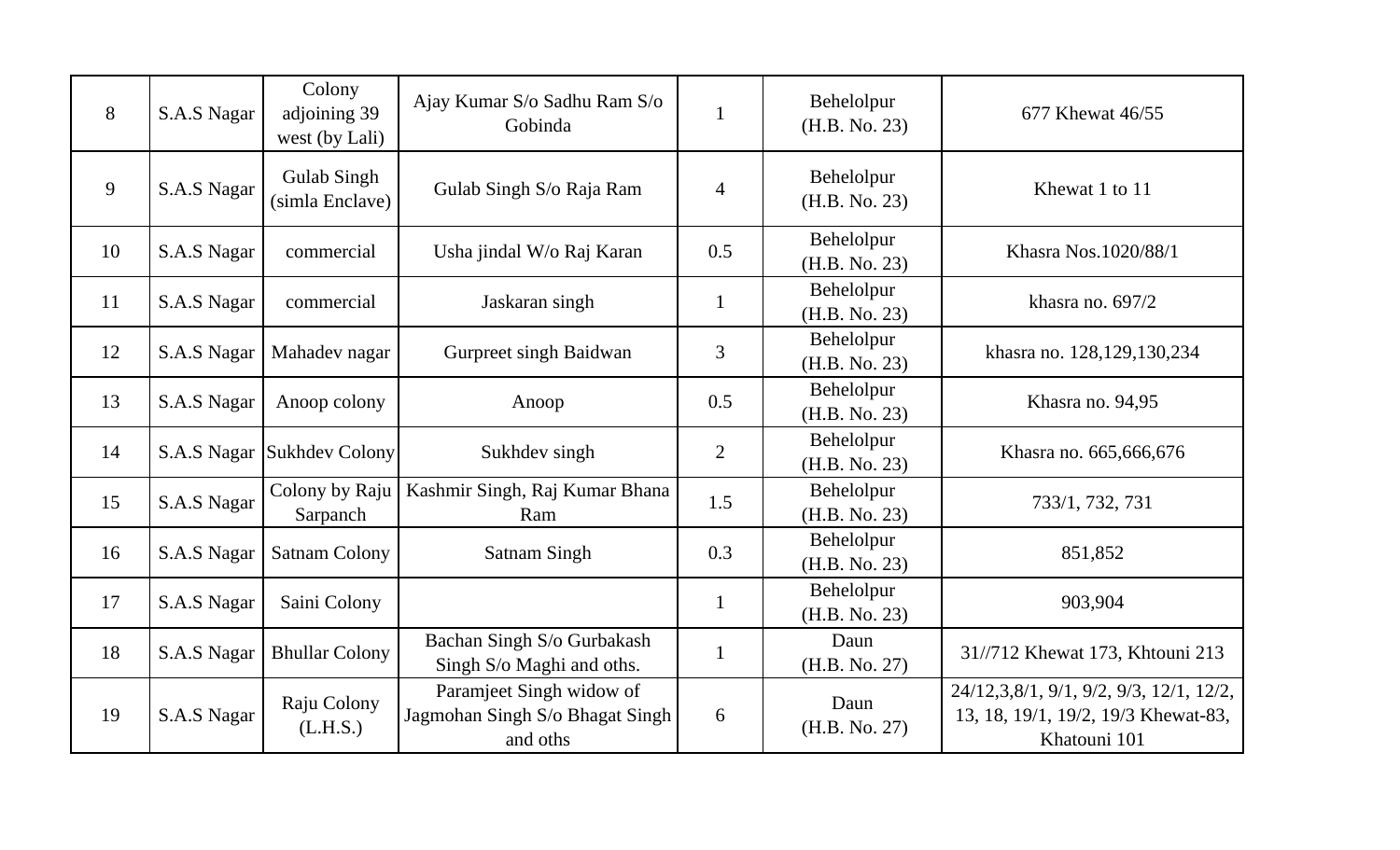| 20 | S.A.S Nagar | <b>Bikhu Colony</b><br>(R.H.S)                          | Jasbir Singh S/o Iqbal Singh and<br>oths.                                         | $\overline{2}$ | Daun<br>(H.B. No. 27)     | 24//14, 15 Khewat 294 Khatouni 353                                                      |
|----|-------------|---------------------------------------------------------|-----------------------------------------------------------------------------------|----------------|---------------------------|-----------------------------------------------------------------------------------------|
| 21 | S.A.S Nagar | <b>Satbir Colony</b>                                    | Satbir Singh S/o Ram Singh                                                        | $\mathbf{1}$   | Daun<br>(H.B. No. 27)     | 32//10/1, 32//10/2 Khewat 135,<br>Khatouni 162                                          |
| 22 | S.A.S Nagar | Balwinder<br>colony                                     | <b>Balwinder Singh</b>                                                            | 3              | Daun<br>(H.B. No. 27)     | khasra<br>Nos.23/23/1,23/2,32/1,2,3,8,9,10/1,1<br>$0/2$ , 12, 20//16, 25                |
| 23 | S.A.S Nagar | Sant colony                                             | Sant Singh                                                                        | $\overline{2}$ | Daun<br>(H.B. No. 27)     | 20/16,25                                                                                |
| 24 | S.A.S Nagar | Mohamad<br>colony                                       |                                                                                   | 0.3            | Daun<br>(H.B. No. 27)     | 41/10/2                                                                                 |
| 25 | S.A.S Nagar | Raju Colony                                             | Harminder singh                                                                   | $\mathbf{1}$   | Daun<br>(H.B. No. 27)     | 26/2,3,4/1                                                                              |
| 26 | S.A.S Nagar | Gurunanak<br>Enclave (Behind<br>ATS)                    | ParamjitSingh S/o Jarnail Singh,<br>Amarjit Singh S/o Jarnail Singh<br>and oths.  | $\overline{2}$ | Barmajra<br>(H.B. No. 25) | 19//2,3,4,12//24                                                                        |
| 27 | S.A.S Nagar | <b>Avtar Sarpanch</b><br>Colony                         | Sukhwinder Singh S/o Piara Singh,<br>Kulwinder Singh S/o Paiara Singh<br>and oths | 2.5            | Barmajra<br>(H.B. No. 25) | 14//8/1, 8/2, 8/4, 9/1, 9/2, 10, 11/2,<br>12/1                                          |
| 28 | S.A.S Nagar | Pala Sarpanch<br>Colony                                 | Avtar Singh S/o Jagtaar Singh S/o<br>Gurcharan Singh and oths.                    | $\overline{2}$ | Barmajra<br>(H.B. No. 25) | $7/25/2$ , $14/4/2$ , $14/5$ , $14/4/1$                                                 |
| 29 | S.A.S Nagar | <b>Vicky Colony</b><br><b>Back Side Rajiv</b><br>Colony | Vicky Kumar S/o Som Nath, Jagtar<br>S/o Gurcharan                                 | $\overline{4}$ | Barmajra<br>(H.B. No. 25) | $13/12$ , $13,14,15$                                                                    |
| 30 | S.A.S Nagar | Rajiv Colony                                            | Rajiv Kumar S/o Ram Narain and<br>oths.                                           | $\overline{4}$ | Barmajra<br>(H.B. No. 25) | $8/2/7$ , 3, 24, 23/1, 18/2, $8/9/3$ , $8/13$ ,<br>$8/12/2$ , 12/3, 17/2, $8/7/1,9/1,8$ |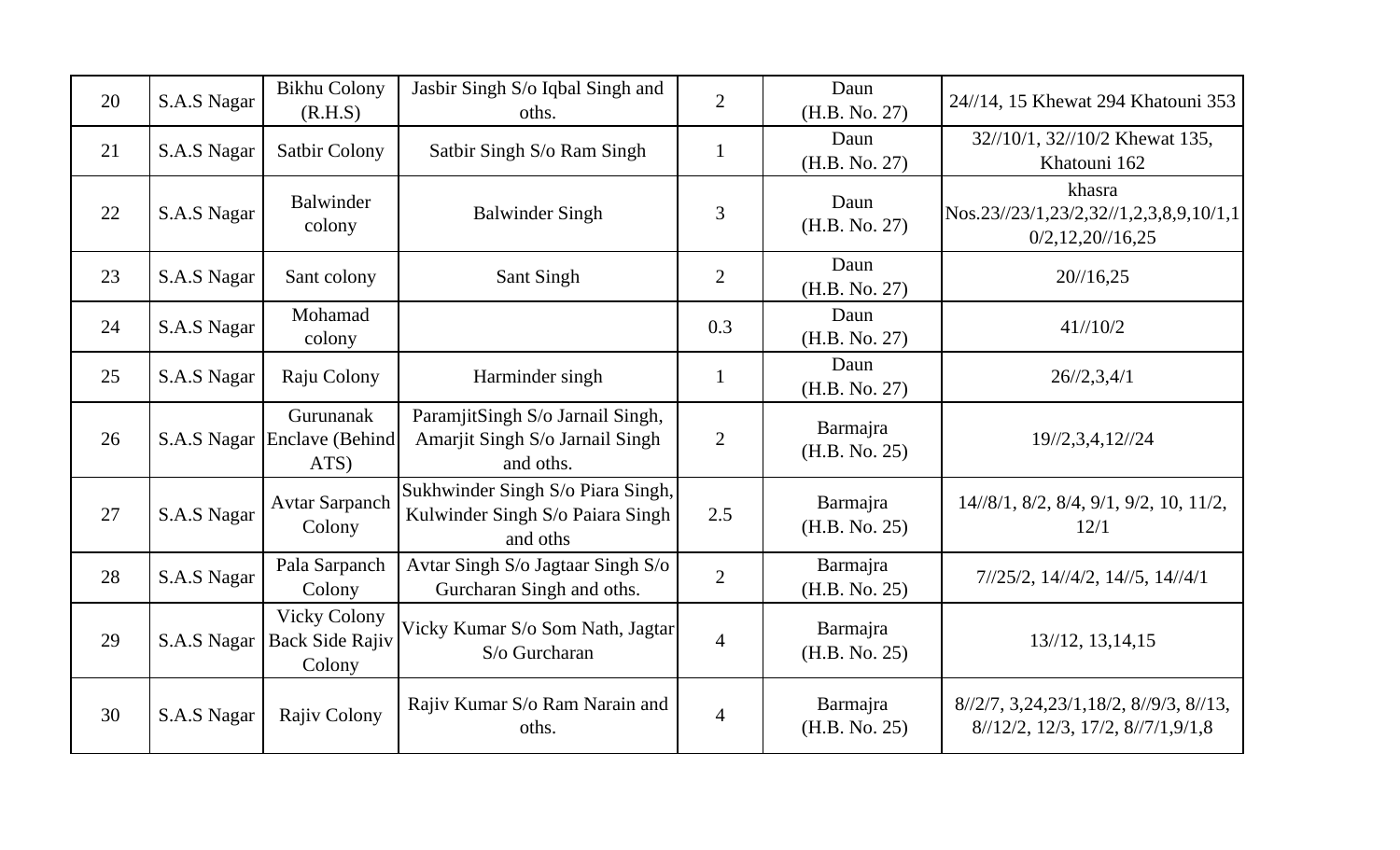| 31 | S.A.S Nagar | <b>Rehmat Enclave</b><br>back side A.T.S                            | Manpreet singh                                | 8              | Barmajra<br>(H.B. No. 25) | 18//16,17,18,19,2019//20,17//16,17                                 |
|----|-------------|---------------------------------------------------------------------|-----------------------------------------------|----------------|---------------------------|--------------------------------------------------------------------|
| 32 | S.A.S Nagar | A.T.S backside<br>near Patiala ki<br>rao                            | Shupinder Singh                               | 2.5            | Barmajra<br>(H.B. No. 25) | 19/12, 13, 14                                                      |
| 33 | S.A.S Nagar | <b>Bahadur</b> colony<br>near GURdwara<br>sahib Barmajra            | Bahadur singh                                 |                | Barmajra<br>(H.B. No. 25) | 13/16                                                              |
| 34 | S.A.S Nagar | Raju colony                                                         | Raju                                          | 3              | Barmajra<br>(H.B. No. 25) | 13/5, 6, 7, 12/1, 2, 10                                            |
| 35 | S.A.S Nagar | Unauth colony                                                       | Raju                                          | $\mathbf{1}$   | Barmajra<br>(H.B. No. 25) | 23/2,3/1,3/2                                                       |
| 36 | S.A.S Nagar | Unauth colony                                                       | Ladi badwan                                   |                | Barmajra<br>(H.B. No. 25) | 12/12, 13, 14/1, 14/2, 15, 17                                      |
| 37 | S.A.S Nagar | Jeetu Colony                                                        | Ravinder Singh S/o Kuldeep Singh<br>and oths. | 2.5            | Raipur<br>(H.B. No. 24)   | .391,392,414,415,416,417,418,419                                   |
| 38 | S.A.S Nagar | <b>Shiv Enclave</b>                                                 | Kashmir Singh S/o Bhana Ram<br>and oths.      | $\overline{4}$ | Raipur<br>(H.B. No. 24)   | 156, 157, 158, 159, 160                                            |
| 39 | S.A.S Nagar | <b>Behind Village</b><br>Ramgarh near<br><b>Water Tank</b><br>(C.C) | Davinder Singh S/o Tarsem Singh<br>and oths.  | 2.5            | Raipur<br>(H.B. No. 24)   | 422/179, 446/421/176, 448/177,<br>449/178 Khewat-111, Khatouni 128 |
| 40 | S.A.S Nagar | Colony by<br>Bikhu (greet<br>Huts)                                  | Baljit Singh S/o Maha Singh and<br>oths.      | 1.5            | Raipur<br>(H.B. No. 24)   | 227 Khewat 82, Khatouni 98 229<br>Khewat 77, Khatouni 91           |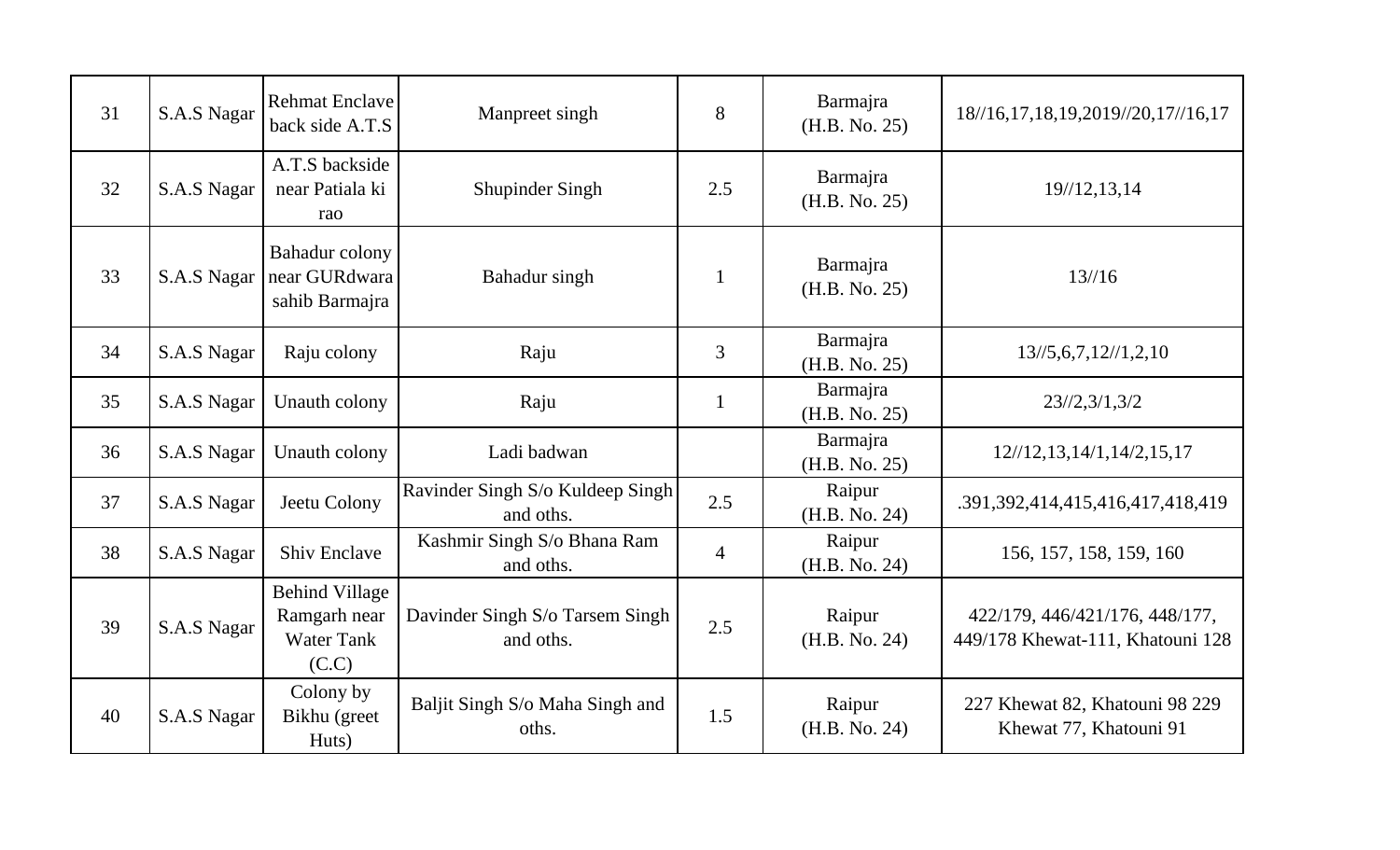| 41 | S.A.S Nagar | Ekta Colony                               | M/s Krishnaag project private<br>limited | 49 Marla       | Balongi<br>(H.B. No. 26) | $5/18/2/1/2$ , $18/2/2/2$ , $18/2/2/1$ ,<br>$19/2/1/2$ ,<br>19/2/1/1/1,21/1/1/1,21/1/1/2, 6//24<br>, 6/25/1, 9/4/1, 4/2, 5, 25/3 |
|----|-------------|-------------------------------------------|------------------------------------------|----------------|--------------------------|----------------------------------------------------------------------------------------------------------------------------------|
| 42 | S.A.S Nagar | Dashmesh<br>Colony                        | Hansa Singh S/o Ram Chand and<br>oths.   | 8              | Balongi<br>(H.B. No. 26) | 14/1, 11/1, 4/1                                                                                                                  |
| 43 | S.A.S Nagar | <b>Azad Nagar</b>                         | Amrik Singh S/o Jeet Singh               | 5              | Balongi<br>(H.B. No. 26) | $20\frac{\frac{1}{2}}{1}, 21\frac{\frac{1}{2}}{2}\frac{1}{1}$                                                                    |
| 44 | S.A.S Nagar | Ambedkar<br>Colony                        | Ambedkar                                 | 5              | Balongi<br>(H.B. No. 26) | 26/2, 6, 8, 9, 10                                                                                                                |
| 45 | S.A.S Nagar | Bala colony<br>backside police<br>station | Amreek singh                             | 5              | Balongi<br>(H.B. No. 26) | Khasra<br>Nos.9//17,22,15//25/1,20//5,6,26,21//<br>$1/1, 1/2, 89, 90, 21/10/2, 9/2, 9/4, 20/3, 5$                                |
| 46 | S.A.S Nagar | Bajwa Colony                              | Jarnail Singh Bajwa                      |                | Balongi<br>(H.B. No. 26) | $10\frac{1}{2}$ 1, $2\frac{2}{2}$ 1, $3\frac{1}{4}$ $4\frac{2}{4}$ $2\frac{4}{2}$ $4\frac{2}{2}$ 1                               |
| 47 | S.A.S Nagar | Raju colony                               | Dhaminder singh                          | $\overline{2}$ | Balongi<br>(H.B. No. 26) | $4\frac{1}{20}\frac{3}{5}\frac{1}{16}\frac{3}{3}\frac{5}{25}\frac{1}{25}\frac{1}{13}\frac{1}{3}$                                 |
| 48 | S.A.S Nagar | Kala Colony                               | Kala                                     | $\overline{2}$ | Balongi<br>(H.B. No. 26) | $9\frac{14}{1,14\frac{2,15,10}{11}$                                                                                              |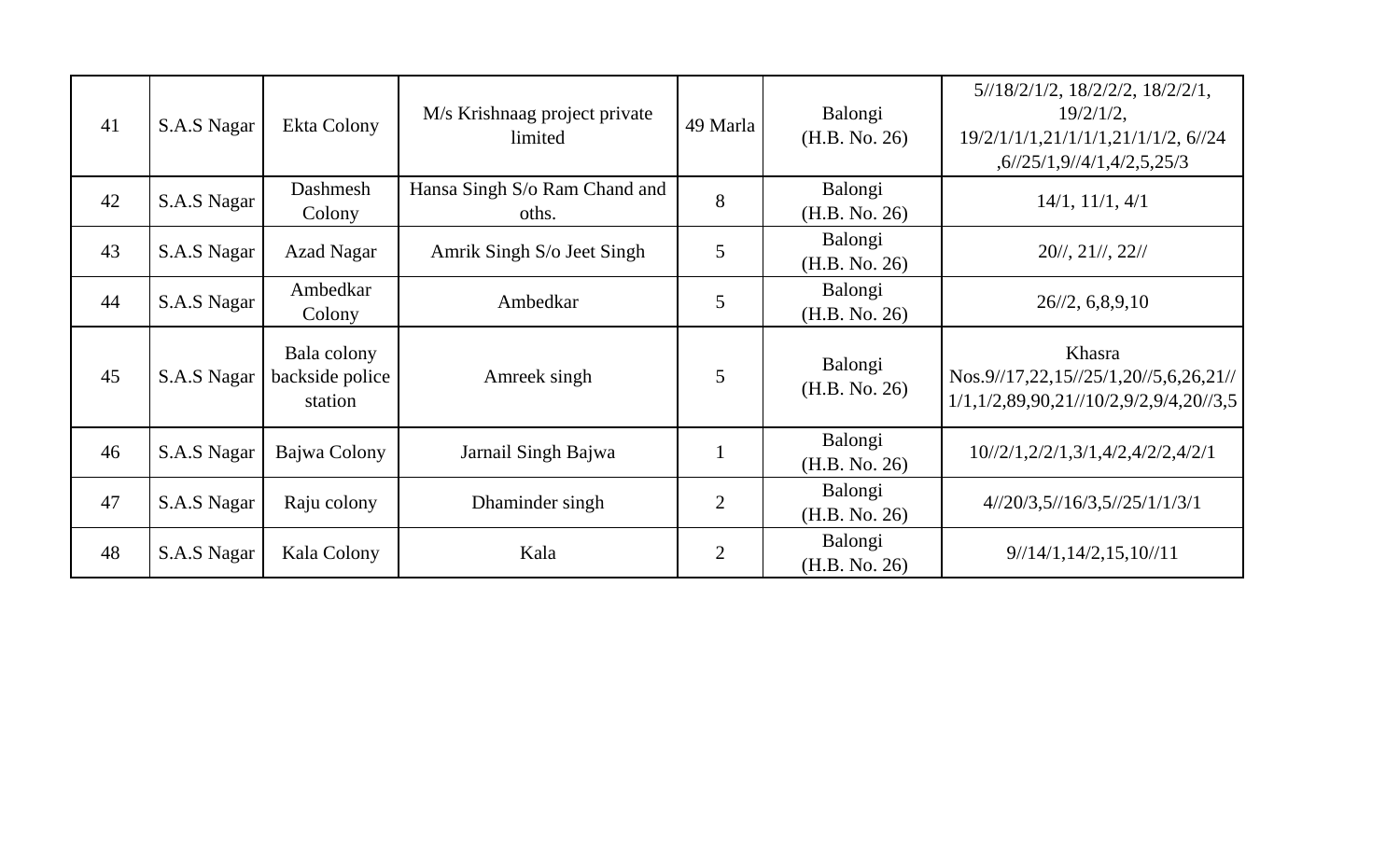| 49 | S.A.S Nagar | Sai Enclave                | Brijpal and oths                         | 2.5 | Jhampur<br>(H.B. No. 22) | $29\frac{1}{2}, 1\frac{3}{2}, 2\frac{2}{2}, 3\frac{1}{3}, 3\frac{2}{2}, 4\frac{1}{1}$<br>$\left[4/2,8,9/1,26\right]/1/2,2/2,3/1,4/2,5/2,6/1,6\right]$<br>$2,6/3,6/4,7/1,7/2,8/1,8/2,8/3,9,10,11/1$<br>,11/2,11/3,11/4,11/5,12/1,12/2,12/3,1<br>$314/1, 14/2, 15, 16, 17/1, 17/2, 18/1, 18/2,$<br>19/1, 19/2, 20/1, 20/2, 21/2, 22, 23/1, 23/2<br>,24/1,24/2,25/1,25/2,25/3,25/4,26,27//<br>$1/2, 10/1, 22/2, 23, 24, 19/1, 18, 17/1, 17/2$<br>,16/1,16/2,9/4,9/2/2,8/1,8/2,8/3,8/4,6/<br>$\left[1,6/2,7,2/3,2/4,3/3,,25/15/1,15/2,15/3\right]$<br>,14/2,16/2 |
|----|-------------|----------------------------|------------------------------------------|-----|--------------------------|--------------------------------------------------------------------------------------------------------------------------------------------------------------------------------------------------------------------------------------------------------------------------------------------------------------------------------------------------------------------------------------------------------------------------------------------------------------------------------------------------------------------------------------------------------------|
| 50 | S.A.S Nagar | Sangram<br>Colony (L.H.S.) | Ajay Kumar and oths.                     | 1.1 | Jhampur<br>(H.B. No. 22) | 25//25, 26//21/1 Khewat 181/204                                                                                                                                                                                                                                                                                                                                                                                                                                                                                                                              |
| 51 | S.A.S Nagar | Sun City                   | Balbir Singh (Village Khuda Ali<br>Sher) | 1.1 | Jhampur<br>(H.B. No. 22) | 25//9/1, 8 Khewat 181/204                                                                                                                                                                                                                                                                                                                                                                                                                                                                                                                                    |
| 52 | S.A.S Nagar | <b>Nanak Enclave</b>       | Sukhdev Singh S/o Prem Singh             | 3   | Jhampur<br>(H.B. No. 22) | $25\frac{1}{6}$ , 7/1, 5, 26, 26/ $\frac{1}{1}$ , 2/1, 3/2, 4/1, 5/1,<br>27//1/12/2,18//21/1,22/1,22/2,12/2,18/<br>2,17/1,19/9,10/4,11/1,11/219/1,19/2,<br>19/3, 20, 21/1, 21/2, 21/3, 21/4, 22, 23, 24,<br>$\left[ 25/1, 25/2, 20/6/1, 15/4, 16/1, 15/4, 15/3, \right]$<br>$15/2, 15/1, 14/1, 14/2, 14/3, 14/4, 14/5, 16$<br>$(1,16/2,16/3,17/1,17/2,17/3,17/4,17/5,$<br>24/1,24/2,24/3,24/4,25                                                                                                                                                             |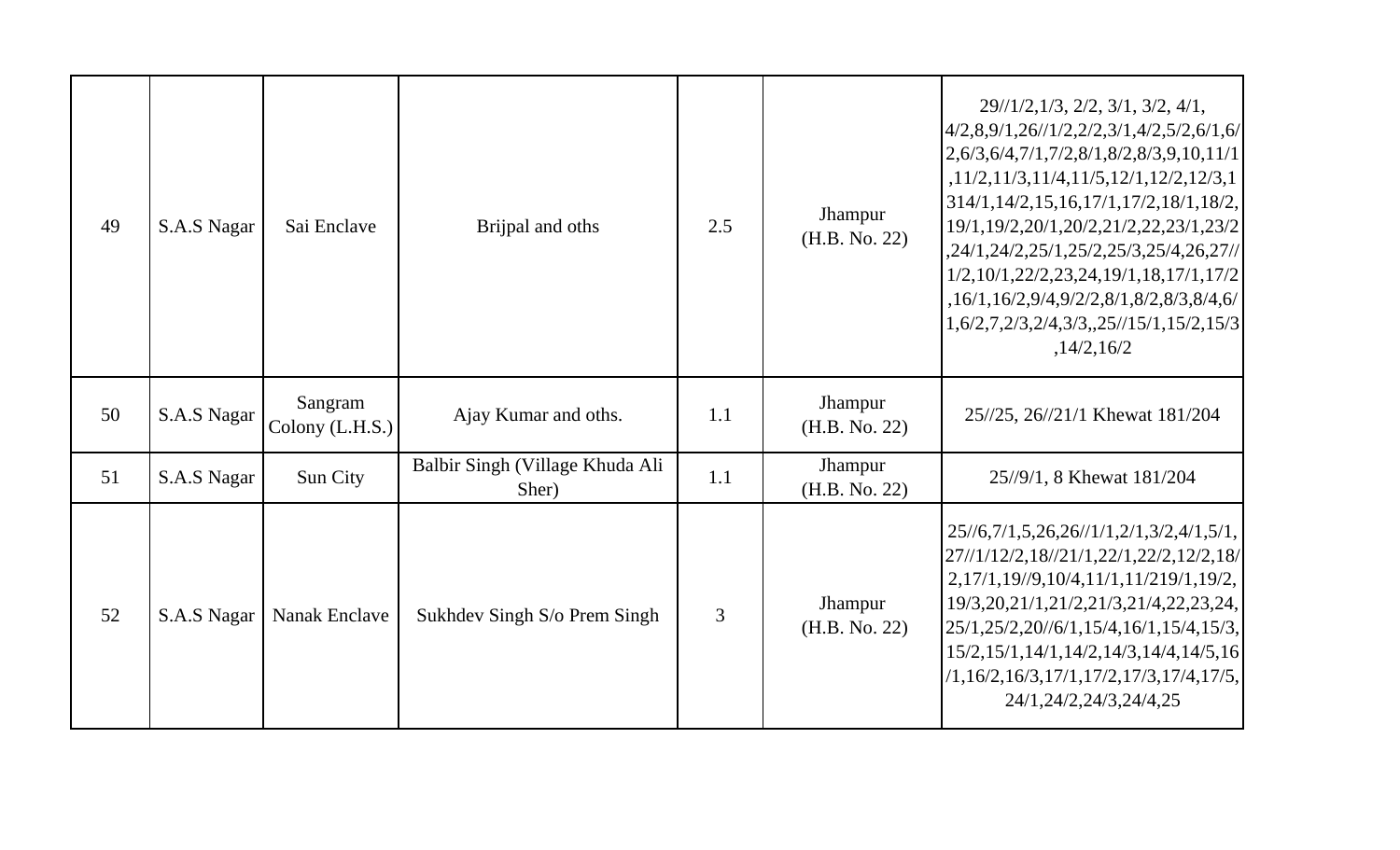| 53 | S.A.S Nagar | Satinder Kaur<br>Lumba               | Satinder Kaur Luma W/o Gurpreet<br>Singh                                          | 0.5            | Jhampur<br>(H.B. No. 22) | 20//16/3, 17/2, 20//24/3                                                                                                                                                                                                                                                                                                                                                                               |
|----|-------------|--------------------------------------|-----------------------------------------------------------------------------------|----------------|--------------------------|--------------------------------------------------------------------------------------------------------------------------------------------------------------------------------------------------------------------------------------------------------------------------------------------------------------------------------------------------------------------------------------------------------|
| 54 | S.A.S Nagar | Sher Singh<br>Colony (Deep<br>Nagar) | Sodagar Singh S/o Sher Singh and<br>oths.                                         | $\overline{4}$ | Jhampur<br>(H.B. No. 22) | $12\frac{1}{6}3$ , $17\frac{1}{1}$ , $17\frac{2}{17}3$ , $17\frac{4}{3}$ , $18\frac{1}{1}$ ,<br>18/2, 13/1, 23, 24/1, 24/2, 25/1, 13/1, 16/1<br>,15,6/1,6/2,5/1/2,5/2/1,5/2/2,13//1,2,9/<br>1,9/2,10,11,12/1,12/2,12/3,19/1,19/2,<br>20/1, 20/2, 20/3                                                                                                                                                  |
| 55 | S.A.S Nagar | <b>Bhullar Enclave</b>               | Sukhdev Singh S/o Prem Singh,<br>Kuldeep Singh S/o Jagtaar Singh,<br>Surjeet Kaur | 1.5            | Jhampur<br>(H.B. No. 22) | $14/15/1/2$ , $14/16/1/1$ , $14/14/2/2/2$ ,<br>$14/\frac{15}{11}$ , $15/\frac{11}{3}$                                                                                                                                                                                                                                                                                                                  |
| 56 | S.A.S Nagar | Krishan Enclave                      | Kashmir Singh, Raj Kumar S/o<br>Bhana Ram, Surjeet Kaur                           | 20             | Jhampur<br>(H.B. No. 22) | 14//24/1/1, 19/1, 22/2, 23/2/2, 24/1/2,<br>$21/1, 20/1, 23/2/1, 22/1, 13/15, 14/1/2,$<br>$14/\frac{10}{1}$ ,<br>$14/\frac{11}{14}/9$ , $13/\frac{12}{14}$ , $14/\frac{11}{14}$<br>14/19, 14//12/1, 14//7/2/2, 14//8/2, 14//1<br>$3,14$ //14/1,18/1,14//2/1,14//2/3,14//3/<br>$1/1, 14/6/3, 14/7/1/1, 8/13/3, 14/1/3, 1$<br>$6/3, 17, 18, 23/1, 23/2, 23/3, 24/1, 24/2, 25$<br>,13/73,4,5,6,7/1,15,16/1 |
| 57 | S.A.S Nagar | Jaspal colony                        | Jaspal singh s/o Dwarka Ram                                                       |                | Jhampur<br>(H.B. No. 22) | $9^{1/8/2}$                                                                                                                                                                                                                                                                                                                                                                                            |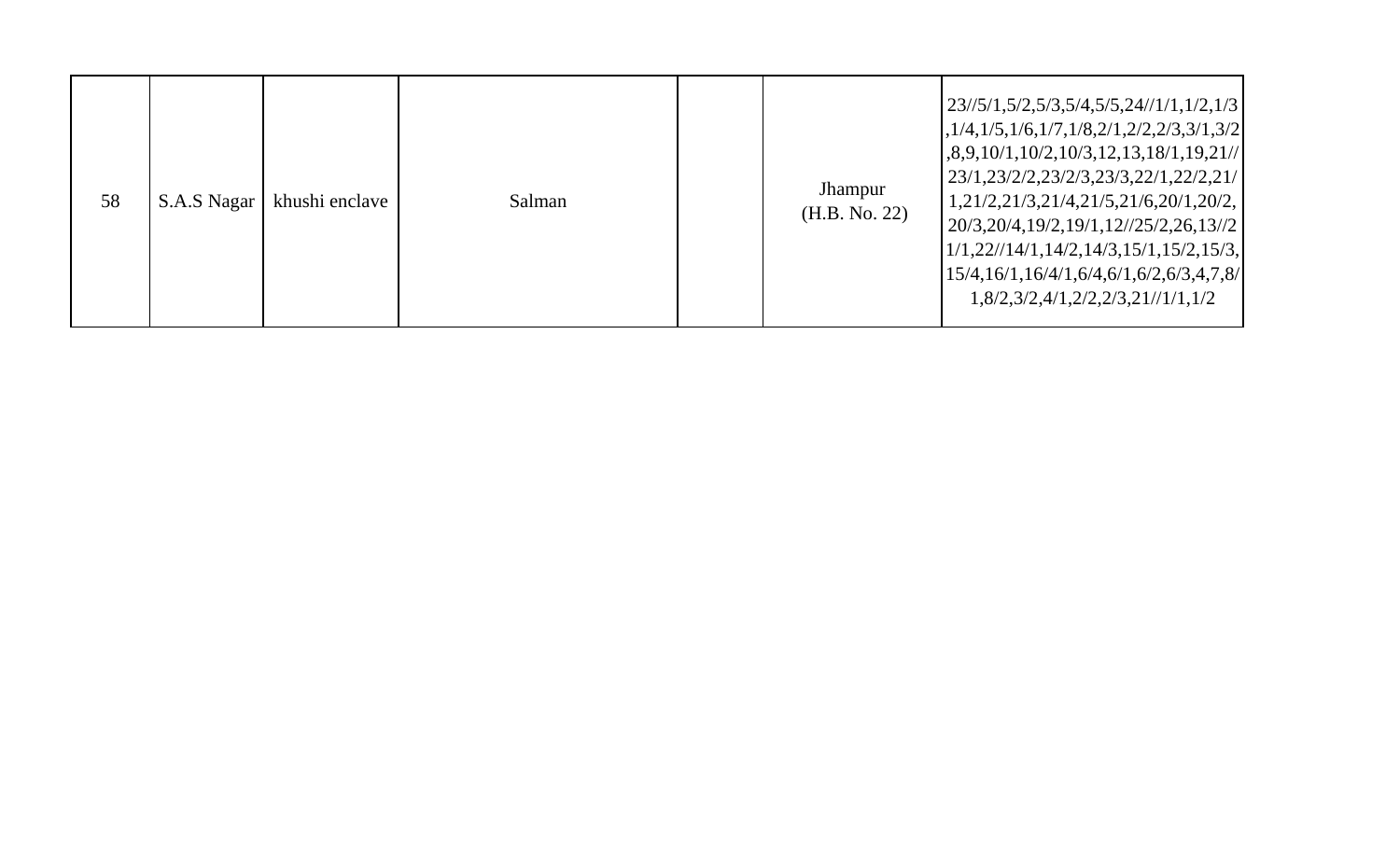| 59 | S.A.S Nagar | <b>Gobind Nagar</b> | Sukhdev Singh S/o Prem Singh | 15 | <b>Jhampur</b><br>(H.B. No. 22) | 30//1/1,2/1,2/3,4,30//3,29//12/2,30//6/<br>1,30/27,29/11,30/6/2,30/7,30/14,3<br>$0/15, 1/2, 2/2, 5, 6/2, 6/3, 6/4, 6/5, 6/6, 8, 2$<br>6,9/1,9/2,10,11,12,13,16,17,18,19,20,<br>21,22,23/1,23/2,24,25,29/1/1,2/2,9/2,<br>$10/1, 10/2, 11, 12/1, 12/220, 19/1, 19/2, 2$<br>$1,31/\sqrt{4},5/1,5/2,6,7,15,25/\sqrt{11},1/2,2,3,$<br>$7/2,8,9/1,9/2,10/1,10/2,11/1,11/2,12,1$<br>$\left[3,14/1,27,16/2,17,18/1,18/2,19,20/1,2\right]$<br>$0/2$ , $21/1/1$ , $21/1/2$ , $21/2$ , $22$ , $23/1$ , $23/2$ , $2$<br>$\left[4,25,26\frac{1}{21},24\frac{1}{4},1,4\frac{2}{5},1,5\frac{2}{5},3,5\right]$<br>$(4,5/5,5/6,6/1,6/2,6/3,6/4,7/1,7/2,7/3,7)$<br>$(4,7/5,14/1/1,14/1/2,15/1,15/2,15/3,15)$<br>$/416/1, 16/2, 17, 24/1, 24/2, 24/3, 24/4, 25$<br>/2/1,25/2/2,25/1,21//24/1,24/2,25/1,25<br>/1/2,25/1/1,20/21,22/1,22/2 |
|----|-------------|---------------------|------------------------------|----|---------------------------------|-----------------------------------------------------------------------------------------------------------------------------------------------------------------------------------------------------------------------------------------------------------------------------------------------------------------------------------------------------------------------------------------------------------------------------------------------------------------------------------------------------------------------------------------------------------------------------------------------------------------------------------------------------------------------------------------------------------------------------------------------------------------------------------------------------------------------|
|----|-------------|---------------------|------------------------------|----|---------------------------------|-----------------------------------------------------------------------------------------------------------------------------------------------------------------------------------------------------------------------------------------------------------------------------------------------------------------------------------------------------------------------------------------------------------------------------------------------------------------------------------------------------------------------------------------------------------------------------------------------------------------------------------------------------------------------------------------------------------------------------------------------------------------------------------------------------------------------|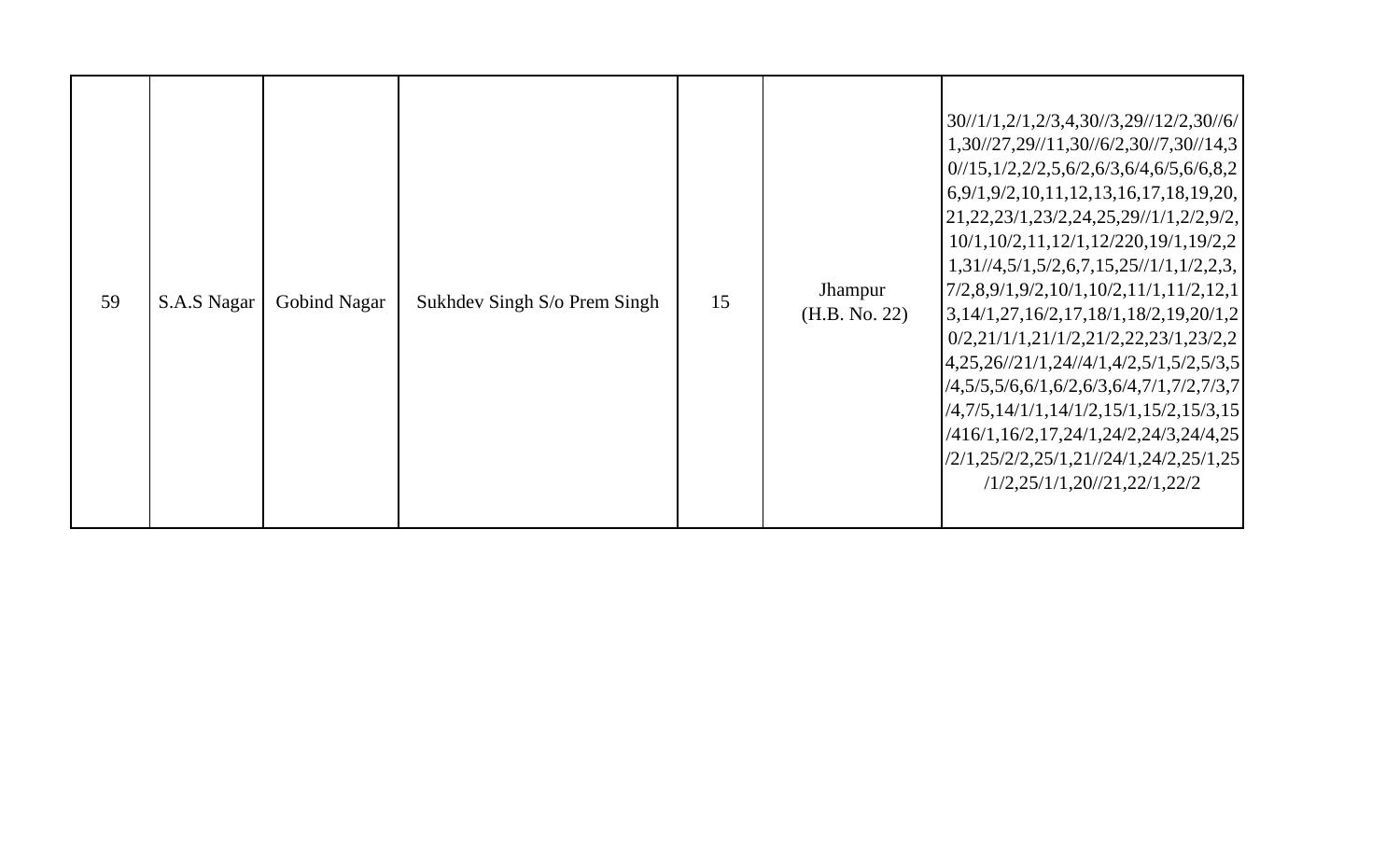| 60 | S.A.S Nagar |            |                                           |              | Jhampur<br>(H.B. No. 22)    | 18//2/2,2/3,3,4/1,4/2,9/1,8/1,8/2,8/3,7,<br>$6, 12/2, 13, 14/1, 14/2, 15, 16, 17, 18/1, 18/$<br>2, 19/1, 22/2, 23/1, 23/2, 23/3, 24/1, 24/2,<br>24/3,25/1,25/2,25/3,25/4,25/5,28//1,1<br>$[0,11,20,27$ //2/3,3/1,3/2,3/3,4/1,4/2,4/3<br>,4/4,5/1,5/2,5/3,6/1,6/2,7,8,9,12/2,13/<br>3,14,15,16/1,16/2,16/3,17/1,17/2,18,1<br>9/1,22/2,23,24 |
|----|-------------|------------|-------------------------------------------|--------------|-----------------------------|--------------------------------------------------------------------------------------------------------------------------------------------------------------------------------------------------------------------------------------------------------------------------------------------------------------------------------------------|
| 61 | S.A.S Nagar | New Colony | Happy                                     | $\mathbf{1}$ | Jhampur<br>(H.B. No. 22)    | 18/2/2,2/3                                                                                                                                                                                                                                                                                                                                 |
| 62 | S.A.S Nagar | Daffarpur  | ਮਨਇôਵਰ ਸਿੰਘ ਆਦਿ ਮੁਦਰਜਾ ਖੇਵਟ ਨੰਬਰ-2        | $7 - 0$      | Daffarpur<br>(H.B. No. 360) | $18/6/2$ (3-1), 7(3-19)                                                                                                                                                                                                                                                                                                                    |
| 63 | S.A.S Nagar | Daffarpur  | ਮੈਸ: ਸਵਾਮੀ ਦੇਵੀ ਦਿਆਲ ਆਦਿਕ ਮੁਦਰਜਾ ਖੇਵਟ ਨੰ: | $25 - -4$    | Daffarpur<br>(H.B. No. 360) | $18/5$ (4-0), 6/1 (0-12), 19//1 (8-0), 2<br>$(8-0), 9/1(2-6), 10/1 (2-6)$                                                                                                                                                                                                                                                                  |
| 64 | S.A.S Nagar | Daffarpur  | ਮੈਸ: ਸਵਾਮੀ ਦੇਵੀ ਦਿਆਲ ਆਦਿਕ ਮੁਦਰਜਾ ਖੇਵਟ ਨੰ: | $31 - 8$     | Daffarpur<br>(H.B. No. 360) | $19\frac{1}{9}\left(2 \cdot 1\right), 10\left(2 \cdot 3\right), 9\left(3 \cdot 2\right),$<br>$10/3$ (2-13), 11 (8-0), 12 (8-0), 18//15<br>Min $(4-0)$                                                                                                                                                                                      |
| 65 | S.A.S Nagar | Daffarpur  | ਸਭਾਸ ਚੰਦ ਆਦਿਕ ਮਦਰਜਾ ਖੇਵਟ ਨੰ: 5            | $20 - 0$     | Daffarpur<br>(H.B. No. 360) | $4/25$ (8-0), $9/5$ (8-0), $6/1$ (4-0)                                                                                                                                                                                                                                                                                                     |
| 66 | S.A.S Nagar | Daffarpur  | ਵਿਜੇੱਦਰ ਆਦਿਕ ਖੇਵਟ ਨੰ: 7                   | $12 - -0$    | Daffarpur<br>(H.B. No. 360) | $9/4$ (8-0), 7/1 (4-0)                                                                                                                                                                                                                                                                                                                     |
| 67 | S.A.S Nagar | Daffarpur  | ਅਨੂੰ ਗਰਗ ਆਦਿਕ ਮਦਰਜਾ ਖੇਵਟ ਨੰ: 8            | $6 - 13$     | Daffarpur<br>(H.B. No. 360) | $18/6/3$ (2-13), 15 Min (4-0)                                                                                                                                                                                                                                                                                                              |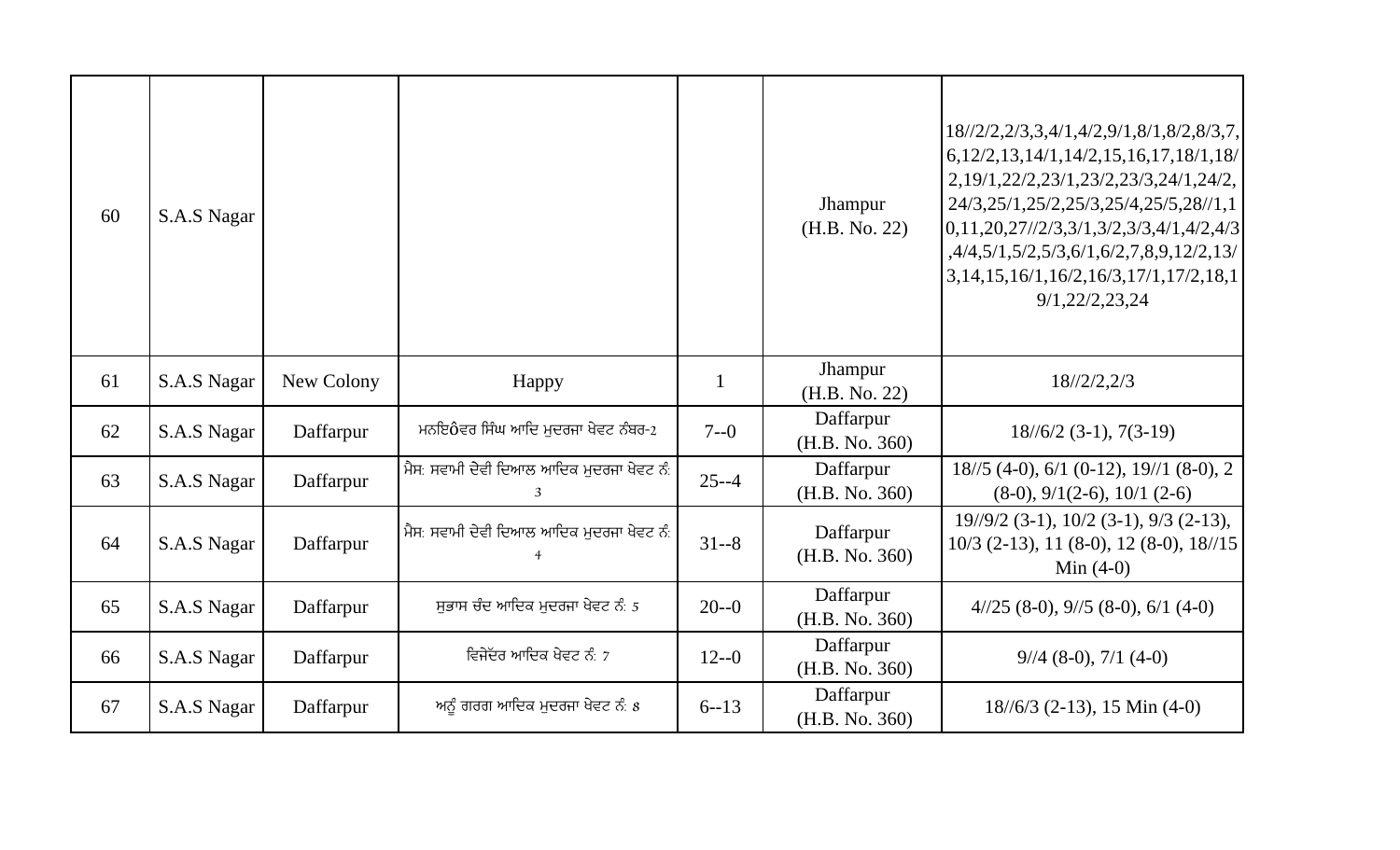| 68 | S.A.S Nagar | Daffarpur | ਪਰਮਪਾਲ ਆਦਿਕ ਮੁਦਰਜਾ ਖੇਵਟ 11               | $11 - 2$  | Daffarpur<br>(H.B. No. 360) | $9\frac{1}{6}\cdot 2(4-0), 15\cdot 1(7-2)$                                                        |
|----|-------------|-----------|------------------------------------------|-----------|-----------------------------|---------------------------------------------------------------------------------------------------|
| 69 | S.A.S Nagar | Daffarpur | ਸੱਤਪਾਲ ਆਦਿਕ ਮਦਰਜਾ ਖੇਵਟ ਨੰ: 12            | $12 - 13$ | Daffarpur<br>(H.B. No. 360) | $189/17$ (8-0), 24 (4-13)                                                                         |
| 70 | S.A.S Nagar | Daffarpur | ਪਰਮੋਦ ਆਦਿਕ ਮਦਰਜਾ ਖੇਵਟ ਨੰ: 13             | $5 - 14$  | Daffarpur<br>(H.B. No. 360) | $18/5$ Min (4-0), 6/1 Min (1-14)                                                                  |
| 71 | S.A.S Nagar | Daffarpur | ਮੀਨਾਕਸੀ ਆਦਿਕ ਮਦਰਜਾ ਖੇਵਟ ਨੰ: 16           | $24 - 14$ | Daffarpur<br>(H.B. No. 360) | $9/7/2$ (4-0), $1/3$ (8-0), 14 (8-0), 18/1<br>$(4-14)$                                            |
| 72 | S.A.S Nagar | Daffarpur | ਅਨਿਲ ਸਿੰਘ ਆਦਿਕ ਮਕਰਜਾ ਖੇਵਟ ਨੰ: 18         | $8 - 8$   | Daffarpur<br>(H.B. No. 360) | $9/9/2(2-5)$ , $9/3$ (3-19), 12/2 (2-4)                                                           |
| 73 | S.A.S Nagar | Daffarpur | ਜੋਤੀ ਆਦਿ ਮਦਰਜਾ ਖੇਵਟ ਨੰਰ 29               | $10 - 14$ | Daffarpur<br>(H.B. No. 360) | $9/1/2$ (2-4), 2(7-2), 9/1 (1-8)                                                                  |
| 74 | S.A.S Nagar | Daffarpur | ਗਿਆਨ ਸਿੰਘ ਆਦਿ ਮਦਰਜਾ ਖੇਵਟ ਨੰਬਰ 30         | $16 - 19$ | Daffarpur<br>(H.B. No. 360) | $9\frac{1}{21}{2}$ (1-9), 15/ $\frac{1}{3}$ (3-2), 2/1 (2-12),<br>$9/2(2-12), 10(7-2), 16/6(0-2)$ |
| 75 | S.A.S Nagar | Daffarpur | ਬਦਨ ਸਿੰਘ ਆਦਿ ਮਦਰਜਾ ਖੇਵਟ ਨੰਬਰ 39          | $16 - 00$ | Daffarpur<br>(H.B. No. 360) | $18/24$ (8-0), $23/4(8-0)$                                                                        |
| 76 | S.A.S Nagar | Daffarpur | ਕਲਵਿੰਦਰ ਸਿੰਘ ਆਦਿ ਮੁਦਰਜਾ ਖੇਵਟ ਨੰਬਰ 44-179 | $24 - 17$ | Daffarpur<br>(H.B. No. 360) | $10^{1/19/3}$ (6-12), 21 (7-8), 22/1 (5-10),<br>$14//1/1 (2-13), 2/2/1 (2-14)$                    |
| 77 | S.A.S Nagar | Daffarpur | ਰਾਮ ਭਗਤ ਆਦਿ ਮਦਰਜਾ ਖੇਵਟ ਨੰ: 36            | $3 - 14$  | Daffarpur<br>(H.B. No. 360) | $4/19/2/2$ (3-14)                                                                                 |
| 78 | S.A.S Nagar | Daffarpur | ਬਲਵਿੰਦਰ ਸਿੰਘ ਆਦਿ ਮੁਦਰਜਾ ਖੇਵਟ ਨੰਬਰ 45     | $5 - 0$   | Daffarpur<br>(H.B. No. 360) | $4/23/1$ (5-0)                                                                                    |
| 79 | S.A.S Nagar | Daffarpur | ਟਹਿਲ ਸਿੰਘ ਆਦਿ ਮਦਰਜਾ ਖੇਵਟ ਨੰਬਰ 49         | $6 - 18$  | Daffarpur<br>(H.B. No. 360) | $9/3(6-18)$                                                                                       |
| 80 | S.A.S Nagar | Daffarpur | ਵੇਦਪਾਲ ਆਦਿ ਮਦਰਜਾ ਖੇਵਟ ਨੰਬਰ 50            | $8 - 0$   | Daffarpur<br>(H.B. No. 360) | $9/8(8-0)$                                                                                        |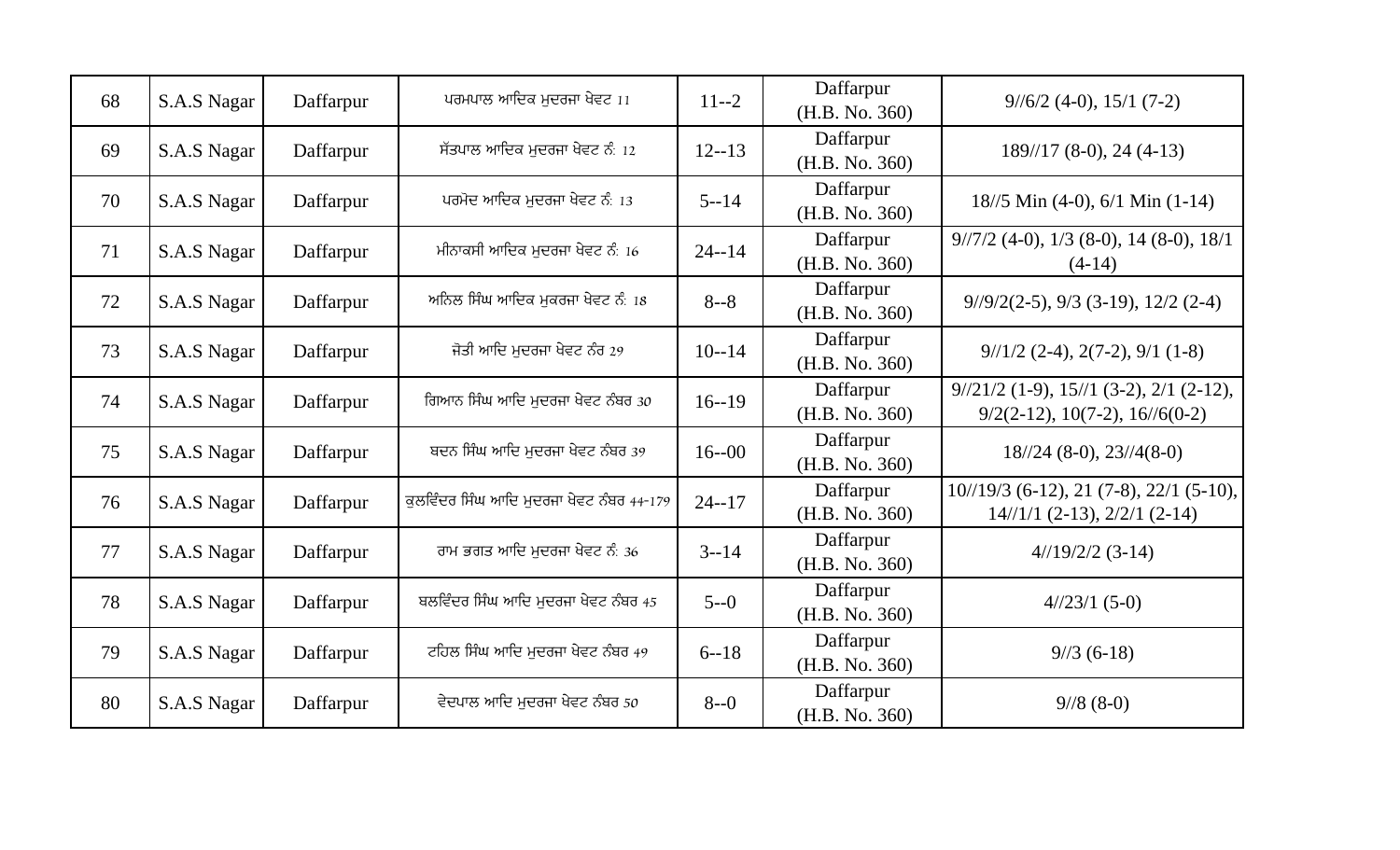| 81 | S.A.S Nagar | Daffarpur | ਸੰਜੀਵ ਸੰਜੇ ਆਦਿਕ ਮੁਦਰਜਾ ਖੇਵਟ ਨੰਬਰ 60-157         | $79 - 6$       | Daffarpur<br>(H.B. No. 360) | $9/18/2$ (1-18), $15/2/2$ (5-8), 3 (6-18),<br>$7(8-0), 8(7-12), 11(2-18), 12(8-0),$<br>$13(7-12), 14(7-11), 19/1(2-13), 20/1$<br>$(0-19)$ , 9/1 (5-8), 9//22 (7-6), 23 (7-3) |
|----|-------------|-----------|-------------------------------------------------|----------------|-----------------------------|------------------------------------------------------------------------------------------------------------------------------------------------------------------------------|
| 82 | S.A.S Nagar | Daffarpur | ਰਾਧਿਕਾ ਪੰਮਨ ਆਦਿਕ ਮਦਰਜਾ ਖੇਵਟ ਨੰਬਰ 63             | $8 - 0$        | Daffarpur<br>(H.B. No. 360) | $15/15(8-0)$                                                                                                                                                                 |
| 83 | S.A.S Nagar | Daffarpur | ਗੋਰਧਨ ਆਦਿਕ ਮਦਰਜਾ ਖੇਵਟ ਨੰਬਰ 64                   | $5 - 18$       | Daffarpur<br>(H.B. No. 360) | $4/28$ (5-18)                                                                                                                                                                |
| 84 | S.A.S Nagar | Daffarpur | ਭੂ0ੇਨ ਗੁਪਤਾ ਆਦਿ ਮੁਦਰਜਾ ਖੇਵਟ ਨੰ: 72              | $7 - 13$       | Daffarpur<br>(H.B. No. 360) | $8/1/3$ (2-13), 10 (5-0)                                                                                                                                                     |
| 85 | S.A.S Nagar | Daffarpur | ਮੈਸ: ਸਵਾਮੀ ਦੇਵੀ ਦਿਆਲ ਆਦਿਕ ਮੁਦਰਜਾ ਖੇਵਟ ਨੰ:<br>78 | $22 - 1$       | Daffarpur<br>(H.B. No. 360) | $18/16$ (7-7), $19/19$ (7-7), 20 (7-7)                                                                                                                                       |
| 86 | S.A.S Nagar | Daffarpur | ਕੇਹਰ ਸਿੰਘ ਆਦਿਕ ਮੁਦਰਜਾ ਖੇਵਟ ਨੰਬਰ 86              | $8 - 6$ 1/2    | Daffarpur<br>(H.B. No. 360) | $3/20/3$ (4-13), $4/16/2$ (3-13 1/2)                                                                                                                                         |
| 87 | S.A.S Nagar | Daffarpur | ਹਰਬਿਲਾਅ ਆਦਿਕ ਮਦਰਜਾ ਖੇਵਟ ਨੰਬਰ 102                | $5 - -9$       | Daffarpur<br>(H.B. No. 360) | $14/\frac{7}{2}$ (5-9)                                                                                                                                                       |
| 88 | S.A.S Nagar | Daffarpur | ਚਿਤਾ ਮਨੀ ਆਦਿ ਮਦਰਜਾ ਖੇਵਟ ਨੰਬਰ 61                 | $2 - 0$        | Daffarpur<br>(H.B. No. 360) | $4/4/2/1$ (2-0)                                                                                                                                                              |
| 89 | S.A.S Nagar | Daffarpur | ਦੇਸ ਦੀਪਕ ਆਦਿਕ ਮਦਰਜਾ ਖੇਵਟ ਨੰ: 70-119             | $7 - 8$        | Daffarpur<br>(H.B. No. 360) | $3/21/2$ (0-16), 21/1 (6-12)                                                                                                                                                 |
| 90 | S.A.S Nagar | Daffarpur | ਜਗਦੀਸ ਲਾਲ ਆਦਿਕ ਮੁਦਰਜਾ ਖੇਵਟ ਨੰਬਰ 87              | $4 - 13$       | Daffarpur<br>(H.B. No. 360) | $3/10/2$ (1-0), $11/2(3-4)$ , $20/1(0-9)$                                                                                                                                    |
| 91 | S.A.S Nagar | Daffarpur | ਭਾਗ ਸਿੰਘ ਆਦਿ ਮੁਦਰਜਾ ਖੇਵਟ ਨੰ: 88                 | $3 - 13$ $1/2$ | Daffarpur<br>(H.B. No. 360) | $4/16/1$ (3-13 1/2)                                                                                                                                                          |
| 92 | S.A.S Nagar | Daffarpur | ਗਰਮੀਤ ਸਿੰਘ ਆਦਿ ਮਦਰਜਾ ਖੇਵਟ ਨੰ: 90                | $5 - 15$ $1/2$ | Daffarpur<br>(H.B. No. 360) | $4/15/5$ (5-15 1/2)                                                                                                                                                          |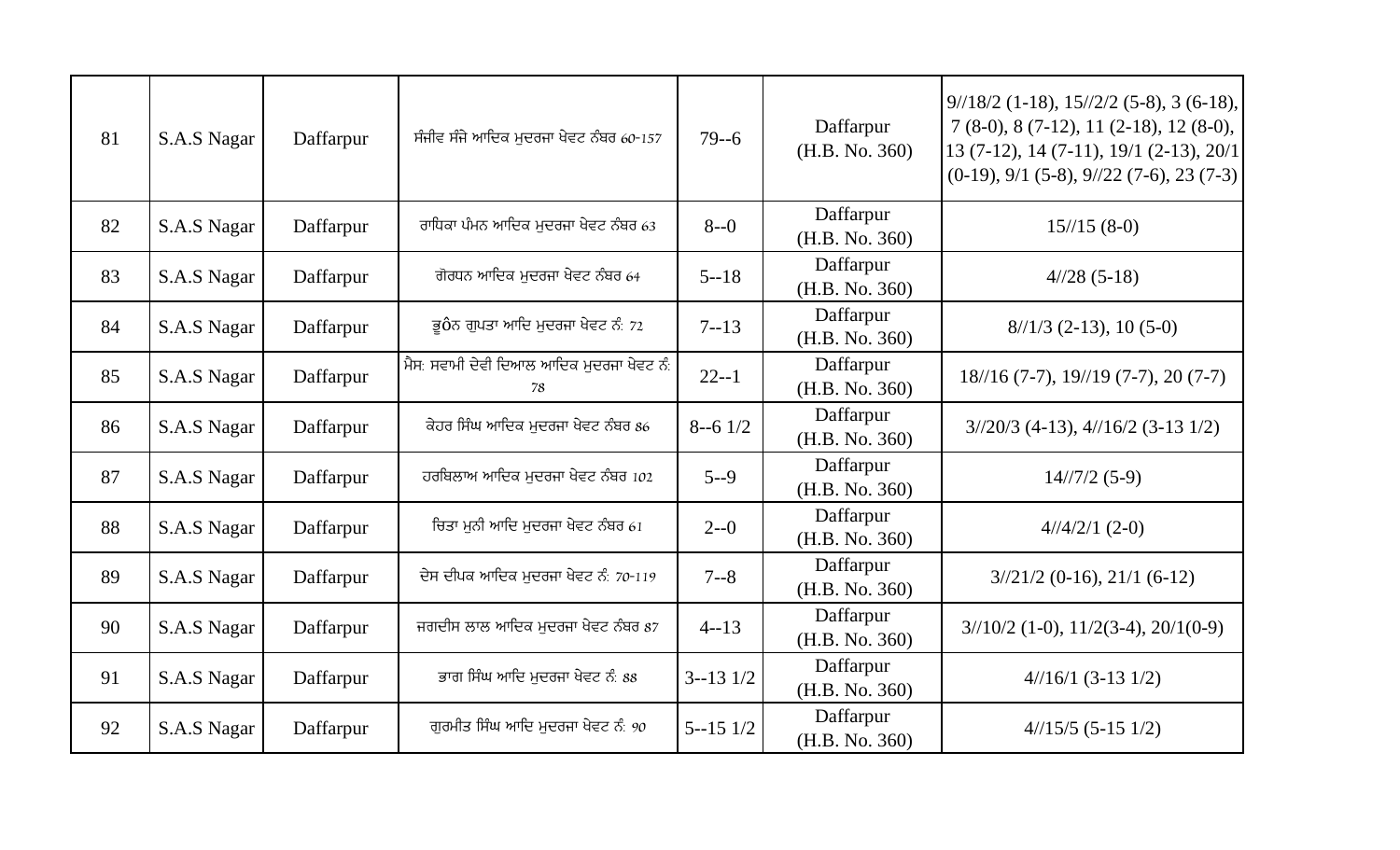| 93  | S.A.S Nagar | Daffarpur | ਪਰੋਮਿਲਾ ਆਦਿਕ ਮੁਦਰਜਾ ਖੇਵਟ ਨੰ: 95        | $8 - 6$  | Daffarpur<br>(H.B. No. 360) | $4/5$ (0-12), 6 Min (7-9), 6 Min (0-5)                                                                                                                      |
|-----|-------------|-----------|----------------------------------------|----------|-----------------------------|-------------------------------------------------------------------------------------------------------------------------------------------------------------|
| 94  | S.A.S Nagar | Daffarpur | ਭਗਵਾਨ ਦਾਸ ਆਦਿਕ ਮਦਰਜਾ ਖੇਵਟ ਨੰ: 103      | $4 - 19$ | Daffarpur<br>(H.B. No. 360) | $10^{1/20/2}$ (0-16), 20/3 (0-3), 20/4 (1-<br>$7)$ , 20/5 (2-13)                                                                                            |
| 95  | S.A.S Nagar | Daffarpur | ਸਰਿੰਦਰ ਕਮਾਰ ਆਦਿਕ ਮਦਰਜਾ ਖੇਵਟ ਨੰ: 104    | $10 - 2$ | Daffarpur<br>(H.B. No. 360) | 10//11/2 (4-2), 12/2 (3-11), 20/1 (2-9)                                                                                                                     |
| 96  | S.A.S Nagar | Daffarpur | ਰਜਿੰਦਰ ਆਦਿਕ ਮਦਰਜਾ ਖੇਵਟ ਨੰ: 106         | $10 - 0$ | Daffarpur<br>(H.B. No. 360) | $23/6$ (8-0), 15 (2-0)                                                                                                                                      |
| 97  | S.A.S Nagar | Daffarpur | ਦਿਆਲ ਸਿੰਘ ਆਦਿਕ ਮਦਰਾ ਖੇਵਟ ਨੰ: 1091      | $42 - 8$ | Daffarpur<br>(H.B. No. 360) | $14//1/2$ (4-2), $2/1$ (1-12), 8 (6-1), 9 (7-<br>4), 10 (8-0), 11 (8-0), 12 (4-9), 13/1<br>$(3-0)$                                                          |
| 98  | S.A.S Nagar | Daffarpur | ਜਸਵੰਤ ਕੌਰ ਆਦਿਕ ਮਦਰਜਾ ਖੇਵਟ ਨੰ: 110      | $22 - 6$ | Daffarpur<br>(H.B. No. 360) | $5/8/1$ (1-12), $14/3/2$ (0-17), $6/24/2$<br>$(1-6), 25/1$ $(2-0, 4(4-5), 5(6-13), 6/1)$<br>$(3-11), 144/92$ (0-2), 93 (0-5), 94 (0-<br>18), $119/2$ (0-17) |
| 99  | S.A.S Nagar | Daffarpur | ਸੰਤੋਸ ਕੁਮਾਰ ਆਦਿਕ ਮੁਦਰਜਾ ਖੇਵਟ ਨੰ: 112   | $10 - 6$ | Daffarpur<br>(H.B. No. 360) | $10/10$ (7-0), $11/1$ (3-6)                                                                                                                                 |
| 100 | S.A.S Nagar | Daffarpur | ਸਨੀਲ ਕਮਾਰ ਆਦਿ ਮਦਰਜਾ ਖੇਵਟ ਨੰ: 114       | $9 - 18$ | Daffarpur<br>(H.B. No. 360) | $13\frac{120}{2}$ (2-0), 21 (7-18)                                                                                                                          |
| 101 | S.A.S Nagar | Daffarpur | ਰਾਧਿਕਾ ਥੰਮਨ ਆਦਿਕ ਮਦਰਜਾ ਖੇਵਟ ਨੰ: 63-127 | $15 - 6$ | Daffarpur<br>(H.B. No. 360) | $15\frac{1}{6}2(4-9), 16(7-17), 25(3-0)$                                                                                                                    |
| 102 | S.A.S Nagar | Daffarpur | ਗਰਮੀਤ ਸਿਘ ਆਦਿਕ ਮਦਰਜਾ ਖੇਵਟ ਨੰ: 124      | $3 - 14$ | Daffarpur<br>(H.B. No. 360) | $3/22/2$ (3-14)                                                                                                                                             |
| 103 | S.A.S Nagar | Daffarpur | ਲਵਲੀ ਕੁਮਾਰ ਆਦਿਕ ਮੁਦਰਜਾ ਖੇਵਟ ਨੰ: 129    | $22 - 5$ | Daffarpur<br>(H.B. No. 360) | 14//14 (5-3) 15/1 (101) 16 (7-3) 25 (8-<br>18)                                                                                                              |
| 104 | S.A.S Nagar | Daffarpur | ਵੀਨ ਆਦਿਕ ਮਦਰਜਾ ਖੇਵਟ ਨੰ: 141            | $17 - 0$ | Daffarpur<br>(H.B. No. 360) | $9/15/2$ (0-18), 16 (8-0), 25 (8-2)                                                                                                                         |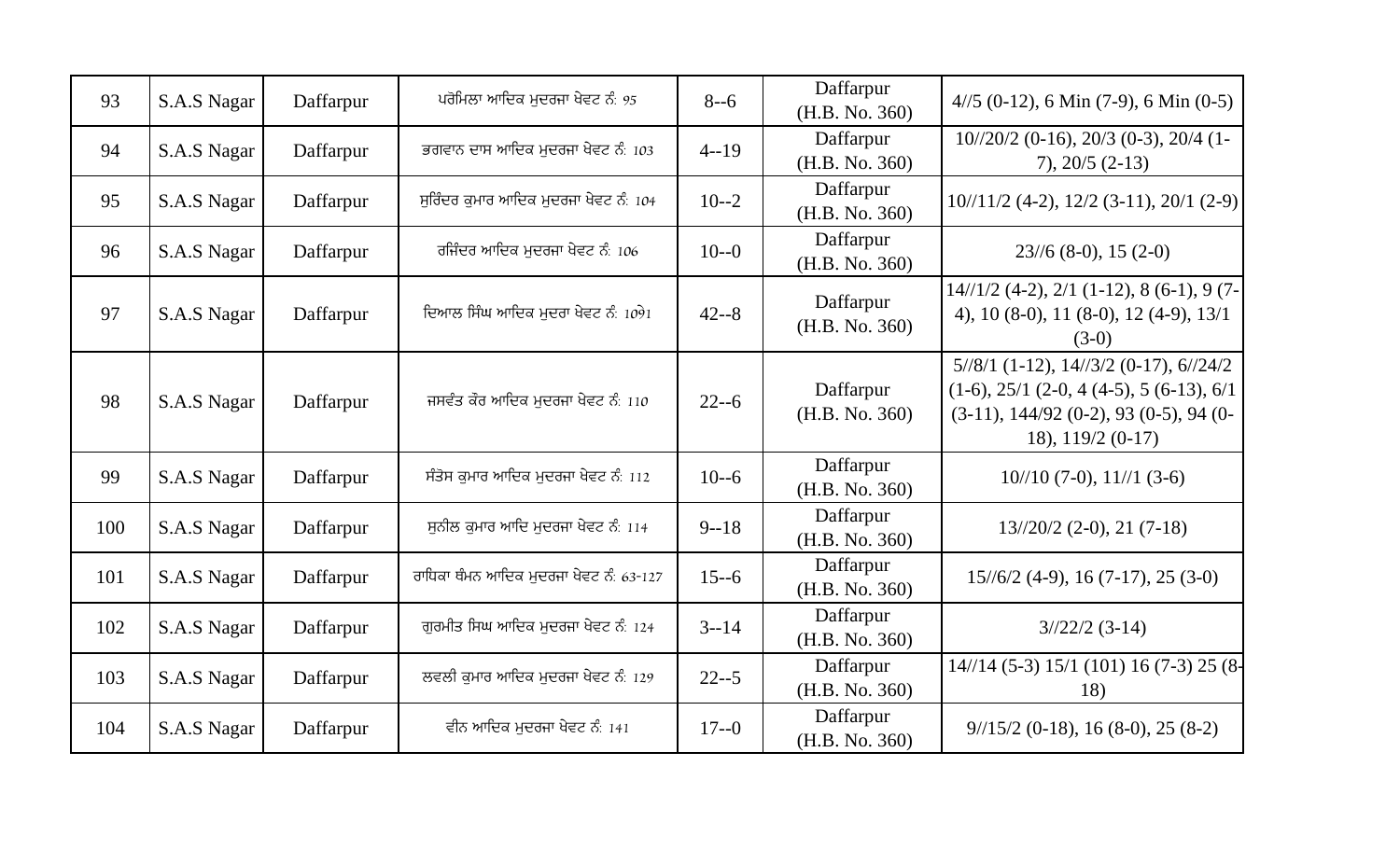| 105 | S.A.S Nagar | Daffarpur | ਰਜਿੰਦਰ ਸਿੰਘ ਆਦਿ ਮੁਦਰਜਾ ਖੇਵਟ ਨੰ: 142   | $8 - 00$  | Daffarpur<br>(H.B. No. 360) | 15/17                                                                                                                                                                                                                                                                                                                  |
|-----|-------------|-----------|---------------------------------------|-----------|-----------------------------|------------------------------------------------------------------------------------------------------------------------------------------------------------------------------------------------------------------------------------------------------------------------------------------------------------------------|
| 106 | S.A.S Nagar | Daffarpur | ਗਰਵਿੰਦਰ ਸਿੰਘ ਆਦਿਕ ਮੁਦਰਜਾ ਖੇਵਟ ਨੰ: 144 | $24 - 16$ | Daffarpur<br>(H.B. No. 360) | 23//13/3 (2-10), 14 (5-2), 18 (2-4), 19<br>$(2-10)$ , 7/1 (7-2), 27 (4-0), 131 (1-8)                                                                                                                                                                                                                                   |
| 107 | S.A.S Nagar | Daffarpur | ਸਵਿਤਰੀ ਦੇਵੀ ਆਦਿਕ ਮੁਦਰਜਾ ਖੇਵਟ ਨੰ: 158  | $30 - 3$  | Daffarpur<br>(H.B. No. 360) | $4/8/1$ (3-16), 13 (1-13), 14/1 (2-14),<br>$17(6-19), 18/1(2-14), 5/\frac{4}{4}(2-3),$<br>$6/7/3$ (0-3), 14/1 (2-10), 20//18/1 (7-<br>11)                                                                                                                                                                              |
| 108 | S.A.S Nagar | Morthikri | ਮੋਹਨ ਸਿੰਘ ਆਦਿਕ ਮੁਦਰਜਾ ਖੇਵਟ ਨੰ: 3      | $7 - 19$  | Morthikri<br>(H.B. No. 361) | $4/\frac{6}{3}$ 1 - 2 (3 - 8), 14/2 (2 - 10) 15/1 (2 -<br>1)                                                                                                                                                                                                                                                           |
| 109 | S.A.S Nagar | Morthikri | ਕਾਂਤਾ ਦੇਵੀ ਆਦਿਕ ਮੁਦਰਜਾ ਖੇਵਟ ਨੰ: 4     | $34 - 10$ | Morthikri<br>(H.B. No. 361) | $8/16$ (0-2), 24 (1-9), 25 (4-19), 9//20<br>$(4-16)$ , 21 $(8-0)$ , 22 $(7-4)$ , 11/5 $(8-0)$                                                                                                                                                                                                                          |
| 110 | S.A.S Nagar | Morthikri | ਮਲਗਰ ਸਿੰਘ ਆਦਿਕ ਮੰਦਰਜਾ ਖੇਵਟ ਨੰ: 7      | $41 - 8$  | Morthikri<br>(H.B. No. 361) | $5/2$ (6-10), 9 (8-5), 15//14 (2-18), 16<br>$(6-1)$ , 17 (7-2), 18 (3-1), 19//5/1 (3-8),<br>$6/2$ (1-12), 61 (2-11), 4/2 (2-11-4 1/2)<br>$4/1$ (1-6 1/2), 16//18/2 (3-11), 18/2 (3-<br>11), 81 (1-5), 80 (0-1), $11//28/1$ (1-6-<br>4 1/2), 28/2 (1-6-4 1/2), 24/2 (3-5) 7//<br>$15/2$ (2-15) 16/1 (3-8), 16//19 (7-2) |
| 111 | S.A.S Nagar | Morthikri | ਸੰਤ ਸਿੰਘ ਆਦਿਕ ਮਦਰਜ ਖੇਵਟ ਨੰ: $9$       | $72 - 1$  | Morthikri<br>(H.B. No. 361) | $9/12$ (12-15), 13 (5-0), 14 (1-9), 16<br>$(0-4)$ , 17 (6-3), 18(8-0), 19(7-4), 23/1<br>$(3-8), 23/2 (1-19), 24 (7-12) 10/3 (0-$                                                                                                                                                                                       |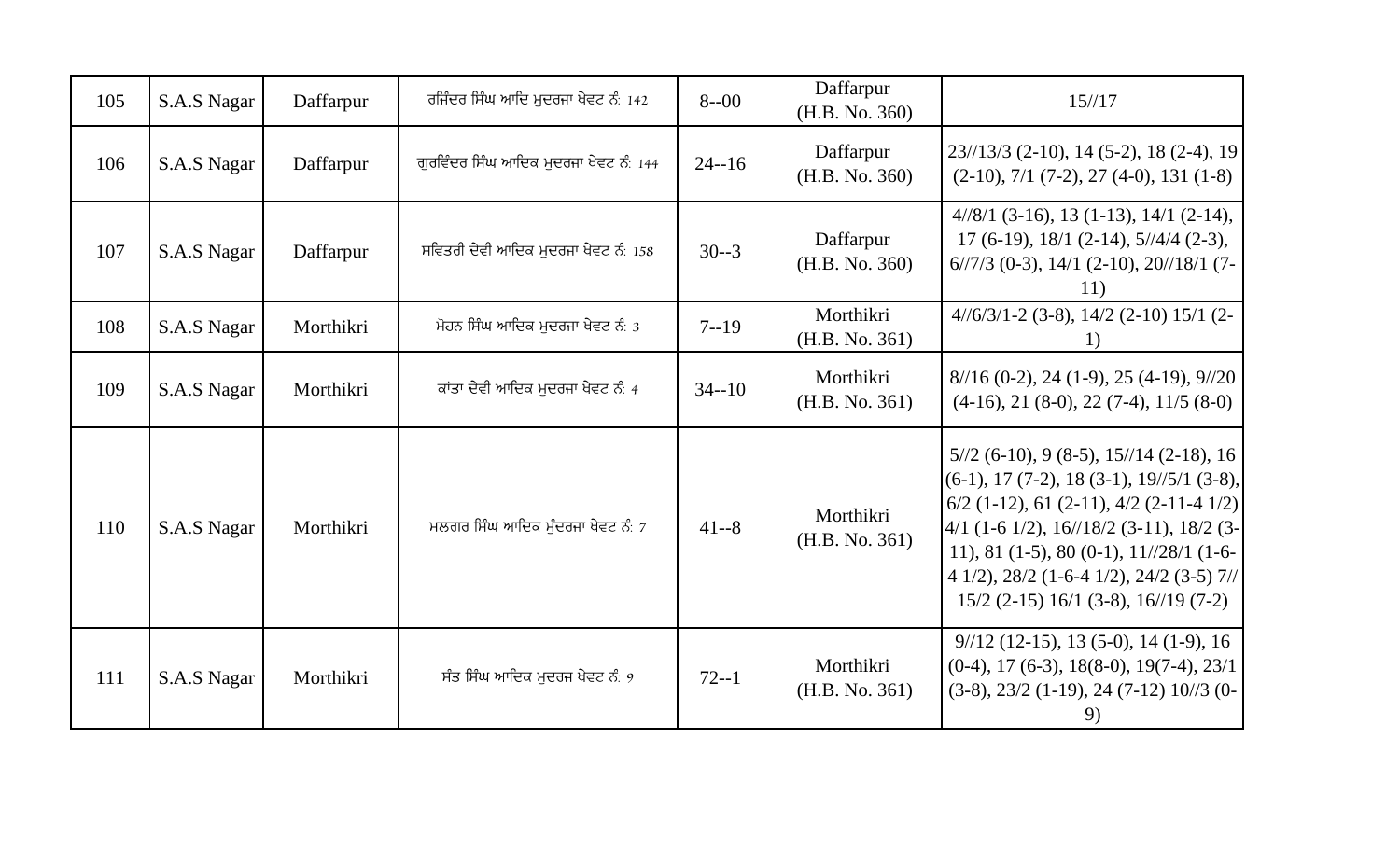| 112 | S.A.S Nagar | Morthikri | Surinder kumar s/o Zhagi Ram          | 8kanal 18<br>marala | Morthikri<br>(H.B. No. 361) | $5\frac{1}{8}2$ , $5\frac{1}{23}$ , $6\frac{1}{3}$                    |
|-----|-------------|-----------|---------------------------------------|---------------------|-----------------------------|-----------------------------------------------------------------------|
| 113 | S.A.S Nagar | Morthikri | ਗੁਰਵਿੰਦਰ ਸਿੰਘ ਆਦਿਕ ਮੁਦਰਜਾ ਖੇਵਟ ਨੰ: 14 | $7 - 13$            | Morthikri<br>(H.B. No. 361) | $19\frac{1}{02}$ (3-1), $20\frac{1}{5}$ (2-17), 6/1 (1-<br>9)         |
| 114 | S.A.S Nagar | Morthikri | ਸੀ ਚਰਨਜੀਤ ਕੌਰ ਆਦਿਕ ਮੁਦਰਜਾ ਖੇਵਟ ਨੰ: 15 | $23 - 3$            | Morthikri<br>(H.B. No. 361) | 20//10/1 (2-8), 11/1 (1-9), 21//5/2 (7-<br>11), $6(7-4)$ , $15(4-11)$ |
| 115 | S.A.S Nagar | Morthikri | ਬਲਦੇਵ ਸਿੰਘ ਆਦਿ ਮੁਦਰਜਾ ਖੇਵਟ ਨੰ: 17     | $19 - 19$           | Morthikri<br>(H.B. No. 361) | $1//18$ (0-14), 22 (2-2), 23 (7-4), 5//<br>$4/1$ (1-19), 3 (8-0)      |
| 116 | S.A.S Nagar | Morthikri | ਰਾਜਿੰਦਰ ਸਿੰਘ ਆਦਿਕ ਮਦਰਜਾ ਖੇਵਟ ਨੰ: 18   | $6 - 13$            | Morthikri<br>(H.B. No. 361) | $1//24$ (1-4), $5//4/2$ (5-9)                                         |
| 117 | S.A.S Nagar | Morthikri | ਸਖਜੀਤ ਸਿੰਘ ਆਦਿਕ ਮਦਰਜਾ ਖੇਵਟ ਨੰ: 24     | $21 - 13$           | Morthikri<br>(H.B. No. 361) | $4/11/1$ (1-2), $5/6$ (4-11), 15 (8-0), 16<br>$(8-0)$                 |
| 118 | S.A.S Nagar | Morthikri | ਗਨਪਤ ਰਾਮ ਆਦਿਕ ਮੁਦਰਜਾ ਖੇਵਟ ਨੰ: 27      | $4 - 0$             | Morthikri<br>(H.B. No. 361) | $7/6/1$ (4-0)                                                         |
| 119 | S.A.S Nagar | Morthikri | ਉਮਪਾਲ ਆਦਿਕ ਮਦਰਜਾ ਖੇਵਟ ਨੰ: 32          | $5 - -2$            | Morthikri<br>(H.B. No. 361) | $7/15/1(5-2)$                                                         |
| 120 | S.A.S Nagar | Morthikri | ਹਰਪਾਲ ਸਿੰਘ ਆਦਿ ਮਦਰਜਾ ਖੇਵਟ ਨੰ: 34      | $14 - 12$           | Morthikri<br>(H.B. No. 361) | $17/\sqrt{19}$ (4-19), 20 (6-15), 21 (2-18)                           |
| 121 | S.A.S Nagar | Morthikri | ਰਘਬੀਰ ਸਿੰਘ ਆਦਿਕ ਮਦਰਜਾ ਖੇਵਟ ਨੰ: 35     | $21 - 1$            | Morthikri<br>(H.B. No. 361) | $13/6$ (2-2), $14/1$ (7-11), 2 (7-4), $3/2$<br>$(4-4)$                |
| 122 | S.A.S Nagar | Morthikri | ਸਤਬੀਰ ਸਿੰਘ ਆਦਿਕ ਮੁਦਰਜਾ ਖੇਵਟ ਨੰ: 53    | $13 - 11$           | Morthikri<br>(H.B. No. 361) | $6/6$ (4-11), $7/10/2$ (7-4), $11/1/2$ (1-6)                          |
| 123 | S.A.S Nagar | Morthikri | ਹਰਪਾਲ ਸਿੰਘ ਆਦਿ ਮੁਦਰਜਾ ਖੇਵਟ ਨੰ: 62     | $12 - -4$           | Morthikri<br>(H.B. No. 361) | $11/\frac{8}{2}$ (4-8), 9 (7-16)                                      |
| 124 | S.A.S Nagar | Morthikri | ਅਮਿਤਾਬ ਸਿੰਘ ਆਦਿਕ ਮਦਰਜਾ ਖੇਵਟ ਨੰ: 66    | $6 - 6$             | Morthikri<br>(H.B. No. 361) | $11/13(6-6)$                                                          |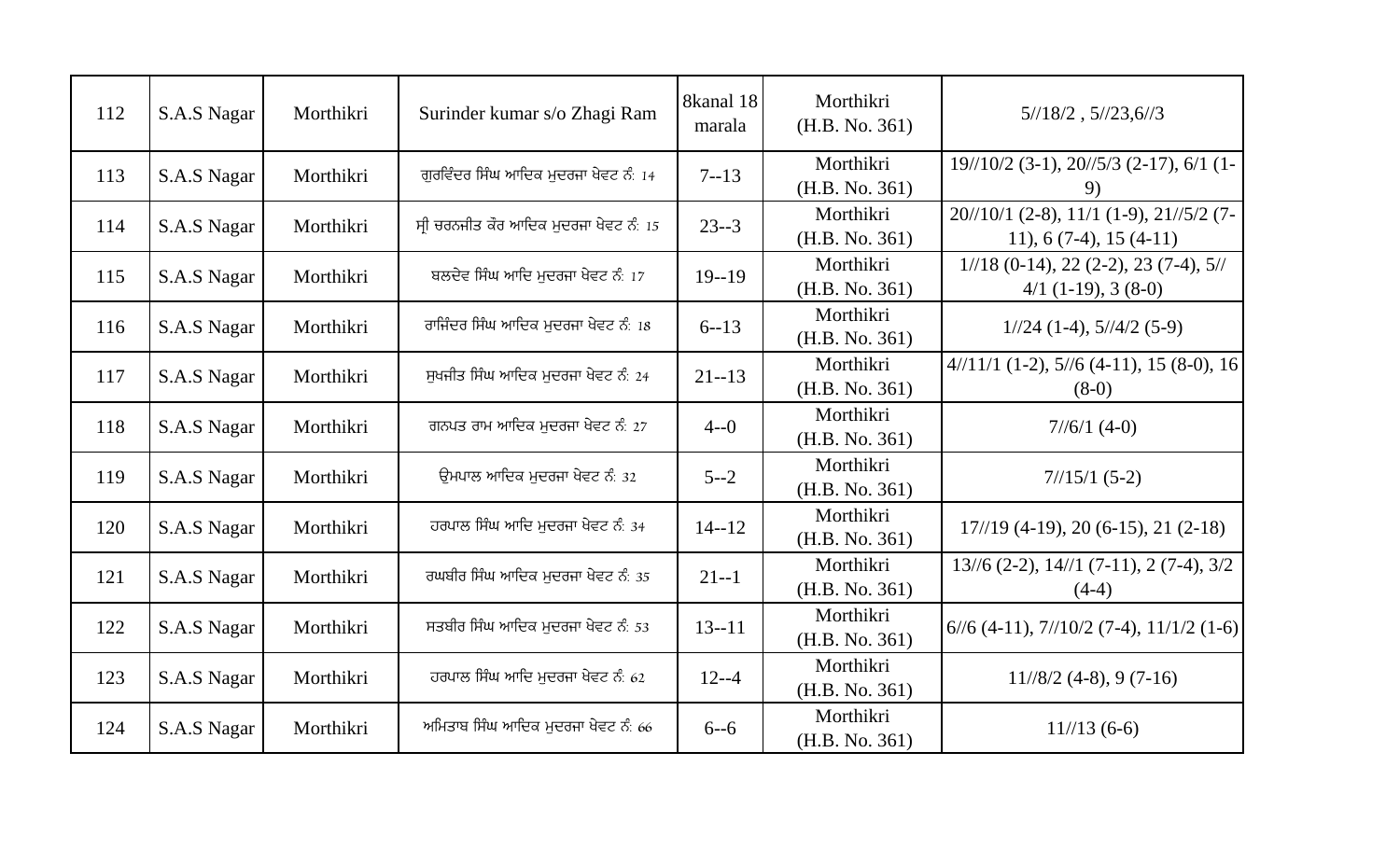| 125 | S.A.S Nagar | Morthikri | ਗਰਦੇਵ ਸਿੰਘ ਆਦਿਕ ਮਦਰਜਾ ਖੇਵਟ ਨੰ: 69    | $18 - 10$                    | Morthikri<br>(H.B. No. 361) | $14\frac{123(7-4)}{24(7-12)}, 21\frac{1}{4(3-4)}$                                        |
|-----|-------------|-----------|--------------------------------------|------------------------------|-----------------------------|------------------------------------------------------------------------------------------|
| 126 | S.A.S Nagar | Morthikri | ਨੀਰਾ ਗਪਤਾ, ਆਦਿਕ ਮਦਰਜਾ ਖੇਵਟ ਨੰ: 70    | $39 - 5$                     | Morthikri<br>(H.B. No. 361) | $14//11 (4-0), 12 (6-19), 13 (7-7), 17$<br>$(5-1)$ , 18 $(8-0)$ , 19 $(7-8)$             |
| 127 | S.A.S Nagar | Morthikri | ਨੀਰਾ ਗਪਤਾ, ਆਦਿਕ ਮਦਰਜਾ ਖੇਵਟ ਨੰ: 71    | $6 - 19$                     | Morthikri<br>(H.B. No. 361) | $14/\sqrt{14}$ (3-15), 22 (1-12), 26 (1-12)                                              |
| 128 | S.A.S Nagar | Morthikri | ਰਾਜਿੰਦਰ ਸਿੰਘ ਆਦਿਕ ਮੁਦਰਜਾ ਖੇਵਟ ਨੰ: 76 | $16 - 12$                    | Morthikri<br>(H.B. No. 361) | 20//2/3 (5-2), 3/1/2 (3-14), 8/2 (4-13),<br>$9/1(3-3)$                                   |
| 129 | S.A.S Nagar | Morthikri | ਕਮਲ ਰਿਜੋਰਟਸ ਲਿਮਟਿਡ ਖੇਵਟ ਨੰ: 77       | $6-0$                        | Morthikri<br>(H.B. No. 361) | $10/1(6-0)$                                                                              |
| 130 | S.A.S Nagar | Morthikri | ਰਵਿੰਦਰਪਾਲ ਆਦਿਕ ਮਦਰਜਾ ਖੇਵਟ ਨੰ: 78     | $13 - 11$                    | Morthikri<br>(H.B. No. 361) | $11//23/1/1(2-0)$ $16//17/1$ (3-11), 24 (8-<br>(0)                                       |
| 131 | S.A.S Nagar | Morthikri | ਰਵਿੰਦਰਪਾਲ ਆਦਿਕ ਮਦਰਜਾ ਖੇਵਟ ਨੰ: 81     | $25 - 13$                    | Morthikri<br>(H.B. No. 361) | $11//22$ (6-5), $23/1/2$ (4-4), $14//3/1$ (3-<br>16), $4/1$ (2-1), $7/1$ (1-7), 25 (8-0) |
| 132 | S.A.S Nagar | Morthikri | ਹਰਵਿੰਦਰ ਕੌਰ ਆਦਿਕ ਮੁਦਰਜਾ ਖੇਵਟ ਨੰ: 82  | $8 - 18$                     | Morthikri<br>(H.B. No. 361) | $20/5/1$ (4-14), 6/2 (2-10), 7/1 (1-14)                                                  |
| 133 | S.A.S Nagar | Morthikri | ਵੀਨਾ ਗਪਤਾ ਆਦਿਕ ਮਦਰਜਾ ਖੇਵਟ ਨੰ: 84     | $1 - 1, 5 -$<br>$12, 6 - 12$ | Morthikri<br>(H.B. No. 361) | $4/21/2/2$ (1-1), 7/1 (5-12)                                                             |
| 134 | S.A.S Nagar | Morthikri | ਸਰਿੰਦਰ ਕਮਾਰ ਆਦਿਕ ਮਦਰਜਾ ਖੇਵਟ ਨੰ: 87   | $9 - 7$                      | Morthikri<br>(H.B. No. 361) | $7\frac{1}{2}\frac{1}{2}$ (1-16), 9 (7-11)                                               |
| 135 | S.A.S Nagar | Morthikri | ਦੀਪਕ ਵਰਮਾ ਆਦਿਕ ਮਦਰਜਾ ਖੇਵਟ ਨੰ: 88     | $15 - 3$                     | Morthikri<br>(H.B. No. 361) | $7/17/2/1$ (1-0), $17/2/2$ (4-0), $18/1$ (4-<br>$(0), 24/1/1 (6-13)$                     |
| 136 | S.A.S Nagar | Morthikri | ਰਣਬੀਰ ਸਿੰਘ ਆਦਿਕ ਮੁਦਰਜਾ ਖੇਵਟ ਨੰ: 94   | $17 - 0$                     | Morthikri<br>(H.B. No. 361) | $7/11/2$ (3-13), 12 (8-0), 19/1 (5-7)                                                    |
| 137 | S.A.S Nagar | Morthikri | ਬਾਲ ਕ੍ਰਿਸਨ ਆਦਿਕ ਮੁੰਦਰਜਾ ਖਵਟ ਨੰ: 101  | $23 - 15$                    | Morthikri<br>(H.B. No. 361) | $3/21$ (2-16), $4/25$ (7-19), 7/15 (8-0),<br>$8/1(5-0)$                                  |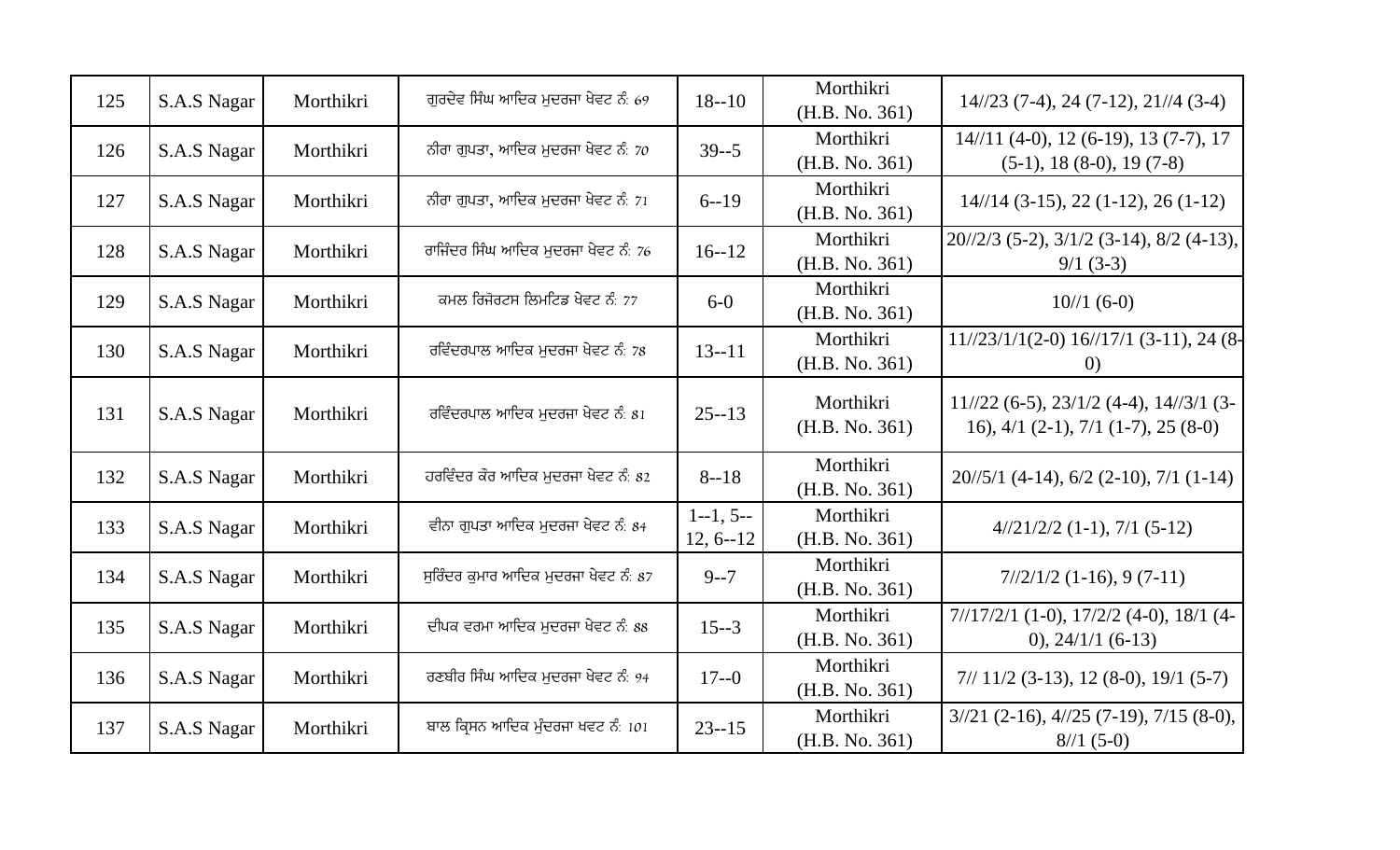| 138 | S.A.S Nagar | Morthikri | ਨੈਬ ਸਿੰਘ ਆਦਿਕ ਮੁਦਰਜਾ ਖੇਵਟ ਨੰ: 102     | $7 - 11$  | Morthikri<br>(H.B. No. 361) | $3/20$ (0-5), $4/15/2$ (0-2), 16/2 (5-18),<br>$26(1-6)$                                                                                                                  |
|-----|-------------|-----------|---------------------------------------|-----------|-----------------------------|--------------------------------------------------------------------------------------------------------------------------------------------------------------------------|
| 139 | S.A.S Nagar | Morthikri | ਨੌਰੰਗ ਸਿੰਘ ਆਦਿਕ ਮਦਰਜਾ ਖੇਵਟ ਨੰ: 109    | $22 - 7$  | Morthikri<br>(H.B. No. 361) | $5/7$ (7-11), 8 (7-4), 13 (7-12)                                                                                                                                         |
| 140 | S.A.S Nagar | Morthikri | ਸਾਹਿਬ ਸਿੰਘ ਆਦਿਕ ਮੁਦਰਜਾ ਖੇਵਟ ਨੰ: 103   | $14 - 17$ | Morthikri<br>(H.B. No. 361) | $7/8/2/2$ (0-8), $13/1/1$ (0-8), $18/2/2$ (0-<br>$(8)$ , $18/2/2$ (0-6), $19/2$ (1-5), 22 (4-10),<br>$23(8-0)$                                                           |
| 141 | S.A.S Nagar | Morthikri | ਚੰਦ ਸਿੰਘ ਆਦਿਕ ਮਦਰਜਾ ਖੇਵਟ ਨੰ: 110      | $13 - 11$ | Morthikri<br>(H.B. No. 361) | $4/12/1/2/1$ (1-8), 19/2 (0-19),<br>$12/1/2/1$ (1-7), $12/2$ (0-10), $12/1/3$ (0-<br>5), $11/2/2$ (0-8), $13/2$ (4-12), $12/1/1/4$<br>$(2-18)$ , 45 $(0-3)$ , 46 $(1-1)$ |
| 142 | S.A.S Nagar | Morthikri | ਮਹਿੰਦਰ ਆਦਿਕ ਮੁਦਰਜਾ ਖੇਵਟ ਨੰ: 117       | $8 - 0$   | Morthikri<br>(H.B. No. 361) | $4/13/1$ (0-16), 8/2 (6-4), 9/1 (1-0)                                                                                                                                    |
| 143 | S.A.S Nagar | Morthikri | ਸਰਿੰਦਰ ਕਮਾਰ ਆਦਿਕ ਮਦਰਜਾ ਖੇਵਟ ਨੰ: 122   | $12 - 19$ | Morthikri<br>(H.B. No. 361) | $7/8/2/1$ (1-19), $13/1/2$ (6-15), $14/1$ (0-<br>11), $18/2/1$ (3-14)                                                                                                    |
| 144 | S.A.S Nagar | Morthikri | Lacky                                 | 3         | Morthikri<br>(H.B. No. 361) | 469, 470, 471, 472, 473, 474, 475, 478, 47<br>9, 1/21/3, 4/22/3, 4/23, 7/2/2, 7/3                                                                                        |
| 145 | S.A.S Nagar | Pandwala  | ਕਰਿ0ੇਨਾ ਆਦਿਕ ਮਦਰਜ ਖੇਵਟ ਨੰ: 74         | $5 - 11$  | Pandwala<br>(H.B. No. 359)  | $30/8/3/1$ (1-11), $13/1/2$ (4-0)                                                                                                                                        |
| 146 | S.A.S Nagar | Pandwala  | ਜੈ ਸਿੰਘ ਆਦਿਕ ਮਦਰਜਾ ਖੇਵਟ ਨੰ: 244       | $17 - 10$ | Pandwala<br>(H.B. No. 359)  | $13\frac{121}{2}$ (3-8), $21\frac{1}{1}$ (7-12), 10/1 (5-<br>18), $23/30(0-12)$                                                                                          |
| 147 | S.A.S Nagar | Pandwala  | ਬੇਤੋੱਦੇਵੀ ਆਦਿਕ ਮਦਰਜਾ ਖੇਵਟ ਨੰ: 207     | $2 - 8$   | Pandwala<br>(H.B. No. 359)  | $30/11/1$ Min (1-4), $11/1$ Min (1-4)                                                                                                                                    |
| 148 | S.A.S Nagar | Pandwala  | ਜਸਵਿੰਦਰ ਸਿੰਘ ਆਦਿਕ ਮੁਦਰਜਾ ਖੇਵਟ ਨੰ: 208 | $6 - -2$  | Pandwala<br>(H.B. No. 359)  | $33\frac{1}{4}\frac{2}{1}$ (1-18), 7/1-2 (3-1), 14/2/1<br>$(1-3),$                                                                                                       |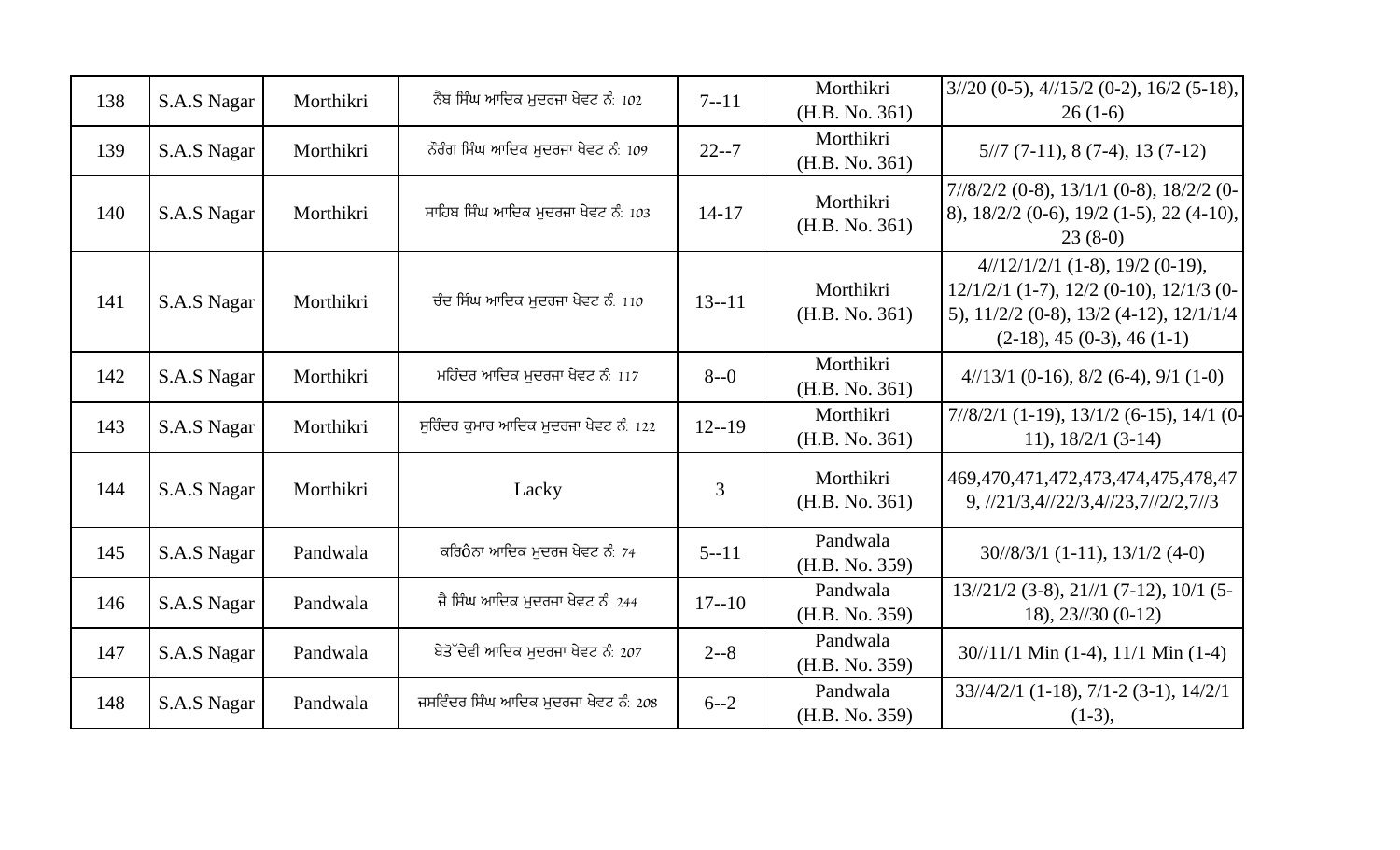| 149 | S.A.S Nagar | Pandwala | ਪਰੇਮ ਕਮਾਰ ਆਦਿਕ ਮੁਦਰਜਾ ਖੇਵਟ 210         | $3 - 1$   | Pandwala<br>(H.B. No. 359) | $3\frac{1}{4}\frac{2}{2}$ (1-0), $7\frac{1}{2}$ (1-10), $14\frac{2}{2}$ (0-<br>11)                                                                                                                            |
|-----|-------------|----------|----------------------------------------|-----------|----------------------------|---------------------------------------------------------------------------------------------------------------------------------------------------------------------------------------------------------------|
| 150 | S.A.S Nagar | Sundran  | ਕਰਨੈਲ ਸਿੰਘ ਆਦਿਕ ਮੁਦਰਜਾ ਖੇਵਟ ਨੰ: 411    | $74 - 8$  | Sundran<br>(H.B. No. 363)  | $17/\frac{8}{2}$ (4-0), 41//16/1 (3-16), 17/1 (3-<br>16), $18/1$ (8-0), $23/1$ (1-2), $199/3$ (1-<br>14) 73//11/2 (4-0) 20 (8-0), 74//14 (8-<br>0), 15 (8-0), 16 (8-0), 17 (8-0), 18 (8-<br>$\left( 0\right)$ |
| 151 | S.A.S Nagar | Sundran  | ਕਲਵੰਤ ਕੌਰ ਆਦਿਕ ਮੰਦਰਜਾ ਖੇਵਟ ਨੰ: 407     | $2 - 14$  | Sundran<br>(H.B. No. 363)  | $30\frac{28}{12}$ /1/2/1 (2-14)                                                                                                                                                                               |
| 152 | S.A.S Nagar | Sundran  | ਰਾਮ ਅਦਾਲ ਆਦਿਕ ਮੁੰਦਰਜਾ ਖੇਵਟ ਨੰ: 216     | $3 - 13$  | Sundran<br>(H.B. No. 363)  | $25/42(3-13)$                                                                                                                                                                                                 |
| 153 | S.A.S Nagar | Sundran  | ਦਿਲਬਾਗ ਆਦਿਕ ਮੰਦਰਜਾ ਖੇਵਟ ਲੰ: 316        | $30 - 10$ | Sundran<br>(H.B. No. 363)  | $41//11$ (2-18), 19 (8-0), 20 (6-0), 21/2<br>$(0-4 \frac{2}{3}), 2 \frac{1}{4} \frac{4-13 \frac{1}{2}}{22 \frac{22 \frac{7}{1}}{3}},$<br>$42/25(1-3)$                                                         |
| 154 | S.A.S Nagar | Sundran  | ਗਰਦੇਵ ਸਿੰਘ ਆਦਿਕ ਮਦਰਜਾ ਖੇਵਟ ਨੰ: 408-428 | $9 - -2$  | Sundran<br>(H.B. No. 363)  | 29//6 (2-17), 30//28/1/2/4 (2-8), 33/1<br>$(1-18, 33/2 (1-19))$                                                                                                                                               |
| 155 | S.A.S Nagar | Sundran  | ਅਜਮੇਰ ਆਦਿਕ ਮੰਦਰਜਾ ਖੇਵਟ ਨੰ: 392         | $5 - 12$  | Sundran<br>(H.B. No. 363)  | $30/\frac{6}{1}$ (5-12)                                                                                                                                                                                       |
| 156 | S.A.S Nagar | Sundran  | ਮੀਹਾ ਆਦਿਕ ਮੰਦਰਜਾ ਖੇਵਟ ਨੰ: 41           | $20 - 16$ | Sundran<br>(H.B. No. 363)  | $25\frac{1}{22}$ (1-6), 3 (7-7), 4 (6-14), 6/1 (1-<br>$9)$ , 7/2 (4-0)                                                                                                                                        |
| 157 | S.A.S Nagar | Sundran  | ਵੀਨਾ ਕਕਰੇਜਾ ਆਦਿਕ ਮੰਦਰਾ ਖੇਵਟ ਨੰ: 60     | $1 - 12$  | Sundran<br>(H.B. No. 363)  | $25/31(1-12)$                                                                                                                                                                                                 |
| 158 | S.A.S Nagar | Sundran  | ਕਰਨੈਲ ਸਿੰਘ ਆਦਿਕ ਮਦਰਜਾ ਖੇਵਟ ਨੰ: 64      | $9 - 19$  | Sundran<br>(H.B. No. 363)  | $27\frac{1}{4}$ (2-19), 15 (2-3), 16 (1-8), 17<br>$(3-9)$                                                                                                                                                     |
| 159 | S.A.S Nagar | Sundran  | ਗੁਰਮੇਲ ਆਦਿਕ ਮੁੰਦਰਜਾ ਖੇਵਟ ਨੰ: 65        | $14 - 2$  | Sundran<br>(H.B. No. 363)  | $46/4/2$ (3-4), 5 (6-18), 6/1 (0-10), 7/1<br>$(3-9), 15/1 (0-1)$                                                                                                                                              |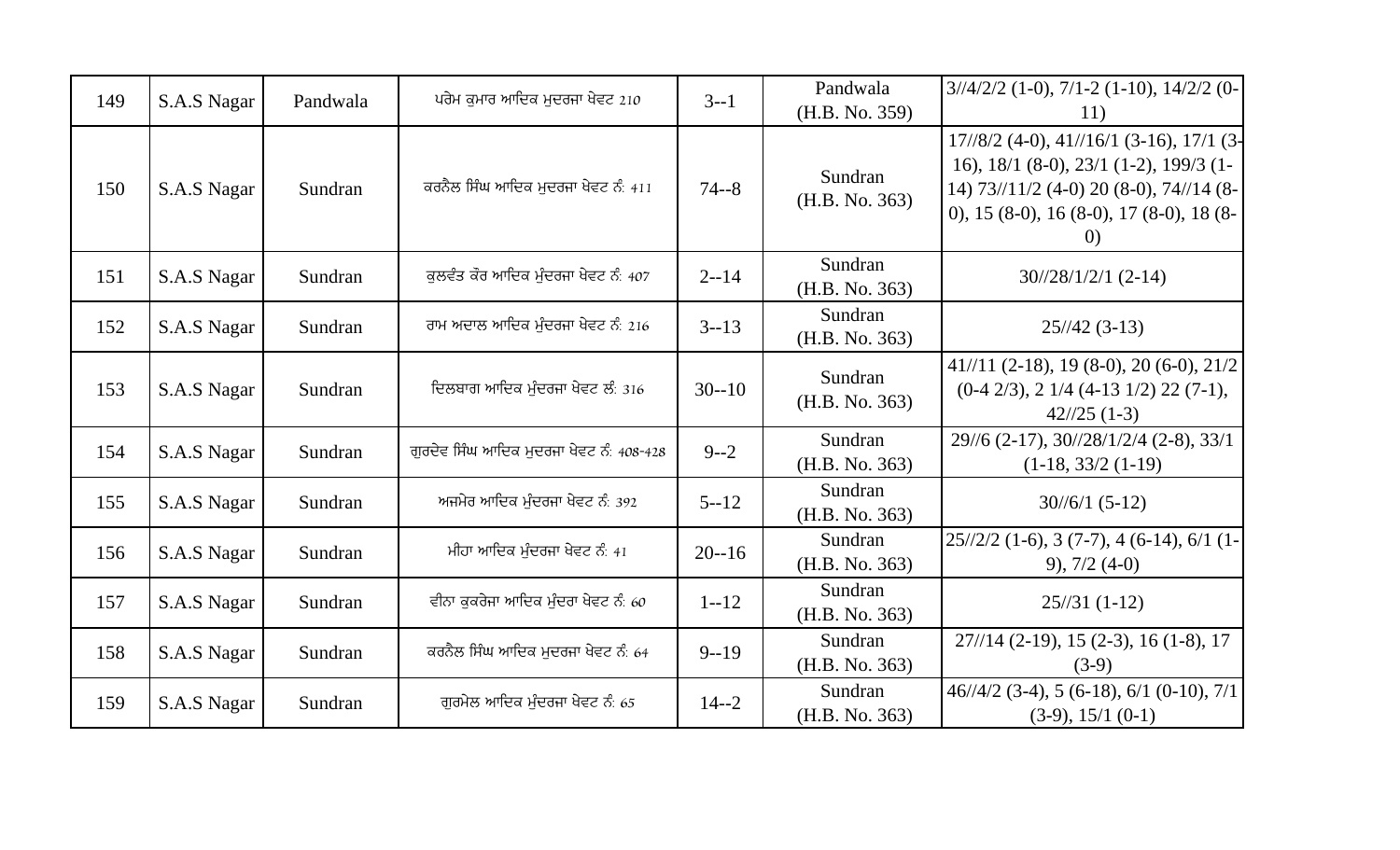| 160 | S.A.S Nagar | Sundran | ਸਰਜੀਤ ਕੌਰ ਆਦਿਕ ਮੰਦਰਜਾ ਖੇਵਟ ਨੰ: 174 | $12 - -4$    | Sundran<br>(H.B. No. 363) | $26/\frac{21}{3-16}$ , 22/1 (4-0), 29//1/2 (1-<br>$19$ , $2/1$ $(2-9)$      |
|-----|-------------|---------|------------------------------------|--------------|---------------------------|-----------------------------------------------------------------------------|
| 161 | S.A.S Nagar | Sundran | ਮਨਮੋਹਨ ਆਦਿਕ ਮੰਦਰਜਾ ਖੇਵਟ ਨੰ: 421    | $7 - -9 - 5$ | Sundran<br>(H.B. No. 363) | $30/1/1/$ (1-0), $13/1/1$ (0-4-5), $30/1$ (6-<br>5)                         |
| 162 | S.A.S Nagar | Sundran | ਅਛਰ ਆਦਿਕ ਮੰਦਰਜਾ ਖੇਵਟ ਨੰ: 201       | $11 - 3$     | Sundran<br>(H.B. No. 363) | $30/22$ (3-10), $23/2$ (4-0), $43/3$ (3-13)                                 |
| 163 | S.A.S Nagar | Sundran | ਕਲਦੀਪ ਆਦਿਕ ਮੰਦਰਜਾ ਖੇਵਟ ਨੰ: 7       | $3 - 14$     | Sundran<br>(H.B. No. 363) | $25/40(3-14)$                                                               |
| 164 | S.A.S Nagar | Sundran | ਹਰਭਜਨ ਆਦਿਕ ਮੰਦਰਜਾ ਖੇਵਟ 369         | $4 - 7$      | Sundran<br>(H.B. No. 363) | $30\frac{15}{22}$ (0-8), $31\frac{11}{11}$ (3-19)                           |
| 165 | S.A.S Nagar | Sundran | ਲਖਮੀਰ ਆਦਿਕ ਮੰਦਰਾ ਖੇਵਟ ਨੰ: 399      | $5 - 16$     | Sundran<br>(H.B. No. 363) | $30\frac{24}{2}$ (1-4), $25\frac{1}{1}$ (0-19), $25\frac{25}{2}$ (3-<br>13) |
| 166 | S.A.S Nagar | Sundran | ਕਲਦੀਪ ਆਦਿਕ ਮੰਦਰਜਾ ਖੇਵਟ ਨੰ: 85      | $11 - 19$    | Sundran<br>(H.B. No. 363) | $8/21/2$ (3-19), 22 (8-0)                                                   |
| 167 | S.A.S Nagar | Sundran | ਅਜਮੇਰ ਆਦਿਕ ਮੰਦਰਜਾ ਖੇਵਟ ਨੰ: 387     | $3 - 8$      | Sundran<br>(H.B. No. 363) | $31/\frac{10}{1}$                                                           |
| 168 | S.A.S Nagar | Sundran | ਪਰਮ ਮਦਰਜਾ ਖੇਵਟ ਨੰ: 75              | $6 - 1$      | Sundran<br>(H.B. No. 363) | $59\frac{3}{4-12}$ , 4/1/1 (1-9)                                            |
| 169 | S.A.S Nagar | Sundran | ਚਰਨਜੀਤ ਆਦਿਕ ਮੰਦਰਜਾ ਖੇਵ ਨੰ: 156     | $3 - 11$     | Sundran<br>(H.B. No. 363) | $25/41(3-11)$                                                               |
| 170 | S.A.S Nagar | Sundran | ਸਰਮੱਖ ਆਦਿਕ ਮੰਦਰਜਾ ਖੇਵਟ ਨੰ: 68      | $17 - 6$     | Sundran<br>(H.B. No. 363) | 26//18 (7-7), 19 (7-7), 20 (2-12)                                           |
| 171 | S.A.S Nagar | Sundran | ਚਰਨਜੀਤ ਆਦਿਕ ਮੰਦਰਜਾ ਖੇਵਟ ਨੰ: 362    | $4 - -4$     | Sundran<br>(H.B. No. 363) | $25/39(4-4)$                                                                |
| 172 | S.A.S Nagar | Sundran | ਨਰੋਤਮ ਆਦਿਕ ਮੁੰਦਰਜਾ ਖੇਵਟ ਨੰ: 378    | $3 - 13$     | Sundran<br>(H.B. No. 363) | $25/33(3-13)$                                                               |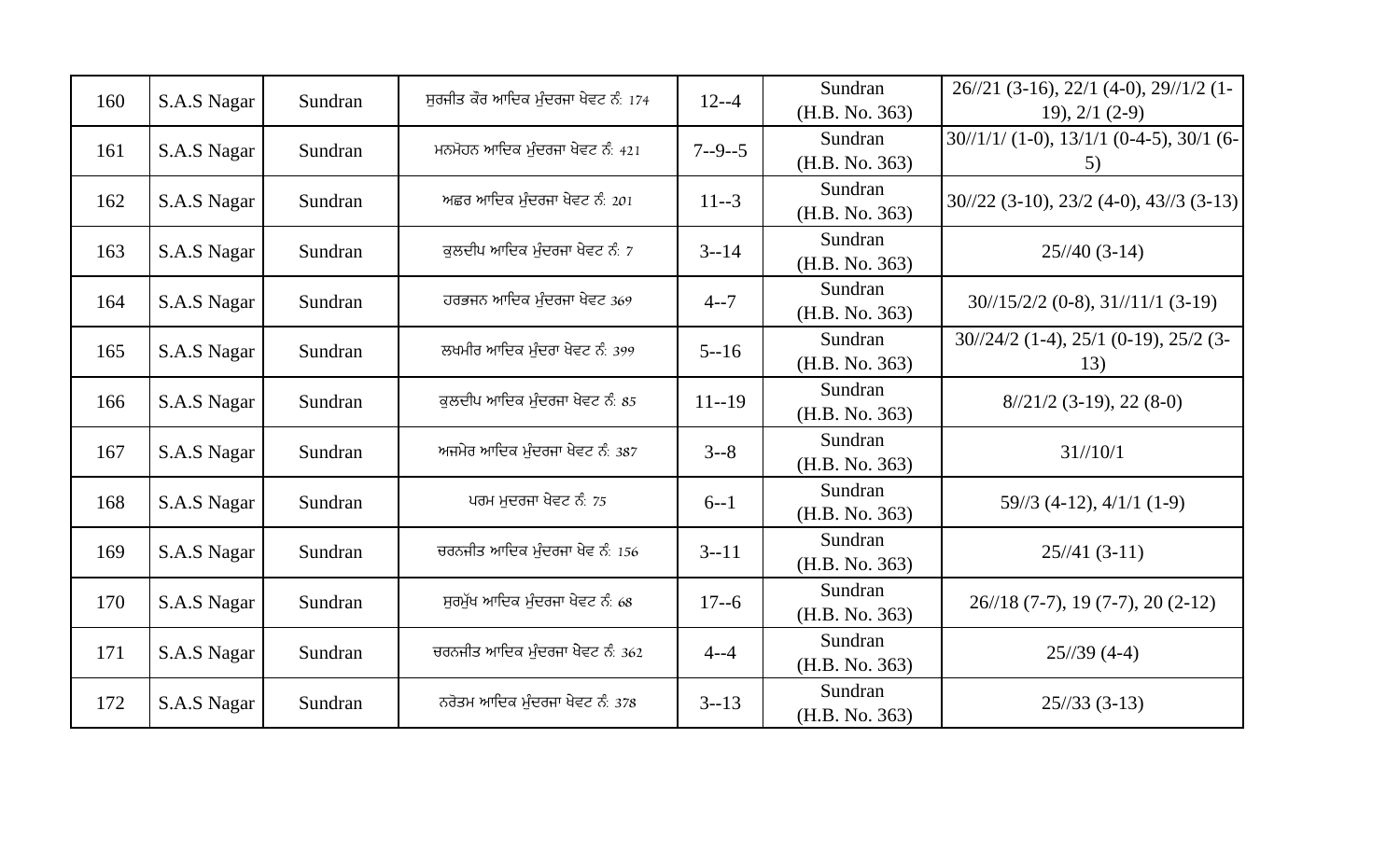| 173 | S.A.S Nagar | Sundran | ਅਜਮੇਰ ਆਦਿਕ ਖੇਵਟ ਨੰ: 391             | $5 - 9$   | Sundran<br>(H.B. No. 363) | $30/10/2$ (3-0) $15/2/1$ (2-9)                                                                                                                                                                                                                                                                                                                                                                                                                                                                                                                                                                                                                                                                                                                                                                                       |
|-----|-------------|---------|-------------------------------------|-----------|---------------------------|----------------------------------------------------------------------------------------------------------------------------------------------------------------------------------------------------------------------------------------------------------------------------------------------------------------------------------------------------------------------------------------------------------------------------------------------------------------------------------------------------------------------------------------------------------------------------------------------------------------------------------------------------------------------------------------------------------------------------------------------------------------------------------------------------------------------|
| 174 | S.A.S Nagar | Sundran | ਚਰਨਜੀਤ ਆਦਿਕ ਮੰਦਰਜਾ ਖੇਵਟ ਨੰ: 395     | $4 - 10$  | Sundran<br>(H.B. No. 363) | $25/38$ Min (4-10)                                                                                                                                                                                                                                                                                                                                                                                                                                                                                                                                                                                                                                                                                                                                                                                                   |
| 175 | S.A.S Nagar | Sundran | ਨਰੋਤਮ ਖੇਵਟ ਨੰ: 364                  | $13 - -4$ | Sundran<br>(H.B. No. 363) | $24/21$ (6-4), $30/5/2$ (3-12), $31/1/1$ (3-<br>8)                                                                                                                                                                                                                                                                                                                                                                                                                                                                                                                                                                                                                                                                                                                                                                   |
| 176 | S.A.S Nagar | Sundran | <b>Gulshan and Others</b>           | 10        | Sundran<br>(H.B. No. 363) | $30\frac{15}{3}, 16\frac{1}{25}, 16\frac{2}{3}, 11\frac{1}{2}, 12\frac{1}{2}$<br>$0,21,30/\frac{7}{1},7/2,6/1,6/2,8,13/1,13/2,1$<br>$\left[4,15/1,15/2,15/3,16/1,16/2,25,43/4,5\right]$<br>$31//10/1,9/2,10/2,11/1,12/2,11/2,12/1,$<br>$20,21,24$ //1/1,2,3,25//1/1,1/2,1/3,2/1,2<br>$(2,3,4,6/1,6/2,7/1,7/2,8/1,8/2,9/1,9/2,1)$<br>$0/1, 10/2, 28, 29, 13, 14/1, 14/2, 15, 31, 16,$<br>17, 33, 34, 35, 38, 39, 41, 42, 22/1, 24, 32, 2<br>$6,25/2,21,22/1,12\frac{\t}{3},23/1,3\frac{2}{4},4\frac{4}{2},$<br>$4/3, 5, 6, 7/1, 7/2, 7/3, 7/4, 8, 9/1, 9/2, 10, 11$<br>$(1, 11/2, 12/1, 12/2, 12/3, 12/4, 13/1, 13/2,$<br>14, 15, 16/1, 16/2, 17/1, 17/2, 18/1, 18/2, 1<br>9/1,19/2,19/3,20/1,20/2,21/1,21/2,21/<br>3, 26, 23, 24/1, 24/2, 24/3, 25/1, 25/3, 8//2<br>0,19/1,19/2,18/1,18/2,18/3,21/2,22,23<br>/1,23/2 |
| 177 | S.A.S Nagar | Kheri   | ਬਿਜ ਬਿਹਾਰੀ ਆਦਿਕ ਮੁੰਦਰਜਾ ਖੇਵਟ ਨੰ: 19 | $3 - 19$  | Kheri<br>(H.B. No. 362)   | $8/6/3$ (0-13), 7/2 (0-19), 14 (1-10),<br>$15/1(0-17)$                                                                                                                                                                                                                                                                                                                                                                                                                                                                                                                                                                                                                                                                                                                                                               |
| 178 | S.A.S Nagar | Kheri   | ਜੱਗ ਖੇਵਟ ਨੰ: 22                     | $16 - 0$  | Kheri<br>(H.B. No. 362)   | $10^{1/17}$ (8-0), 24 (8-0)                                                                                                                                                                                                                                                                                                                                                                                                                                                                                                                                                                                                                                                                                                                                                                                          |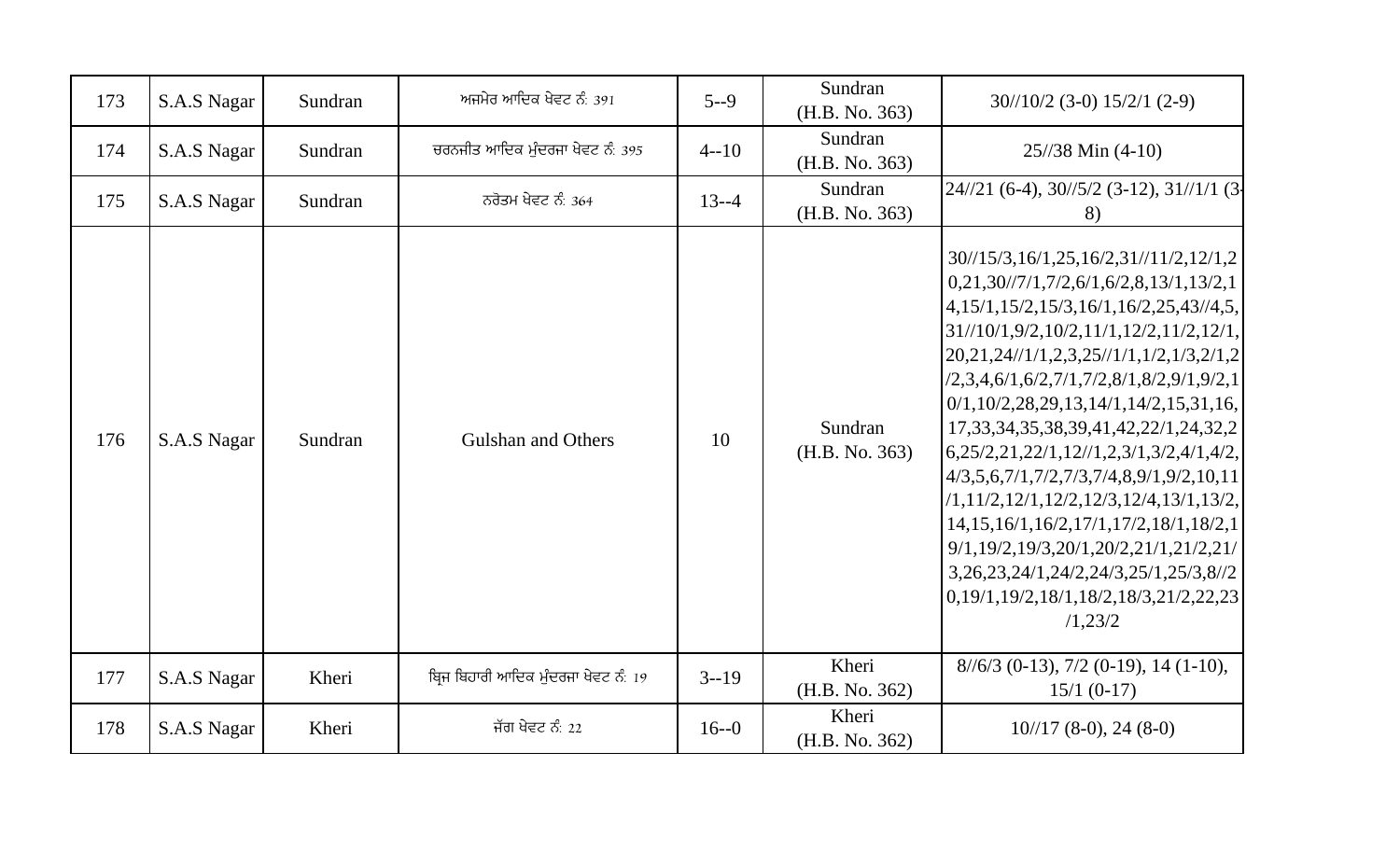| 179 | S.A.S Nagar | Kheri | ਕਾਕਾ ਆਦਿਕ ਮੁੰਦਰਜਾ ਖੇਵਟ ਨੰ: 8           | $3 - 12$  | Kheri<br>(H.B. No. 362) | $8^{1/6/2}$                                                                                                                                                             |
|-----|-------------|-------|----------------------------------------|-----------|-------------------------|-------------------------------------------------------------------------------------------------------------------------------------------------------------------------|
| 180 | S.A.S Nagar | Kheri | ਆਸੀਸ ਚੋਰਸਆ ਆਦਿਕ ਮੰਦਰਜਾ ਖੇਵਟ ਨੰ: 24     | $5 - 11$  | Kheri<br>(H.B. No. 362) | $10/\frac{4}{1}$ (1-11), 6 (1-12), 7 (2-8)                                                                                                                              |
| 181 | S.A.S Nagar | Kheri | ਲਾਭ ਆਦਿਕ ਮੰਦਰਜਾ ਖੇਵਟ ਨੰ: 9-14-15       | $30 - 9$  | Kheri<br>(H.B. No. 362) | $8//15/2$ (1-1-0), 15/3 (2-10), 15/4 (1-<br>4), $7/11$ (3-16) 20 (4-3), $9/14/1$ (4-<br>0), $15/3$ (3-5), $25/2$ (4-16), $24/1$ (1-<br>16), $17/3$ (0-3), $16/1$ (3-15) |
| 182 | S.A.S Nagar | Kheri | ਗਰਦੇਵ ਆਦਿਕ ਮੁੰਦਰਜਾ ਖੇਵਟ ਨੰ: 13         | $12 - 14$ | Kheri<br>(H.B. No. 362) | $9\frac{1}{23}$ (7-0), $10\frac{1}{21}$ (3-16), $13\frac{1}{11}$<br>$(1-18)$                                                                                            |
| 183 | S.A.S Nagar | Kheri | ਮੋਹਨ ਚੌਧਰੀ ਆਦਿਕ ਮੰਦਰਜਾ ਖੇਵਟ ਨੰ: 41     | $4 - -4$  | Kheri<br>(H.B. No. 362) | $18/15/3$ (2-0), $15/2$ (2-4)                                                                                                                                           |
| 184 | S.A.S Nagar | Kheri | ਸੀ ਰਾਜੀਵ ਗੁਪਤਾ ਆਦਿ ਮੁੰਦਰਜਾ ਖੇਵਟ ਨੰ: 42 | $7 - 1$   | Kheri<br>(H.B. No. 362) | $19/11(7-1)$                                                                                                                                                            |
| 185 | S.A.S Nagar | Kheri | ਸੰਤੋਖ ਆਦਿਕ ਮੰਦਰਜਾ ਖੇਵਟ ਨੰ: 28          | $25 - 8$  | Kheri<br>(H.B. No. 362) | $8/16$ (6-5), $17/1$ (1-14), $24/2$ (3-16),<br>$25(8-0), 9/5(5-13)$                                                                                                     |
| 186 | S.A.S Nagar | Kheri | ਨਾਨਕ ਚੰਦ ਆਦਿਕ ਮੁੰਦਰਜਾ ਖੇਵਟ ਨੰ: 48      | $8 - 0$   | Kheri<br>(H.B. No. 362) | $14/23(8-0)$                                                                                                                                                            |
| 187 | S.A.S Nagar | Kheri | <b>CCC</b>                             | 6         | Kheri<br>(H.B. No. 362) | 14//8,7,14/1,14/2,11,12,13/2,20,19,18<br>,17,21,22,23,24                                                                                                                |
| 188 | S.A.S Nagar | Kheri | ਰਣਧੀਰ ਆਦਿਕ ਮੰਦਰਜਾ ਖੇਵਟ ਨ: 49           | $17 - 9$  | Kheri<br>(H.B. No. 362) | $6/10/2$ (1-12), 10/3 (0-17), 11/1 (7-<br>1), $20/2$ (0-6), $7/6/1$ (1-13), $6/2$ (1-<br>10), 15 (2-19), 16/1 (0-10), 26 (0-9),<br>$27(0-19)$                           |
| 189 | S.A.S Nagar | Kheri | ਗਰਜੀਤ ਆਦਿਕ ਮੰਦਰਜਾ ਖੇਵਟ ਨੰ: 52          | $7 - 12$  | Kheri<br>(H.B. No. 362) | $18/10/2$ (4-(), $11/2$ (3-3)                                                                                                                                           |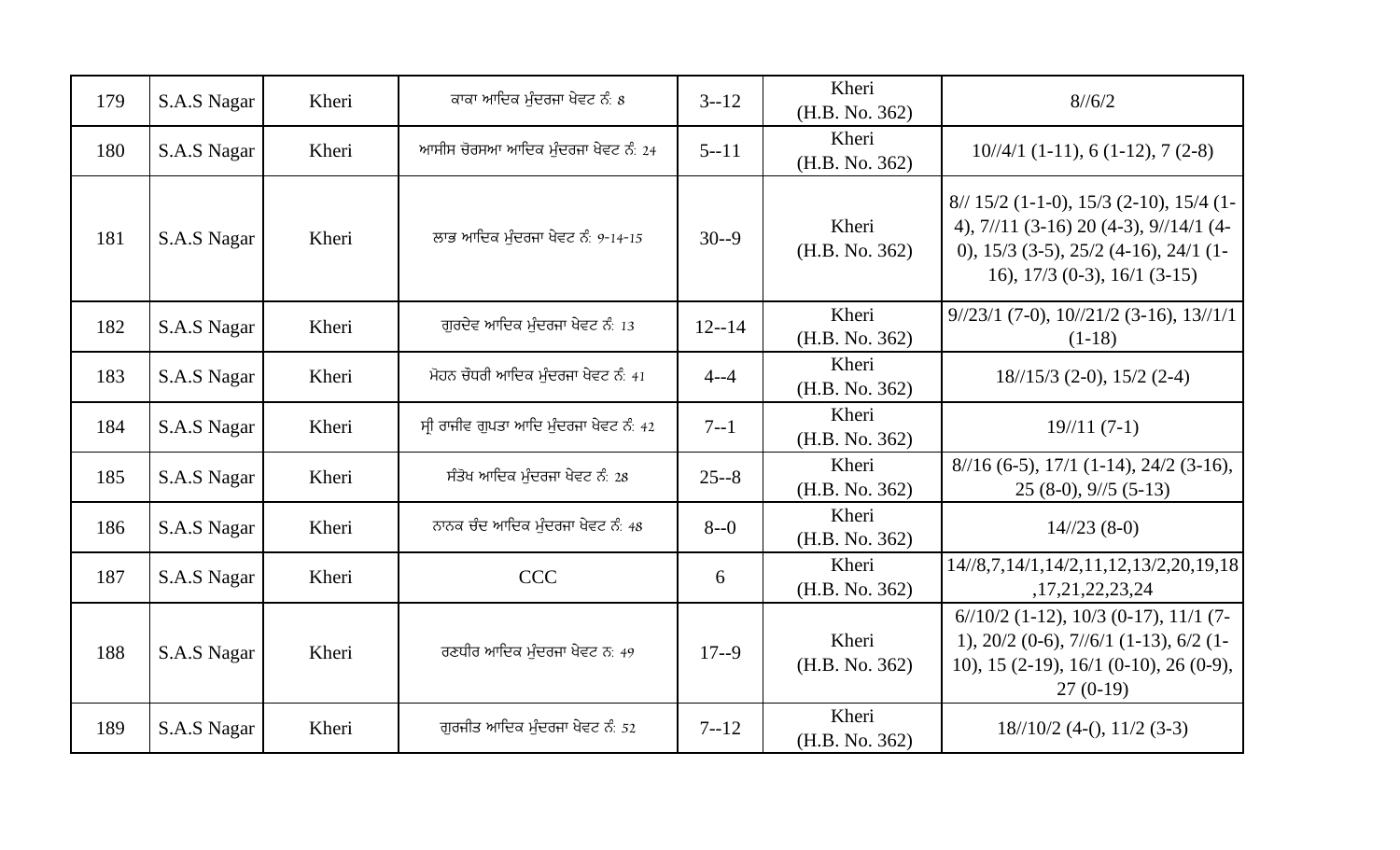| 190 | S.A.S Nagar | Kheri       | ਤਰਨਜੀਤ ਆਦਿਕ ਮੁੰਦਰਜਾ ਖੇਵਟ ਨੰ: 75    | $10 - 11$              | Kheri<br>(H.B. No. 362)       | $18/5$ (0-8), 6 (6-15), 7/1 (0-4),<br>$19\frac{10}{10}$ (0-6), $10\frac{2}{2}$ (2-18)                                                                                                                                                                                                                                                                                                                                                                                                                                                               |
|-----|-------------|-------------|------------------------------------|------------------------|-------------------------------|-----------------------------------------------------------------------------------------------------------------------------------------------------------------------------------------------------------------------------------------------------------------------------------------------------------------------------------------------------------------------------------------------------------------------------------------------------------------------------------------------------------------------------------------------------|
| 191 | S.A.S Nagar | Kheri       | ਹਰਜੀਤ ਕੌਰ ਆਦਿਕ ਮੁੰਦਰਜਾ ਖੇਵਟ ਨੰ: 59 | $0-17-71$<br>19 2-16-7 | Kheri<br>(H.B. No. 362)       | $18/4/1/2/$ , $8/2$                                                                                                                                                                                                                                                                                                                                                                                                                                                                                                                                 |
| 192 | S.A.S Nagar | Kheri       | ਬਲਬੀਰ ਆਦਿਕ ਮੰਦਰਜਾ ਖੇਵਟ ਨੰ: 67      | $66 - 3$               | Kheri<br>(H.B. No. 362)       | $10\frac{122}{1}$ (2-6), 22/2 (4-0), 22/3 (1-<br>16), $12/1$ (8-0), $10/1$ (4-0), $10/2$ (4-<br>$\vert$ 0), 11/1 (4-9), 13//3/2 (7-4), 4 (8-0), 5<br>$(7-8)$ , 6 (4-18), 7 (7-14), 26 (2-8)                                                                                                                                                                                                                                                                                                                                                         |
| 193 | S.A.S Nagar | Kheri       | <b>Gulshan and Others</b>          | 12                     | Kheri<br>(H.B. No. 362)       | $10^{1/2}, 2^{1}, 2^{2}, 3, 4, 5, 6, 7, 8, 9, 10, 11, 12,$<br>$13, 14, 15, 16/1, 16/2, 17, 18, 19, 20, 21/1,$<br>21/2,22/1,22/2,22/3,23/1,23/2,23/3,23<br>$(4,24,25/1,25/2,34,13/1/1,1/2,1/3,1/4,$<br>$2/1, 2/2, 2/3, 2/4, 3, 4, 5, 6, 7, 8/1, 8/2, 8/3, 9/$<br>1,9/2,10/1,10/2,9/12,13,14,15,16,17,<br>18/1,18/2,19,22,23/1,23/2,24,25,14//1<br>$2/1, 2/2, 3/1, 3/2, 4/1, 4/2, 5, 30, 7, 8, 9/1, 9/$<br>2,9/3,10/1,10/2,11,12,13/1,13/2,14/1,<br>$14/2, 17, 18, 19, 20, 21, 22, 23, 24, 18/12,$<br>13, 14/1, 14/2, 17, 18, 19, 22, 23, 24, 2//2, 3 |
| 194 | S.A.S Nagar |             |                                    |                        |                               |                                                                                                                                                                                                                                                                                                                                                                                                                                                                                                                                                     |
| 195 | S.A.S Nagar | Bhankharpur | ਸੀਤਾ ਰਾਮ ਆਦਿ ਮੰਦਰਜਾ ਖੇਵਟ ਨੰ: 254   | $1 - 1$                | Bhankharpur<br>(H.B. No. 236) | $69\frac{1}{9}\frac{2}{2}$ (1-1)                                                                                                                                                                                                                                                                                                                                                                                                                                                                                                                    |
| 196 | S.A.S Nagar | Bhankharpur | ਸੀਤਾ ਰਾਮ ਆਦਿ ਮੰਦਰਜਾ ਖੇਵਟ ਨੰ: 254   | $1 - 15$               | Bhankharpur<br>(H.B. No. 236) | $69\frac{1}{9}\frac{3}{2}$ (1-15)                                                                                                                                                                                                                                                                                                                                                                                                                                                                                                                   |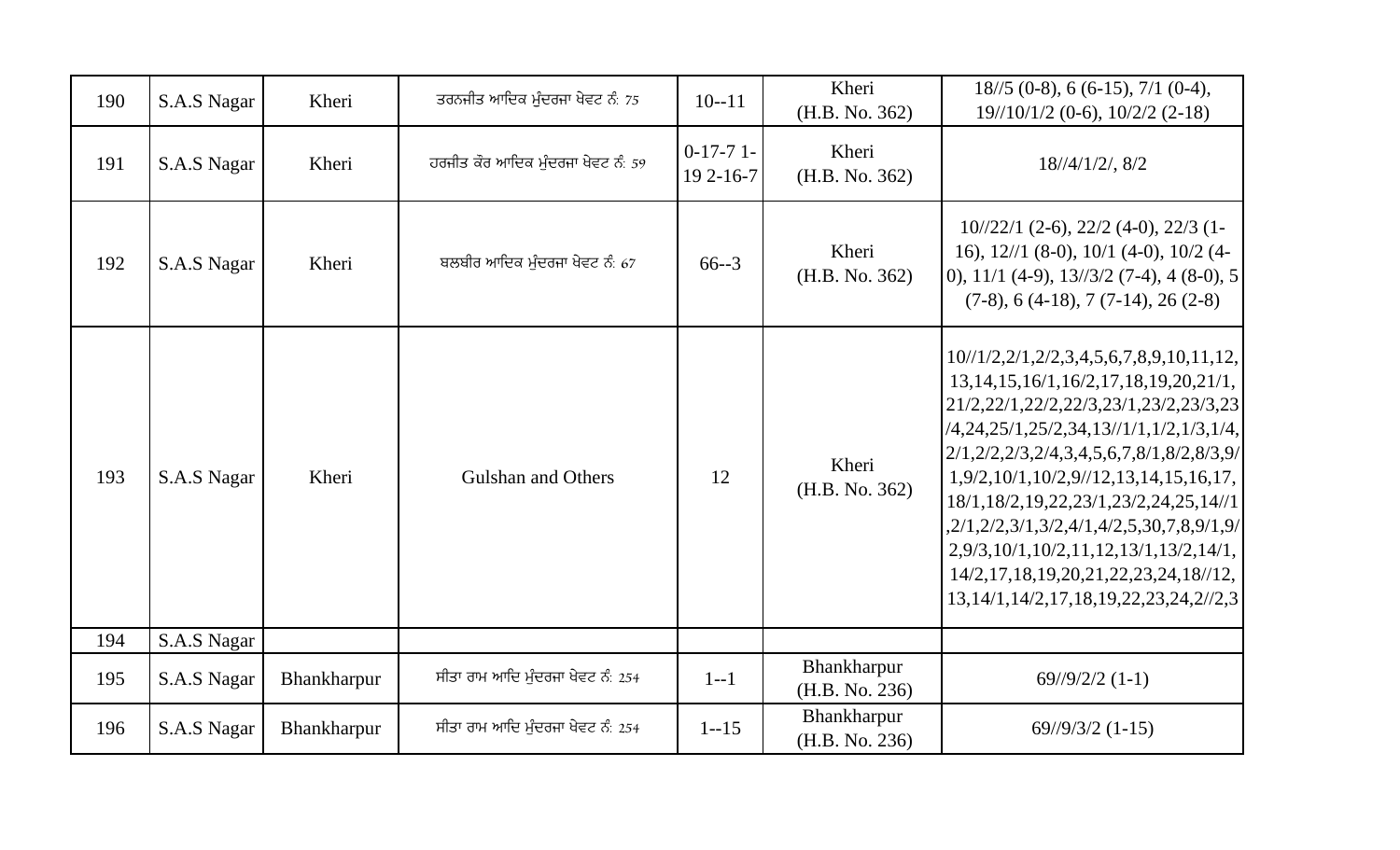| 197 | S.A.S Nagar | Bhankharpur        | ਰਘਬੀਰ ਸਿੰਘ ਆਦਿਕ ਮੁਦਰਜਾ ਖੇਵਟ ਨੰ: 106                                                | $1 - 17$       | Bhankharpur<br>(H.B. No. 236) | $68/\frac{6}{1} (1-17)$                                                                                                                           |
|-----|-------------|--------------------|------------------------------------------------------------------------------------|----------------|-------------------------------|---------------------------------------------------------------------------------------------------------------------------------------------------|
| 198 | S.A.S Nagar | Bhankharpur        | ਬਲਵੀਰ ਆਦਿ ਮੰਦਰਜਾ ਖੇਵਟ ਨੰ: 332                                                      | $0 - 8$        | Bhankharpur<br>(H.B. No. 236) | $70/15/1$ (0-8)                                                                                                                                   |
| 199 | S.A.S Nagar | <b>Bhankharpur</b> | ਬਲਵੀਰ ਆਦਿ ਮੁੰਦਰਜਾ ਖੇਵਟ ਨੰ: 332                                                     | $7 - -4$       | Bhankharpur<br>(H.B. No. 236) | $15/2(7-4)$                                                                                                                                       |
| 200 | S.A.S Nagar | Bhankharpur        | ਸੱਜਣ ਸਿੰਘ ਆਦਿ ਮੁੰਦਰਜਾ ਖੇਵਟ ਨੰ: 15                                                  | $5 - 14$       | Bhankharpur<br>(H.B. No. 236) | $69\frac{1}{10/2}$ (5-14)                                                                                                                         |
| 201 | S.A.S Nagar | Bhankharpur        | ਪ੍ਰੇਮ ਆਦਿ ਮੁੰਦਰਜਾ ਖੇਵਟ ਨੰ: 166                                                     | $0 - 12$       | Bhankharpur<br>(H.B. No. 236) | $69^{1/10/1}$                                                                                                                                     |
| 202 | S.A.S Nagar | Bhankharpur        | ਜਸਵਿੰਦਰ ਸਿੰਘ ਆਦਿਕ ਮੁਦਰਜਾ ਖੇਵਟ ਨੰ: 19, ਖਾਤਾ<br>ਨੰ: 33                               | $1 - 1$        | Bhankharpur<br>(H.B. No. 236) | $55\frac{1}{21}\frac{1}{22}$ (1-1)                                                                                                                |
| 203 | S.A.S Nagar | Bhankharpur        | Jasbir Singh and oths.                                                             | 0.5            | Bhankharpur<br>(H.B. No. 236) | $45\frac{1}{6}1,5\frac{2}{2}$                                                                                                                     |
| 204 | S.A.S Nagar | Bhankharpur        | Pritam Singh and oths.                                                             | 0.5            | Bhankharpur<br>(H.B. No. 236) | $67$ //25/1,24/2                                                                                                                                  |
| 205 | S.A.S Nagar | Bhankharpur        | Jagtar singh                                                                       | $\overline{2}$ | Bhankharpur<br>(H.B. No. 236) | 68//21/1,21/2,21/3,21/4,22/2,<br>$69\frac{\frac{1}{2}}{10\frac{2}{12}}$ , $67\frac{\frac{1}{25}}{3}$ ,<br>66//22/1,77//1/2,1/3,1/4,2, 55//2/1/2/2 |
| 206 | S.A.S Nagar | Kakrali            | ਰਾਜਿੰਦਰ ਸਿੰਘ ਪੁੱਤਰ ਸ੍ਰੀ ਜਸਵਿੰਦਰ ਸਿੰਘ ਬਾਕਿ<br>ਜਮ੍ਹਾਂਬੰਦੀ 2014-15 ਮੁੰਦਰਜਾ ਖੇਵਟ ਨੰ: 5 | $29 - 7$       | Kakrali<br>(H.B. No. 13)      | 473-474-475-476-477-478-482 Min,<br>483 Min 472                                                                                                   |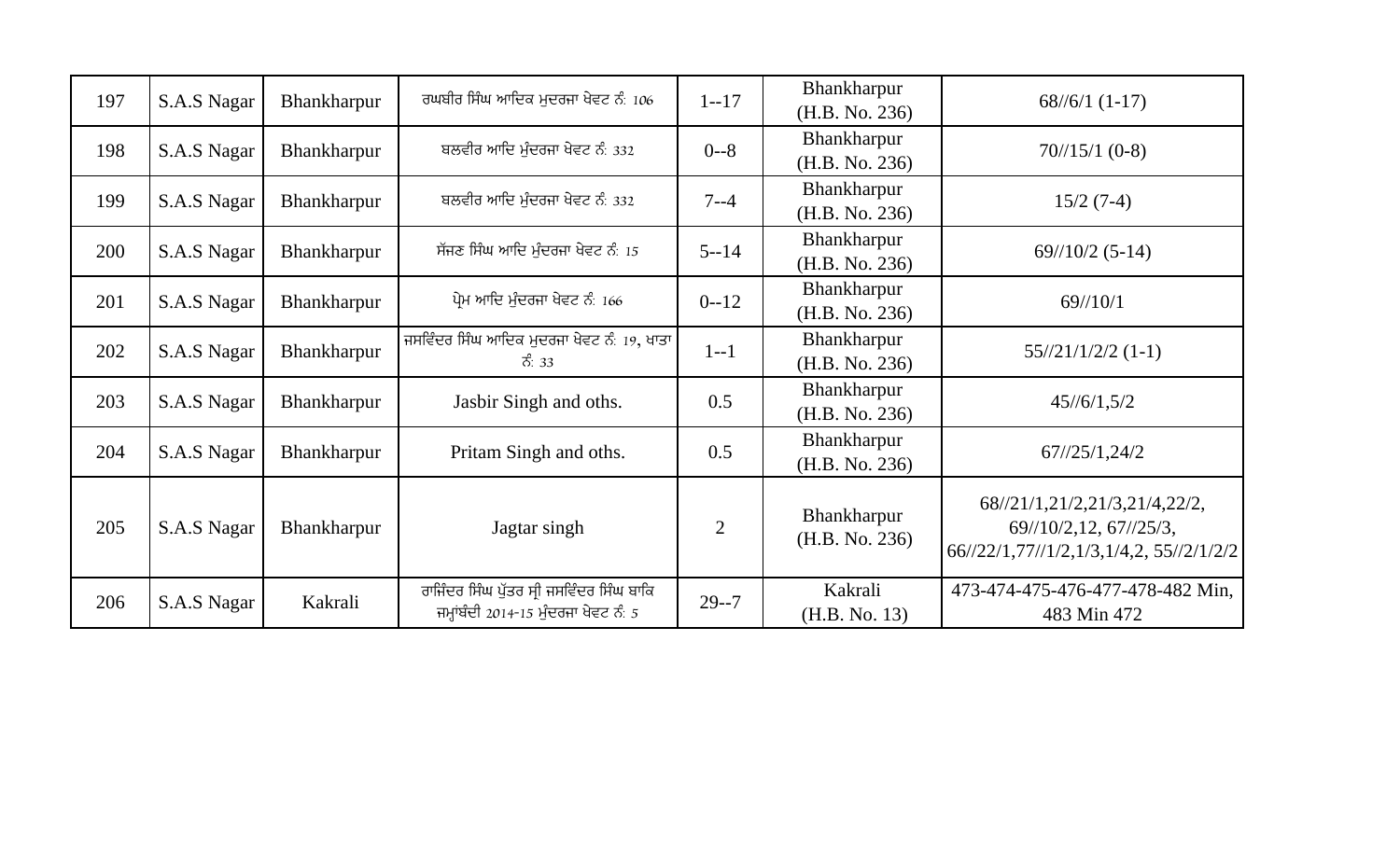| 207 | S.A.S Nagar | Kakrali    | ਅਨਿਲ ਸਿੰਘ ਪੁੱਤਰ ਸਤਿਆਵੀਰ ਸਿੰਘ ਆਦ ਮੁਤਾਬਕ<br>ਜੰਮਾਬੰਦੀ 2014-15 ਖੇਵਟ ਨੰ: 9, ਰਜਿੰਦਰ ਸਿੰਘ ਪੁੱਤਰ<br>ਜਸਵਿੰਦਰ ਸਿੰਘ (63) ਆਦਿ ਮੁਤਾਬਕ ਜੰਮਾਬੰਦੀ 2014-<br>15 ਮੁੰਦਰਜਾ ਖੇਵਟ ਨੰ: (69) ਅਨੀਲ ਸਿੰਘ ਪੁੱਤਰ<br>ਸਤਿਆਵੀਰ ਸਿੰਘ ਆਦਿ ਮੁਤਾਬਕ ਜੰਮਾਬੰਦੀ 2014015<br>ਖੋਵਟ ਨੰ: (72) | $29 - 1, 6 - 1$<br>$0, 7 - 0,$<br>$10 - 14$ | Kakrali<br>(H.B. No. 13)     | 520-521-524-525-526-527-528-529-<br>740/519, 508-509, 510-511-512, 513-<br>514-515   |
|-----|-------------|------------|--------------------------------------------------------------------------------------------------------------------------------------------------------------------------------------------------------------------------------------------------|---------------------------------------------|------------------------------|--------------------------------------------------------------------------------------|
| 208 | S.A.S Nagar | Jawaharpur | Ajit singh s/o Basant singh                                                                                                                                                                                                                      | 35 Bigha<br>12 bisawa                       | Jawaharpur<br>(H.B. No. 202) | 28/1, 2, 4, 5, 7, 8, 9, 10, 13                                                       |
| 209 | S.A.S Nagar | Jawaharpur | Amar Singh and oths Khewat No.<br>168/287 Jamabandi 2012-2013                                                                                                                                                                                    | $1 - 2$                                     | Jawaharpur<br>(H.B. No. 202) | 14/23/1/1                                                                            |
| 210 | S.A.S Nagar | Jawaharpur | Hardial Singh and oths. Khewat<br>No. 27/74, 28/75, 29/76 Jamabandi<br>2012-2013                                                                                                                                                                 | $1 - 13$                                    | Jawaharpur<br>(H.B. No. 202) | 21/3/1                                                                               |
| 211 | S.A.S Nagar | Jawaharpur | Gurwinder Singh and oths. Khewat<br>No. 67/124 Jamabandi 2012-2013                                                                                                                                                                               | $3 - 16$                                    | Jawaharpur<br>(H.B. No. 202) | 21/1                                                                                 |
| 212 | S.A.S Nagar | Jawaharpur | Ram Parvesh and oths. Khewat<br>No. 140/235 Jamabandi 2012-2013                                                                                                                                                                                  | $8 - 3$                                     | Jawaharpur<br>(H.B. No. 202) | $9/10$ (3-2), $11/1$ (1-16), 12 (2-15), 28<br>$(0-4)$ , 8// 6 $(6-0)$                |
| 213 | S.A.S Nagar | Jawaharpur | S.S. Arom Cestle Technoliges Pvt.<br>Ltv. Mudarja Khotni No. 8/35<br>Jamabandi 2012-2013                                                                                                                                                         | $3 - 15$                                    | Jawaharpur<br>(H.B. No. 202) | $5\frac{1}{24\cdot2}$ (0-14), 25/1 (1-9), $8\frac{1}{4\cdot2}$ (0-<br>$2)$ , 5 (1-0) |
| 214 | S.A.S Nagar | Jawaharpur | Rajesh Girser and oths. Mudarja<br>Khewat No. 81/145 Jamabandi<br>2012-2013                                                                                                                                                                      | $20 - 2$                                    | Jawaharpur<br>(H.B. No. 202) | $4/11/2$ (0-9), 9 (3-15), 3 (3-0), 2 (4-<br>0), 1 $(4-0)$ , $2//22(4-18)$            |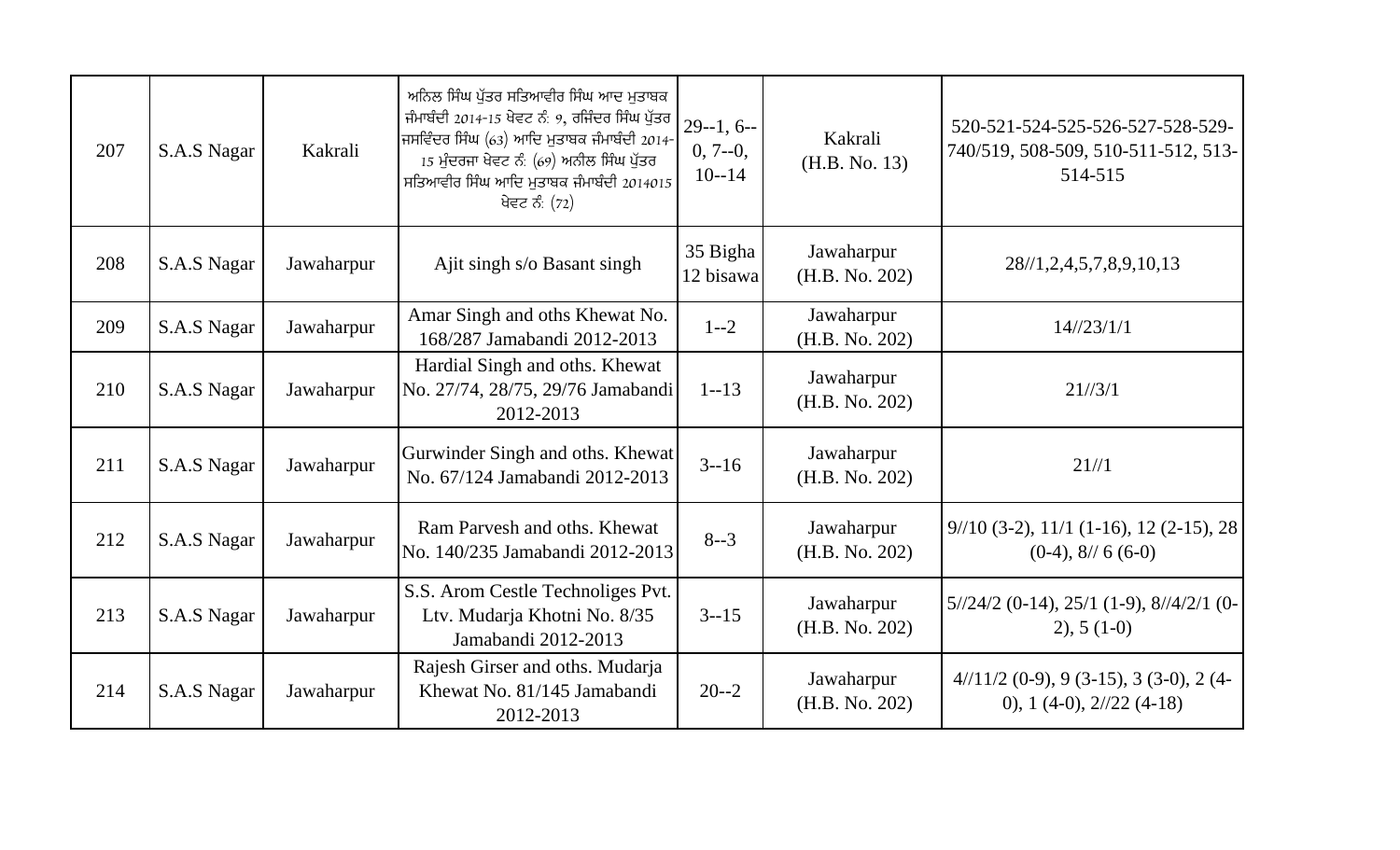| 215 | S.A.S Nagar | Jawaharpur | Moli Garg and oths. Mudarja<br>Khewat No. 127/222 Jamabandi<br>2012-2013                 | $10 - 0$ | Jawaharpur<br>(H.B. No. 202) | $5\frac{1}{22}$ (4-0), 23/1 (2-0), 8/2 (4-0)                             |
|-----|-------------|------------|------------------------------------------------------------------------------------------|----------|------------------------------|--------------------------------------------------------------------------|
| 216 | S.A.S Nagar | Jawaharpur | Sukhdev Singh and oths. Mudarja<br>Khewat No. 66/123Jamabandi<br>2012-2013               | $1 - 0$  | Jawaharpur<br>(H.B. No. 202) | 5/25/2                                                                   |
| 217 | S.A.S Nagar | Jawaharpur | Subera Singh and oths. Mudarja<br>Khewat No. 6/20 Jamabandi 2012-<br>2013                | $3 - 8$  | Jawaharpur<br>(H.B. No. 202) | $10^{1/2/1}$ (1-10), 9/2 (1-18)                                          |
| 218 | S.A.S Nagar | Jawaharpur | Maluka and oths. Mudarja Khewat<br>No. 156/267 Jamabandi 2012-2013                       | $8 - 12$ | Jawaharpur<br>(H.B. No. 202) | $10^{1/2/2}$ (0-17), 9/1 (2-0), 8 (3-16),<br>$12/2$ (0-9), $12/1$ (1-10) |
| 219 | S.A.S Nagar | Jawaharpur | Tinmukhia and oths. Mudarja<br>Khewat No. 55/108 Jamabandi<br>2012-2013                  | $2 - 13$ | Jawaharpur<br>(H.B. No. 202) | $9/6(2-13)$                                                              |
| 220 | S.A.S Nagar | Jawaharpur | Gurmakh Singh and oths. Mudarja<br>Khewat No. 110/204 and 116/210<br>Jamabandi 2012-2013 | $5 - 13$ | Jawaharpur<br>(H.B. No. 202) | $10^{1/19/2/2}$ (1-5), $20/2(2-19)$ , $19/2/1$ (1-<br>9)                 |
| 221 | S.A.S Nagar | Bairmajra  | Surinder Kaur and oths. Mudarja<br>Khewat No. 83/136 Jamabandi<br>2016-2017              | $17 - 0$ | Bairmajra<br>(H.B. No. 26)   | 813 (5-10), 814 (1-0), 815 (4-0), 816<br>$(4-0), 817(2-10)$              |
| 222 | S.A.S Nagar | Mukandpur  | Gian Singh and oths. Mudarja<br>Khewat No. 38/54 Jamabandi 2013-<br>2014                 | $8 - 0$  | Mukandpur<br>(H.B. No. 201)  | $290(4-0), 288/1(4-0)$                                                   |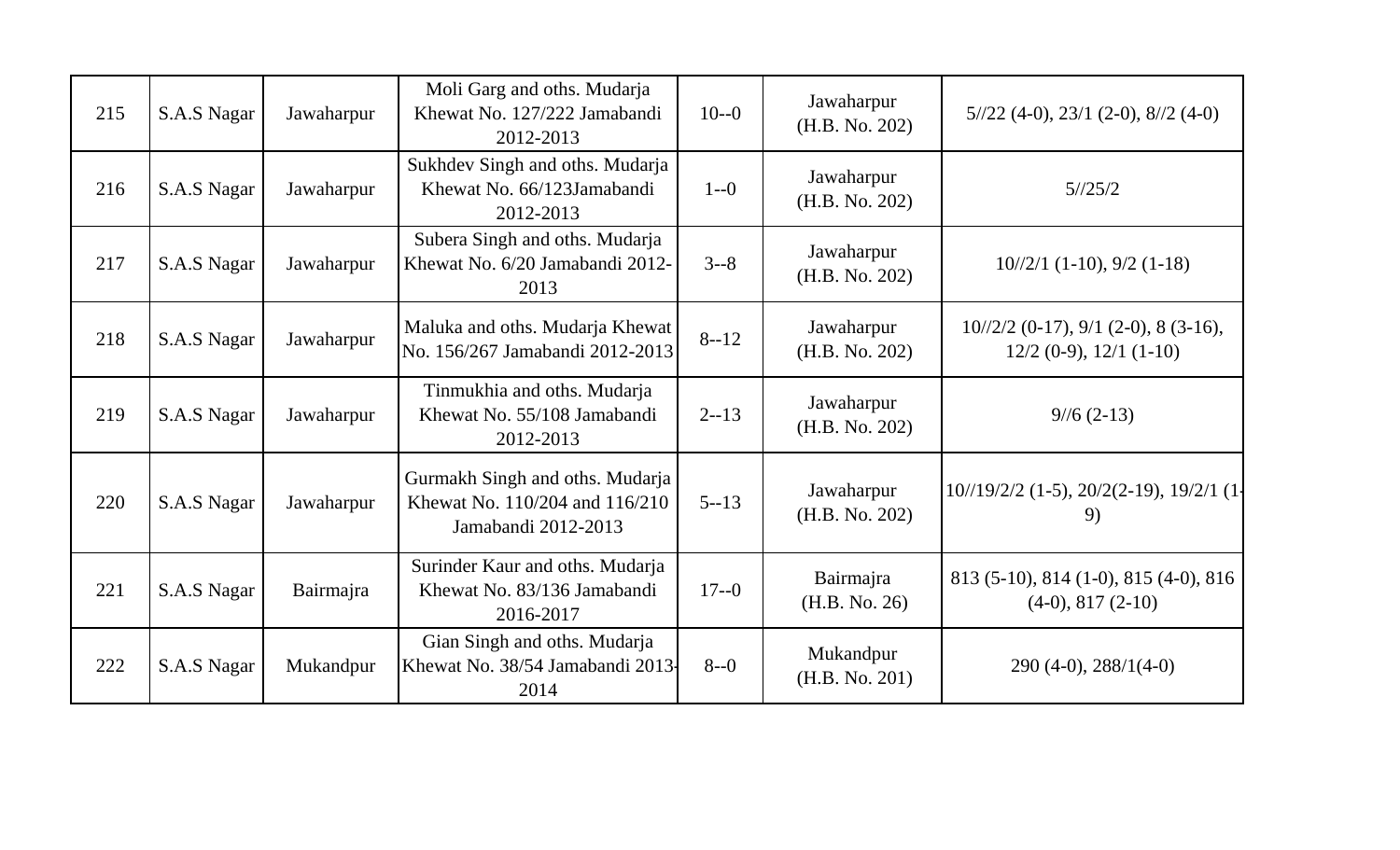| 223 | S.A.S Nagar | Mukandpur             | Jagio Devi and oths. Mudarja<br>Khewat No. 36/52 Jamabandi 2013.<br>2014      | $4 - 15$  | Mukandpur<br>(H.B. No. 201)      | $288/2$ (0-15), 289/1 (4-0)                                                                                  |
|-----|-------------|-----------------------|-------------------------------------------------------------------------------|-----------|----------------------------------|--------------------------------------------------------------------------------------------------------------|
| 224 | S.A.S Nagar | Haripur<br>Hinduan    | Mamat Ram and oths. Mudarja<br>Khewat No. 63/81 Jamabandi 2015-<br>2016       | $9 - 10$  | Haripur Hinduan<br>(H.B. No. 3)  | $590(5-10), 591(4-0)$                                                                                        |
| 225 | S.A.S Nagar | <b>Rampur Sainian</b> | Laxman Singh and oths. Mudarja<br>Khewat No. 259/393 Jamabandi<br>2016-2017   | $2 - 7$   | Rampur Sainian<br>(H.B. No. 200) | 1092/839/1 (0-72), 1098/838/1/2 (1-<br>10)                                                                   |
| 226 | S.A.S Nagar | Tiwana                | Pappu S/o Karnail, Jainder Parsar<br>S/o Gautam Parsad Jamabandi<br>2014-2015 | $11 - 7$  | Tiwana<br>(H.B. No. 226)         | 721 (1-7), 723 (1-0), 724 (5-0)                                                                              |
| 227 | S.A.S Nagar | Handesrain            | Jaswant Singh S/o Amar Singh                                                  | $29 - 12$ | Handesrain<br>(H.B. No. 175)     | 389 (4-0), 392 (3-11), 380 (4-7), 390<br>$(4-0), 391 (4-0), 381/2 (3-14),$<br>1593/382 (3-18), 1595/388(2-2) |
| 228 | S.A.S Nagar | Sarsini               | Joginder and oths Khewat No.<br>52/55, 51/54 Jamabadi 2011-2012               | $14 - 0$  | Sarsini<br>(H.B. No. 153)        | $455/2$ (2-0), $455/1$ (4-0), $459$ (4-0),<br>$458(4-0)$                                                     |
| 229 | S.A.S Nagar | Sarsini               | Joginder and oths Khewat No.<br>62/65, Jamabadi 2011-2012                     | $8 - 0$   | Sarsini<br>(H.B. No. 153)        | 454 (3-0), 460 (3-0), 1854/461 (2-0),<br>$1857/462(0-0)$                                                     |
| 230 | S.A.S Nagar | Sarsini               | Joginder and oths Khewat No.<br>26/26 Jamabadi 2011-2012                      | $7 - 8$   | Sarsini<br>(H.B. No. 153)        | 453 (1-0), 452 (5-0), 1539/451 (1-8)                                                                         |
| 231 | S.A.S Nagar | Sarsini               | Randeep Singh and oths Khewat<br>No. 33/34 Jamabadi 2011-2012                 | $7 - 10$  | Sarsini<br>(H.B. No. 153)        | $1534/445$ (5-16), 1540/451 (1-14)                                                                           |
| 232 | S.A.S Nagar | Sarsini               | Gurdiabar and oths Khewat No.<br>206/293 Jamabadi 2011-2012                   | $5 - 16$  | Sarsini<br>(H.B. No. 153)        | 1847/732 (1-3), 1848/733 (4-0), 875<br>$(0-13)$                                                              |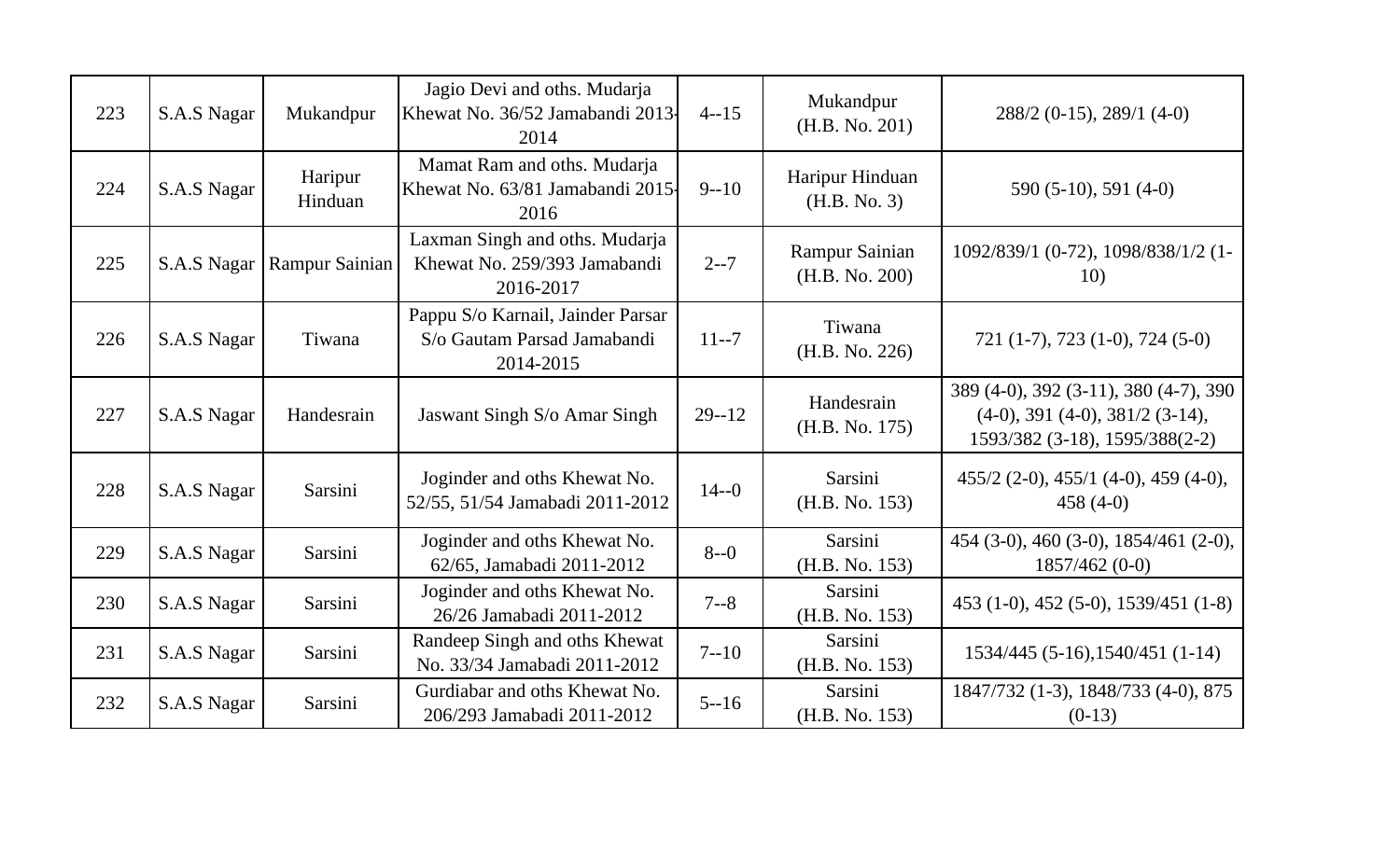| 233 | S.A.S Nagar | Sarsini    | Balwinder Singh and oths Khewat<br>No. 209/296 Jamabadi 2011-2012         | $3 - 10$ | Sarsini<br>(H.B. No. 153)    | $745/1$ (1-0), 1820/745 (2-10),                                                                                                                                                               |
|-----|-------------|------------|---------------------------------------------------------------------------|----------|------------------------------|-----------------------------------------------------------------------------------------------------------------------------------------------------------------------------------------------|
| 234 | S.A.S Nagar | Sarsini    | Randeev and oths Khewat No.<br>276/424                                    | $8 - 6$  | Sarsini<br>(H.B. No. 153)    | 1485/86/893 (4-0), 1487/88/894 (4-<br>17), 1489/895 (3-9)                                                                                                                                     |
| 235 | S.A.S Nagar | Sarsini    | Gurbachan and oths Khewat No.<br>292/400                                  | $0 - 10$ | Sarsini<br>(H.B. No. 153)    | $793/1 (0-10)$                                                                                                                                                                                |
| 236 | S.A.S Nagar | Sarsini    | Labh Singh and oths Khewat No.<br>207/294                                 | $12 - 0$ | Sarsini<br>(H.B. No. 153)    | 730 (1-7), 730/1 (3-16), 731 (4-0),<br>1846/732 (2-17)                                                                                                                                        |
| 237 | S.A.S Nagar | Sarsini    | Kalawanti and oths Khewat No.<br>208/295                                  | $3 - 10$ | Sarsini<br>(H.B. No. 153)    | $744(3-10)$                                                                                                                                                                                   |
| 238 | S.A.S Nagar | Sarsini    | Gurcharan Singh and oths Mudarja<br><b>Khewat No. 258/398</b>             | $7 - 15$ | Sarsini<br>(H.B. No. 153)    | $1074(4-0), 1719/1073(3-15)$                                                                                                                                                                  |
| 239 | S.A.S Nagar | Sadaranpur | Nirmal Singh and oths Mudarja<br>Khewat No. 56 Jamabandi 2012-13          | $9 - 12$ | Sadaranpur<br>(H.B. No. 151) | $566(5-12), 567(4-0),$                                                                                                                                                                        |
| 240 | S.A.S Nagar | Satarpur   | Sushil Kumar and oths Mudarja<br>Khewat No. 23/28 Jamabandi 2015-<br>2016 | $50-13$  | Sadaranpur<br>(H.B. No. 154) | $10^{1/16}$ (4-0), 17 (4-0), 18 (4-0), 19 (4-<br>0), 20 (4-0), 21 (4-0), 22 (4-0), 23 (4-<br>0), 24 (4-0), 25 (4-0), $11\frac{\pi}{20}$ (2-<br>13), 21 (3-18), 22/1 (0-6), 16//1/1 (3-<br>16) |
| 241 | S.A.S Nagar | Kurli      | Hardeep and oths Mudarja Khewat<br>No. 8/31 Jamabandi 2014-2015           | $6 - 10$ | Sadaranpur<br>(H.B. No. 158) | 815/797/207 (4-0), 818/2018 (2-10)                                                                                                                                                            |
| 242 | S.A.S Nagar | Samgoli    | Mahavir alias Nikku S/o Kashmiri<br>Laly and oths                         | $9 - -4$ | Samgoli<br>(H.B. No. 196)    | 1334/3 (1-7), 1335/3 (1-7), 1336/3 (1-<br>6), $1337/2$ (2-19), $1338/3$ (1-7),<br>$1339/3$ (0-18)                                                                                             |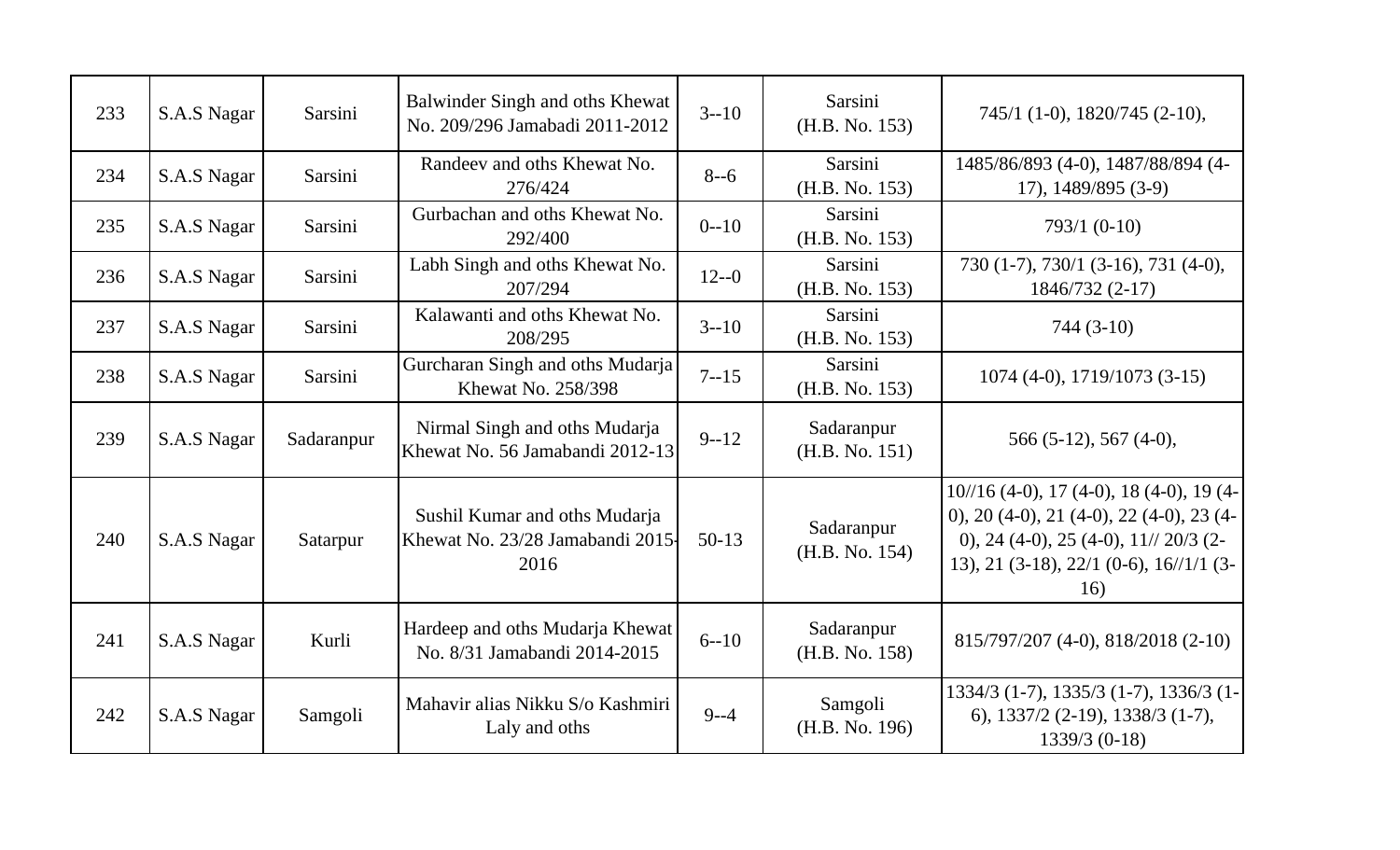| 243 | S.A.S Nagar | Samgoli             | Ram Karan S/o Khrotiram and oths                              | $5 - 0$   | Samgoli<br>(H.B. No. 196)      | $1183(5-0)$                                                                          |
|-----|-------------|---------------------|---------------------------------------------------------------|-----------|--------------------------------|--------------------------------------------------------------------------------------|
| 244 | S.A.S Nagar | Samgoli             | Kanta D/o Champa Devi and oths                                | $14 - 17$ | Samgoli<br>(H.B. No. 196)      | 2865/1315 (4-0), 2865/1316(2-<br>$18$ , $1317(4-0)$ , $1318(3-18)$                   |
| 245 | S.A.S Nagar | Fatehpur            | Kul Singh S/o Nagta Singh and<br>oths                         | $2 - -4$  | Fatehpur<br>(H.B. No. 197)     | $27/3(2-4)$                                                                          |
| 246 | S.A.S Nagar | <b>Rampur Bahal</b> | Kaka Ram S/o Charan Singh S/o<br>Garilu and oths              | $1 - 15$  | Rampur Bahal<br>(H.B. No. 195) | $14/\frac{2}{11-15}$                                                                 |
| 247 | S.A.S Nagar | Khelan              | Jagdish Arora Khtoni 168                                      | $16 - 0$  | Khelan<br>(H.B. No. 169)       | $838(2-15), 839(4-0), 840(4-0), 845(5-5)$                                            |
| 248 | S.A.S Nagar | Behra               | Amrik Singh and Oths Khatoni<br>No. 374 Jamabandi 2012-2013   | $17 - 12$ | Behra<br>(H.B. No. 198)        | $66//10/2(0-10), 10/3(1-4), 67//6/2(1-$<br>$14)$ , $26(14-4)$                        |
| 249 | S.A.S Nagar | Behra               | Charnjit Kaur and Oths Khatoni<br>No. 376 Jamabandi 2012-2013 | $4 - 2$   | Behra<br>(H.B. No. 198)        | $43/18/1(1-9), 18/2(0-11), 18/3(0-$<br>$11$ , $18/4(0-12)23/5(0-10)$ , $23/4(0-9)$   |
| 250 | S.A.S Nagar | Behra               | Makhar Singh and Oths Khatoni<br>No. 138 Jamabandi 2012-2013  | $1 - 19$  | Behra<br>(H.B. No. 198)        | $76/\frac{16}{10-3}$ , 16/2(1-16)                                                    |
| 251 | S.A.S Nagar | Behra               | Sher Kaur and Oths Jamabandi<br>2012-2013                     | $6 - 0$   | Behra<br>(H.B. No. 198)        | $70/11/2(2-0), 12(4-0)$                                                              |
| 252 | S.A.S Nagar | Behra               | Balwinder Mittal and oths Khewat<br>8 Jamabandi 2012-2013     | $3 - 0$   | Behra<br>(H.B. No. 198)        | 70/8/2                                                                               |
| 253 | S.A.S Nagar | Behra               | Soma Devi and oths Khtoni 79<br>Jamabandi 2012-2013           | $6 - -2$  | Behra<br>(H.B. No. 198)        | $76/\frac{5}{4-0}$ , 6(2-2)                                                          |
| 254 | S.A.S Nagar | Behra               | Nirmal Singh and oths Khtoni 130<br>Jamabandi 2012-2013       | $8 - 13$  | Behra<br>(H.B. No. 198)        | $75\frac{1}{3}-0$ , $71\frac{1}{22}(4-0)$ , $2\frac{1}{2}(1-$<br>$4)$ , $2/1/2(0-9)$ |
| 255 | S.A.S Nagar | Behra               | Diljot Singh and oths Jamabandi<br>2012-2013                  | $1 - 0$   | Behra<br>(H.B. No. 198)        | 77/11/1                                                                              |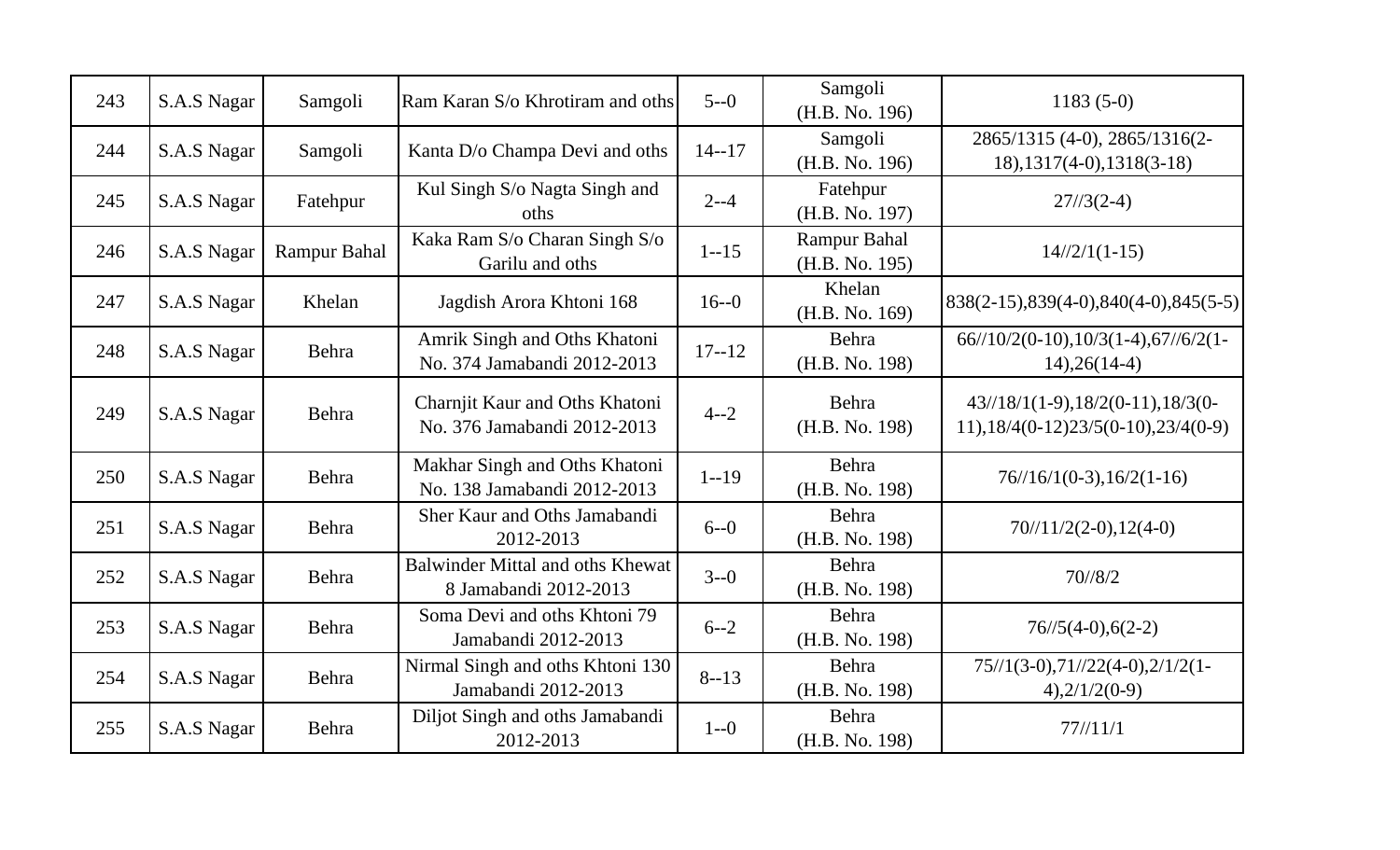| 256 | S.A.S Nagar | Behra      | Parwinder Singh and oths Khtoni<br>No. 110 Jamabandi 2012-2013 | $46 - 2 - 4$              | Behra<br>(H.B. No. 198)      | $59\frac{1}{2}\frac{1}{2}(0-1-15), 13(4-0), 14(4-1)$<br>$0,15/1(4-0),16(4-0),17(4-0),18(4-$<br>$0,19/2(1-14-0),23/2(2-6),24(4-$<br>$0,60/20(2-16),21(4-0),70/2/2(1-5-$<br>$0,70/72(3-14)$ |
|-----|-------------|------------|----------------------------------------------------------------|---------------------------|------------------------------|-------------------------------------------------------------------------------------------------------------------------------------------------------------------------------------------|
| 257 | S.A.S Nagar | Behra      | Kewal Kumar and oths Khtoni No.<br>156 Jamabandi 2012-2013     | $5 - 8$                   | Behra<br>(H.B. No. 198)      | $70/7(3-14), 14/1(1-14)$                                                                                                                                                                  |
| 258 | S.A.S Nagar | Behra      | Ravinder Kumar and oths Khtoni<br>No. 231/1                    | $11 - 9$                  | Behra<br>(H.B. No. 198)      | $71//24(3-17),75//4(3-16),5(3-16)$                                                                                                                                                        |
| 259 | S.A.S Nagar | Behra      | Parmajit Singh and oths Khtoni<br>No. 39                       | $12 - 8$                  | Behra<br>(H.B. No. 198)      | $77\frac{1}{9}(4-0), 10(4-0), 11\frac{2}{1-4}, 13(3-5)$                                                                                                                                   |
| 260 | S.A.S Nagar | Behra      | Sukhdev Singh and oths Khtoni<br>No. 36 Jamabandi 2012-2013    | $20 - 19$                 | Behra<br>(H.B. No. 198)      | $67 \frac{1}{13} - 16$ , $18 \frac{2(1-9)}{19(4-0)}$ , $20(3-1)$<br>$14)$ , $22/2(2-13)$ , $23(3-18)$ , $79$ // $2/2(0-1)$<br>$8,3(1-1)$                                                  |
| 261 | S.A.S Nagar | Behra      | Suman and oths Khtoni No. 384<br>Jamabandi 2012-2013           | $2 - -6$                  | Behra<br>(H.B. No. 198)      | $43/22(0-16), 23/1(1-10)$                                                                                                                                                                 |
| 262 | S.A.S Nagar | Behra      | Gurmeet Kaur and oths Khtoni No.<br>409 Jamabandi 2012-2013    | $2 - -5$                  | Behra<br>(H.B. No. 198)      | $69$ //9/1/1                                                                                                                                                                              |
| 263 | S.A.S Nagar | Bagwanpura | Mangat Ram and oths Khewat 116<br>Jamabandi 2013-2014          | $44 - 7$                  | Bagwanpura<br>(H.B. No. 199) | $315(1-0), 316(4-0), 319(4-0), 320(4-$<br>$0$ , 321(5-0), 322(4-0), 318(4-0), 323(5-<br>$16$ , 313(2-3), 314(3-2), 317(4-<br>$0,315$ min(3-0)                                             |
| 264 | S.A.S Nagar | Bagwanpura | Surmukh Singh S/o Bhag Singh<br>and oths                       | $40 - 19$                 | Bagwanpura<br>(H.B. No. 199) |                                                                                                                                                                                           |
| 265 | S.A.S Nagar | Kurranwala | Pardeep kumar S/o baleti ram                                   | 4 bigha 3<br><b>Biswa</b> | Kurranwala<br>(H.B. No. 4)   | 6/13,18                                                                                                                                                                                   |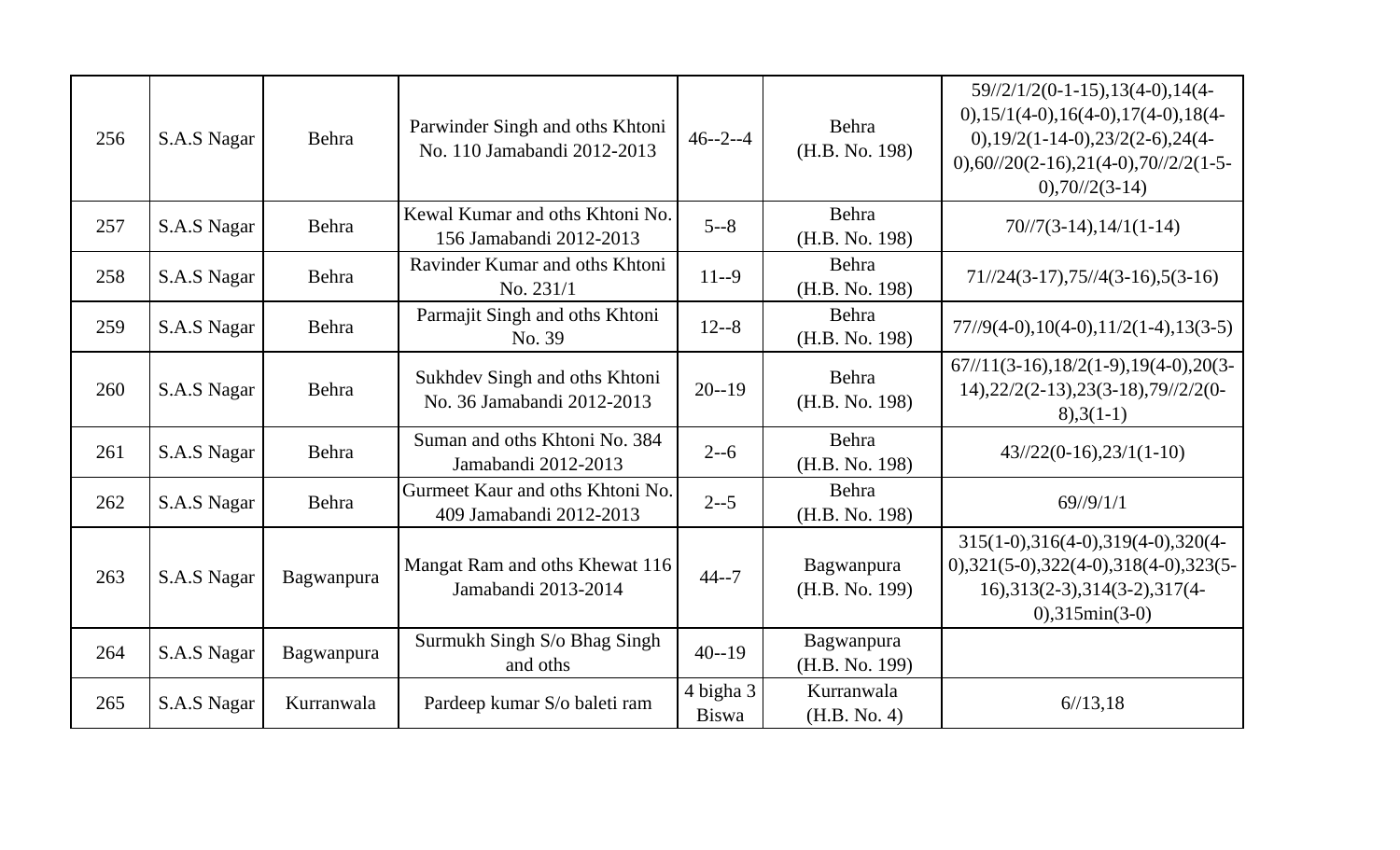| 266 | S.A.S Nagar | Kurranwala                                          | Gurnaam Singh and oths Khewat<br>No. 125/241    | $29 - 0$  | Kurranwala<br>(H.B. No. 4)       | $4/16/1/2(2-4), 17/1(1-14), 18/2(0-$<br>$18$ , $19/2(0-3)$ , $22(3-15)$ , $23(4-0)$ , $24(4-1)$<br>$0,25/1(3-13),12/3/2(1-0),4(4-$<br>$0,5/2(3-13)$ |
|-----|-------------|-----------------------------------------------------|-------------------------------------------------|-----------|----------------------------------|-----------------------------------------------------------------------------------------------------------------------------------------------------|
| 267 | S.A.S Nagar | Kurranwala                                          | Madhukar Sharma and oths<br>Khewat No. 32/33    | $20-0$    | Kurranwala<br>(H.B. No. 4)       | $11//11(4-0), 10//14(4-0), 15(4-0), 16(4-$<br>$(0), 17(4-0)$                                                                                        |
| 268 | S.A.S Nagar | Bakarpur                                            | Surinder Kaur and oths Khewat<br>No. 2/9        | $8 - 0$   | <b>Bakarpur</b><br>(H.B. No. 40) | $482(4-0), 483(4-0)$                                                                                                                                |
| 269 | S.A.S Nagar | Pragpur                                             | M/s Joti Feed and oths Khewat No.<br>69/83      | $19 - 11$ | Pragpur<br>(H.B. No. 34)         | $17/\frac{12(2-11)}{17/\frac{13(4-0)}{17(4-0)}}$ , 18(4-<br>$0,19(4-0),20(1-0)$                                                                     |
| 270 | S.A.S Nagar | Balopur<br>(Balopur to<br>Jatsana Kalan<br>on Road) | Vinod Kumar and oths Khewat No.<br>10           | $8 - -4$  | Balopur<br>(H.B. No. 219)        | 958/841/330(0-13), 967/326(2-<br>4),969/327(2-4),971/328(2-<br>7),972/839/329(0-16)                                                                 |
| 271 | S.A.S Nagar | Balopur<br>(Balopur to<br><b>Tofapur Road</b> )     | Malook Singh and oths Khewat<br>No. 143-96      | $14 - 2$  | Balopur<br>(H.B. No. 219)        | $171(7-14), 174(6-8)$                                                                                                                               |
| 272 | S.A.S Nagar | Balopur<br>(Balopur to<br>Tofapur Road)             | Sant Ram and oths Khewat No. 95                 | $2 - 14$  | Balopur<br>(H.B. No. 219)        | $172(2-14)$                                                                                                                                         |
| 273 | S.A.S Nagar | Balopur<br>(Balopur to<br><b>Tofapur Road</b> )     | Gurtej Singh and oths Khewat No.<br>165-166 163 | $17 - 16$ | Balopur<br>(H.B. No. 219)        | $48(5-16),(4-0),(2-0),(6-0)$                                                                                                                        |
| 274 | S.A.S Nagar | Balopur<br>(Balopur to<br><b>Tofapur Road</b> )     | Satish Kumar and oths Khewat No.<br>104         | $6 - 17$  | Balopur<br>(H.B. No. 219)        | $167(4-0), 169(2-17)$                                                                                                                               |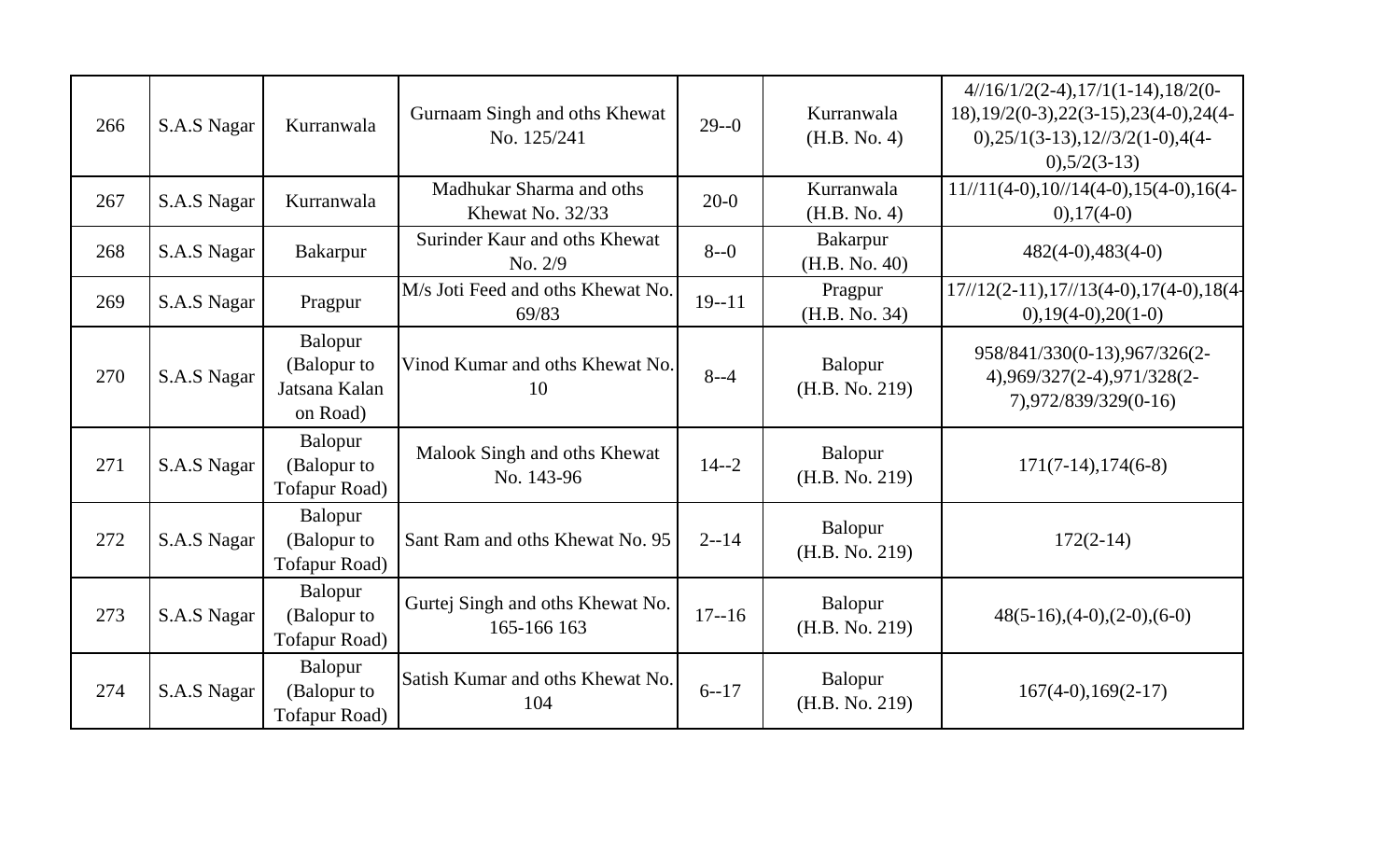| 275 | S.A.S Nagar | Balopur<br>(Balopur to<br><b>Tofapur Road)</b> | Nagar Panchyat Khewat No. 207            | $11 - 11$      | Balopur<br>(H.B. No. 219)     | $186(5-11), 187(6-0)$                                                                                         |
|-----|-------------|------------------------------------------------|------------------------------------------|----------------|-------------------------------|---------------------------------------------------------------------------------------------------------------|
| 276 | S.A.S Nagar | Malakpur                                       | Kaka Ram and oths Khewat No.<br>125/285  | $10 - 0$       | Malakpur<br>(H.B. No. 220)    | $304(3-10), 305(2-10), 306(4-0)$                                                                              |
| 277 | S.A.S Nagar | Malakpur                                       | Harnek Singh and Oths Khewat<br>No. 128  | $3 - 1$        | Malakpur<br>(H.B. No. 220)    | $1523(3-1)$                                                                                                   |
| 278 | S.A.S Nagar | Jiouli                                         | Ranjna Devi and oths Mudaja<br>Khewat 18 | $4 - 16$       | Jiouli<br>(H.B. No. 184)      | $616(4-16)$                                                                                                   |
| 279 | S.A.S Nagar | Nimbua                                         | Mitarpal                                 | $\overline{4}$ | Nimbua<br>(H.B. No. 1)        | 43//20/2,21,44//17/2/2,25,46//1,2/1,42<br>$1/2/1, 3, 43/20/1, 42/2/2/1, 2/2/3, 2/2/2,$<br>44/16, 17/1, 17/2/1 |
| 280 | S.A.S Nagar | Jarout                                         | Lala                                     | $\mathbf{1}$   | Jarodt<br>(H.B. No. 161)      | 161                                                                                                           |
| 281 | S.A.S Nagar | Jarout                                         | Gurdev and otrhers                       | $\overline{2}$ | Jarodt<br>(H.B. No. 161)      | 96,916,551,656,165,100,000,000                                                                                |
| 282 | S.A.S Nagar | Kurranwala                                     | amit goyal                               | $\overline{2}$ | Kurranwala<br>(H.B. No. 4)    | 10//3/1/2/2/1,6//23/2/2/1,1318,23/1/1,<br>23/2/2/3                                                            |
| 283 | S.A.S Nagar | Jawaharpur                                     | Gurwinder sintgh                         | 3              | Jawaharpur<br>(H.B. No. 202)  | 8/15,16,17,23,24,25/1,9/11/2,9/20,2<br>1/2,29                                                                 |
| 284 | S.A.S Nagar | Bhankharpur                                    | Jaswinder Singh i                        | $\mathbf{1}$   | Bhankharpur<br>(H.B. No. 236) | 55/2/1/2/2                                                                                                    |
| 285 | S.A.S Nagar | Bhagwanpura                                    | amit bansal                              | 10             | Bhagwanpura<br>(H.B. No. 199) | Khewat no. 101/178,1/1                                                                                        |
| 286 | S.A.S Nagar | Handesra                                       | Vandana infra structure ltd              | $\overline{4}$ | Handesra<br>(H.B. No. 175)    | Khewat no. 201/278                                                                                            |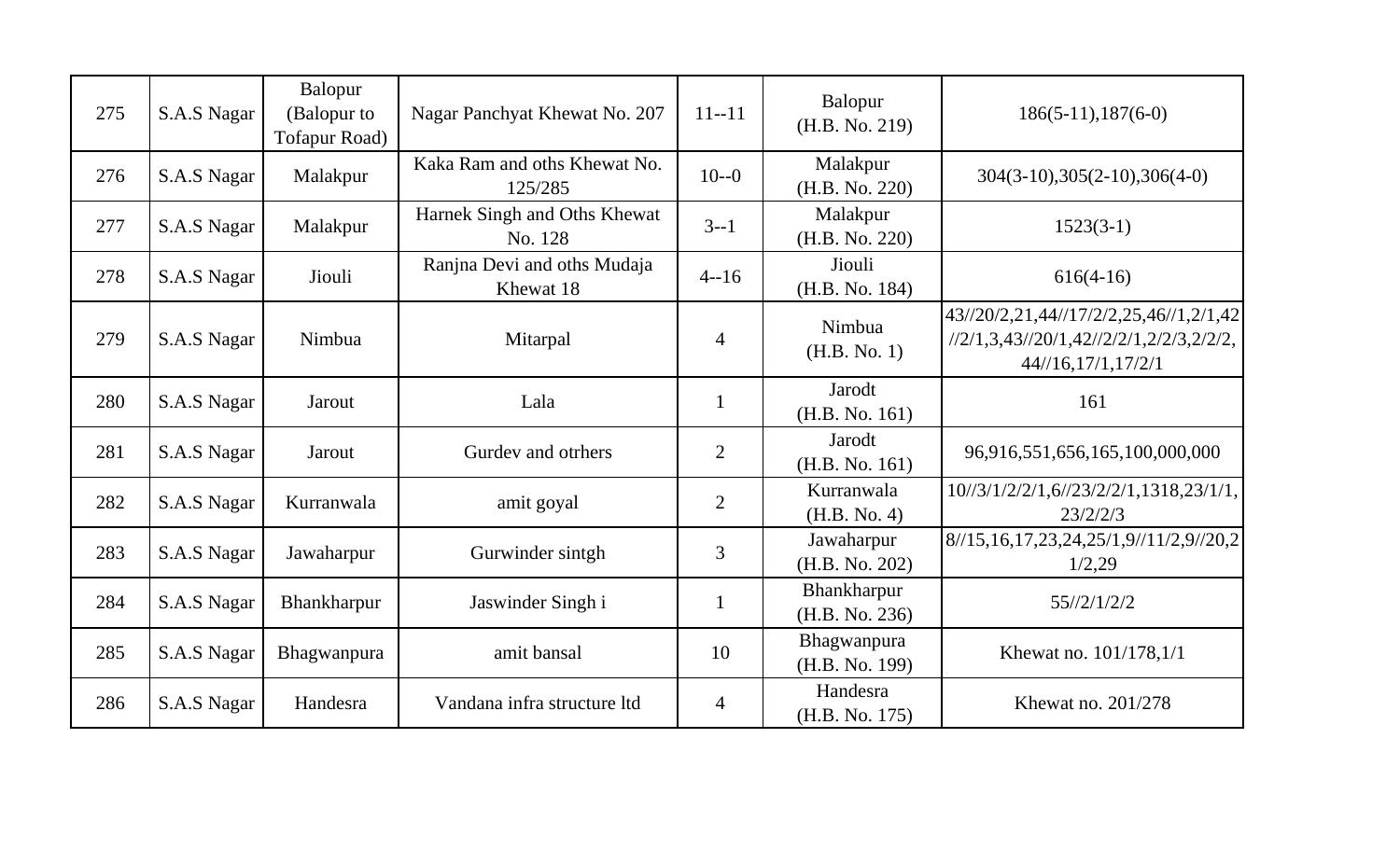| 287 | S.A.S Nagar | Handesra                  | Amreek singh                                                                     | $\overline{7}$ | Handesra<br>(H.B. No. 175) | Khewat no. 270/378                                                                                                                                                                                                                                                                                                  |
|-----|-------------|---------------------------|----------------------------------------------------------------------------------|----------------|----------------------------|---------------------------------------------------------------------------------------------------------------------------------------------------------------------------------------------------------------------------------------------------------------------------------------------------------------------|
| 288 | S.A.S Nagar | Doshpur                   | Sapna sharma                                                                     | $\overline{2}$ | Doshpur<br>(H.B. No. 167)  | 9, 10, 12, 141/11, 143/138/14                                                                                                                                                                                                                                                                                       |
| 289 | S.A.S Nagar | Radiala                   | kulwinder Singh S/o Gurdev Singh                                                 | $\overline{4}$ | Radiala<br>(H.B. No. 77)   | 33//5/1,6/1,15/1,33/2,8/2,9,12/2/1,13/<br>1/2                                                                                                                                                                                                                                                                       |
| 290 | S.A.S Nagar | Radiala to<br>Ghator road | SurjitSingh S/o Lakhman Singh<br>S/o Pyara Singh                                 | $\overline{2}$ | Radiala<br>(H.B. No. 77)   | 16//11,12/1,12/2,20/1/2,20/2,21/2,27,<br>17/15/2/2                                                                                                                                                                                                                                                                  |
| 291 | S.A.S Nagar | Radiala                   | Gurdip Singh S/o Mohandeep<br>Singh Harinder Singh S/o<br><b>Bhupinder Singh</b> | $\overline{2}$ | Radiala<br>(H.B. No. 77)   | 23//21/1,32//1,2/1,9/2,16/1                                                                                                                                                                                                                                                                                         |
| 292 | S.A.S Nagar | Radiala                   | Ranbir Singh S/o Amrik Singh S/o<br>Ujjager                                      |                | Radiala<br>(H.B. No. 77)   | $33\frac{1}{5}$                                                                                                                                                                                                                                                                                                     |
| 293 | S.A.S Nagar | Radiala to<br>Bhukhari    | Lakhvir Singh S/o Ujjager Singh<br>S/o Sawan Singh                               | $\overline{4}$ | Radiala<br>(H.B. No. 77)   | 30/10/2, 11/1, 6/1                                                                                                                                                                                                                                                                                                  |
| 294 | S.A.S Nagar | Ghator                    |                                                                                  |                | Ghator                     | 18/8, 9, 12, 13                                                                                                                                                                                                                                                                                                     |
| 295 | S.A.S Nagar | Ghator                    | kulwinder Singh                                                                  | $\overline{4}$ | Ghator                     | 18//19/2,20/2,20/1,21,22,23/1,19//16,<br>17/1, 17/2, 24/1, 24/2, 25                                                                                                                                                                                                                                                 |
| 296 | S.A.S Nagar | Ghator                    |                                                                                  | $\mathbf{1}$   | Ghator                     | 25//4/2,7/1,7/2,7/3,14/1,14/3                                                                                                                                                                                                                                                                                       |
| 297 | S.A.S Nagar | Ghator                    | Ravinder                                                                         |                | Ghator                     | $11^{1/25}$ ,                                                                                                                                                                                                                                                                                                       |
| 298 | S.A.S Nagar | Ghator                    | Ravinder                                                                         | $\overline{4}$ | Ghator                     | $22\frac{1}{5}, 16, 25\frac{1}{3}, 33, 35, 36, 19\frac{1}{9}, 20, 16, 25\frac{1}{10}, 33, 35, 35, 36, 19\frac{1}{10}, 20, 16, 25\frac{1}{10}, 25, 16, 25\frac{1}{10}, 25, 25, 35, 36, 19\frac{1}{10}, 20, 16, 25, 25, 36, 36, 37, 49, 20, 16, 25, 26, 27, 28, 29, 20,$<br>21, 22/1, 22/2, 22/3, 25//1, 2/1, 2/2, 10 |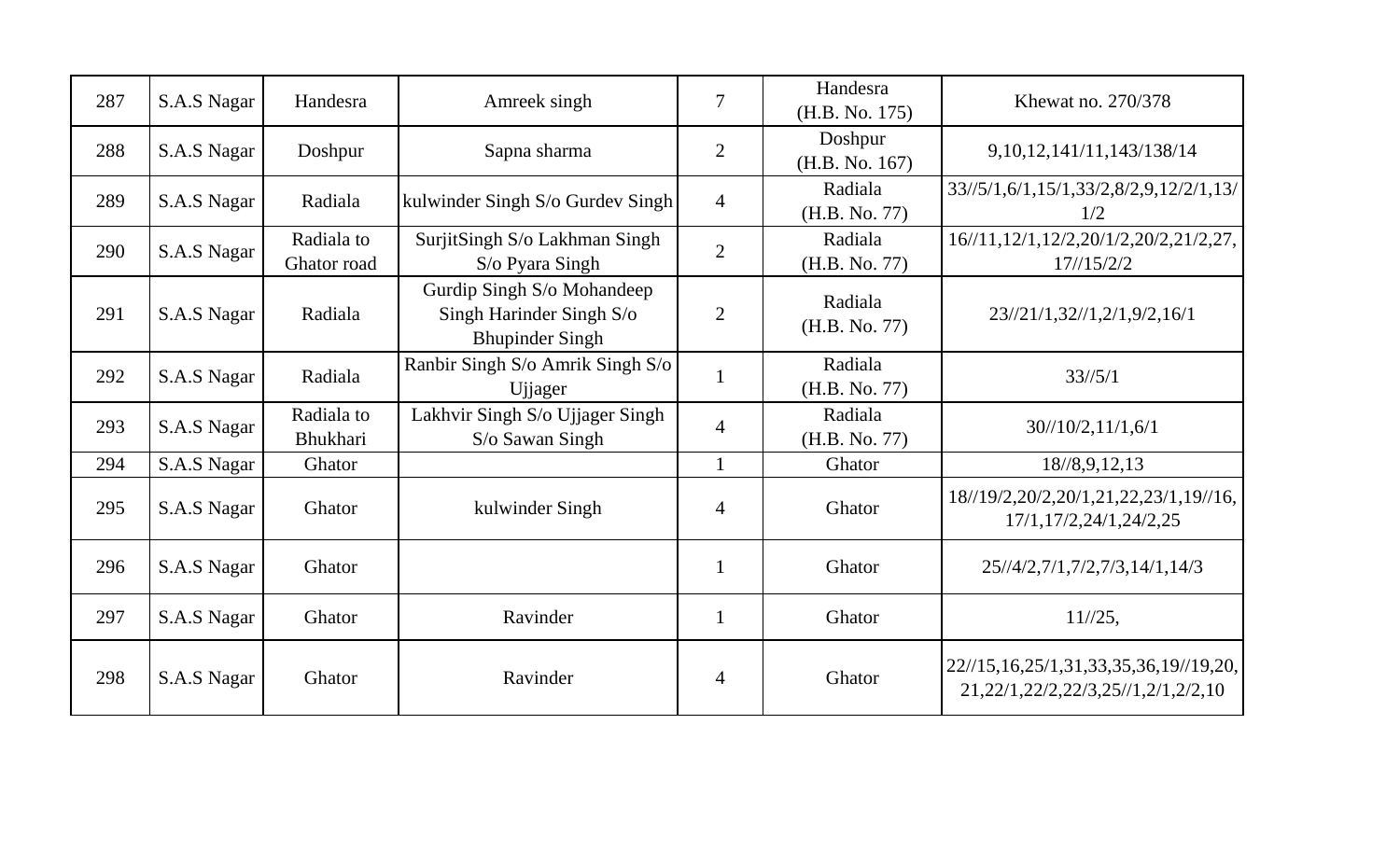| 299 | S.A.S Nagar | Radiala to<br>Bhukhari             | Kuldip Singh S/o Mann Singh<br>Surjit Singh S/o Mann Singh                                   | 6              | Radiala<br>(H.B. No. 77)   | $6/\frac{6}{14}$ , 15, 16, 17, 25, 7//20/1/2                                                     |
|-----|-------------|------------------------------------|----------------------------------------------------------------------------------------------|----------------|----------------------------|--------------------------------------------------------------------------------------------------|
| 300 | S.A.S Nagar | Radiala to<br><b>Bhukhari</b>      | Dilbag Singh S/o Mann Singh<br>Avtar Singh S/o harnek Singh S/o<br><b>Bakhtour Singh</b>     | $\overline{2}$ | Bhukhri<br>(H.B. No. 78)   | 7/23,24,14/3/2                                                                                   |
| 301 | S.A.S Nagar | Bhukhri                            | Ajit Singh S/o Kartar Singh S/o<br>Nathu Mohinder Singh S/o<br>Bhagwan Singh S/o Nanda       | $\mathbf{1}$   | Bhukhri<br>(H.B. No. 78)   | 14/9/2, 10, 1/22/2                                                                               |
| 302 | S.A.S Nagar | Bhukhri                            | Ajmer Singh S/o Mohinder Singh<br>S/o Bhagwan Singh Ajit Singh S/o<br>Kartar Singh S/o Nathu | $\mathbf{1}$   | Bhukhri<br>(H.B. No. 78)   | 14/12,7,4                                                                                        |
| 303 | S.A.S Nagar | Bhukhri                            | karam Singh S/o Pritam Singh                                                                 | 5              | Bhukhri<br>(H.B. No. 78)   | $16/\frac{20}{3}$ , 21                                                                           |
| 304 | S.A.S Nagar | Bhukhri To<br>Abhepur Link<br>road | Karmjit Kaur W/o Iqbal Singh                                                                 | 0.5            | Bhukhri<br>(H.B. No. 78)   | 8/11/1/1, 11/2, 12/1/1, 19/2, 20/1                                                               |
| 305 | S.A.S Nagar | Dau Majra                          | Harinder Singh s/o Param Singh<br>S/o Ajit Singh                                             | 10             | Dau Majra<br>(H.B. No. 76) | 38, 39/1, 37/2, 37/1, 82/2, 83, 85, 84, 86, 3<br>5, 36, 37, 72, 72/1, 9, 10, 12, 11, 109, 16, 40 |
| 306 | S.A.S Nagar | Dau Majra                          | Tarsem singh S/o Jita Singh S/o<br>Narata Singh                                              | 5              | Dau Majra<br>(H.B. No. 76) | 24, 34, 33, 30, 31, 32, 28                                                                       |
| 307 | S.A.S Nagar | Dau Majra                          | Gurjit Singh S/o Nachhater Singh<br>S/o Rattan Singh                                         | $\overline{2}$ | Dau Majra<br>(H.B. No. 76) | 2,3                                                                                              |
| 308 | S.A.S Nagar | Dau Majra                          | Balbir Singh S/o Hakam Singh S/o<br>Sahel Singh                                              | $\overline{2}$ | Dau Majra<br>(H.B. No. 76) | 8/8, 8/5, 8/7                                                                                    |
| 309 | S.A.S Nagar | Dau Majra                          | Sital Singh S/o Sampuran Singh<br>S/o Sobha Singh                                            | 1.5            | Dau Majra<br>(H.B. No. 76) | 90,91,92                                                                                         |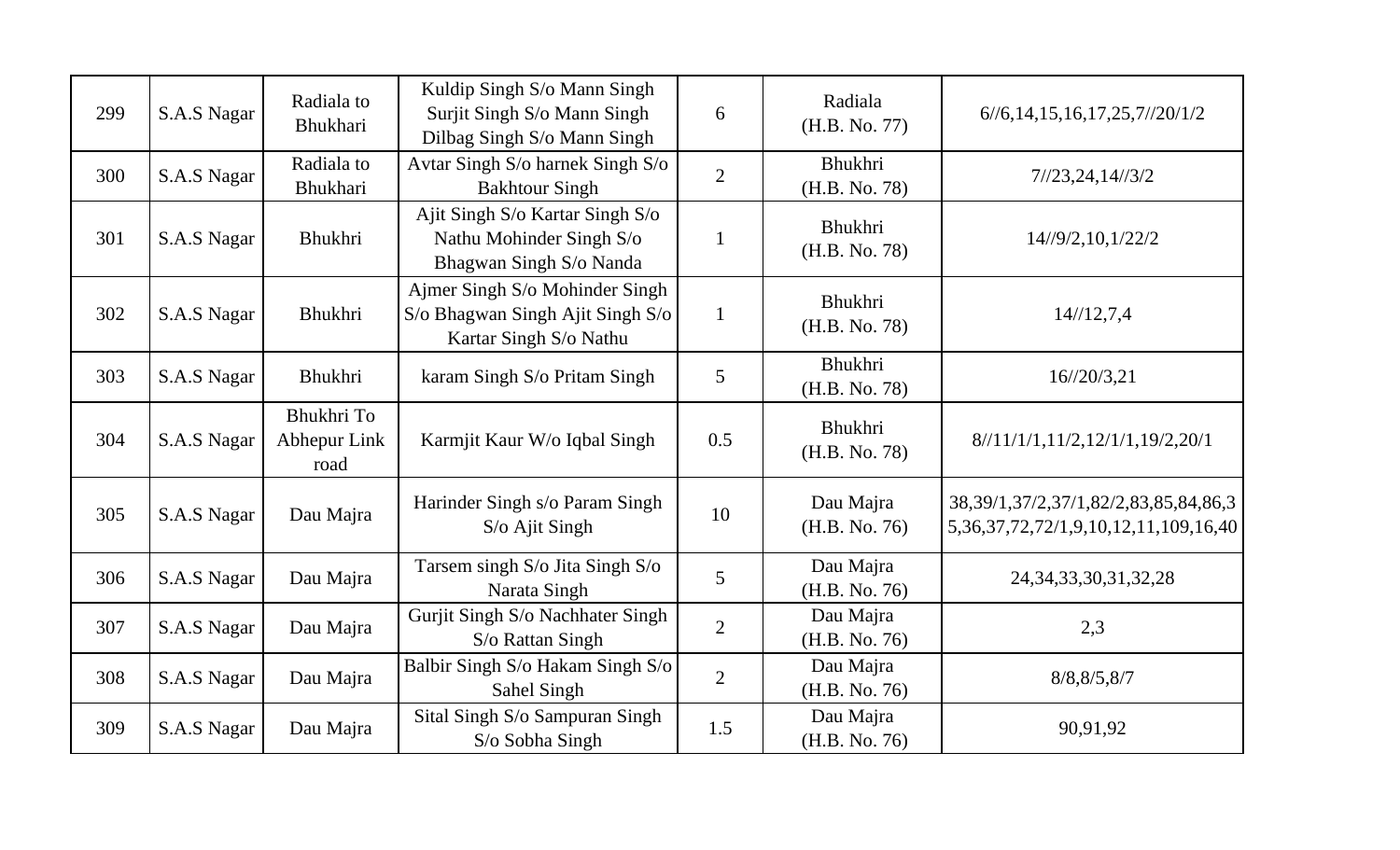| 310 | S.A.S Nagar | Dau Majra | Bhag Singh S/o Bahru Singh S/o     | $\overline{2}$ | Dau Majra                  | $9/1, 10/6, 10/9, 10/9/2, 10/7, 10/8, 38/6, 3$ |
|-----|-------------|-----------|------------------------------------|----------------|----------------------------|------------------------------------------------|
|     |             |           | Melu                               |                | (H.B. No. 76)              | 8/7                                            |
| 311 | S.A.S Nagar | Dau Majra | Darshan Singh S/o Jarnail Singh    | $\overline{4}$ | Dau Majra                  | 159                                            |
|     |             |           |                                    |                | (H.B. No. 76)              |                                                |
|     |             |           | Jagdish Singh S/o Ram Singh S/o    |                | Dau Majra                  |                                                |
| 312 | S.A.S Nagar | Dau Majra | <b>Balwinder Singh</b>             |                | (H.B. No. 76)              | 93,94,95,96                                    |
|     |             |           | Surjit Singh S/o Harbant Singh S/o |                | Dau Majra                  |                                                |
| 313 | S.A.S Nagar | Dau Majra | Darbar Singh Harchand Singh S/o    |                | (H.B. No. 76)              | 79,80                                          |
|     |             |           | Darbara Singh                      |                |                            |                                                |
|     | S.A.S Nagar | Dau Majra | harinder Singh s/o Param Singh     |                |                            |                                                |
|     |             |           | S/o Ajit Singh Harmesh Chand S/o   |                |                            |                                                |
|     |             |           | Roop Chand S/o Sansar chand        | 2.5            | Dau Majra<br>(H.B. No. 76) | $1-1137/16$                                    |
|     |             |           | Ram Chander S/o Makhan lal S/o     |                |                            |                                                |
| 314 |             |           | Sohan lal Nirmal kaur W/o          |                |                            |                                                |
|     |             |           | Kuldeep Singh S/o Gurcharn Singh   |                |                            |                                                |
|     |             |           | Balbir Kaur W/o Harmesh Singh      |                |                            |                                                |
|     |             |           | S/o Gurcharn Singh                 |                |                            |                                                |
|     |             |           |                                    |                | Dau Majra                  | 1-1137/94, 1-1137/93, 1-1137/95, 1-            |
| 315 | S.A.S Nagar | Dau Majra | Balwinder singh s/o Bachtar singh  | 3              | (H.B. No. 76)              | 1137/96, 1-1137/80                             |
|     |             |           |                                    |                |                            |                                                |
|     |             | Dau Majra | Harinder singh s/o Param singh     | $\overline{2}$ | Dau Majra<br>(H.B. No. 76) | 460/423/1-1137/11/2/2,1-1137/10,1-             |
| 316 | S.A.S Nagar |           |                                    |                |                            | 1137/12,422/1-1137/11,459/423/1-               |
|     |             |           |                                    |                |                            | 1137/11                                        |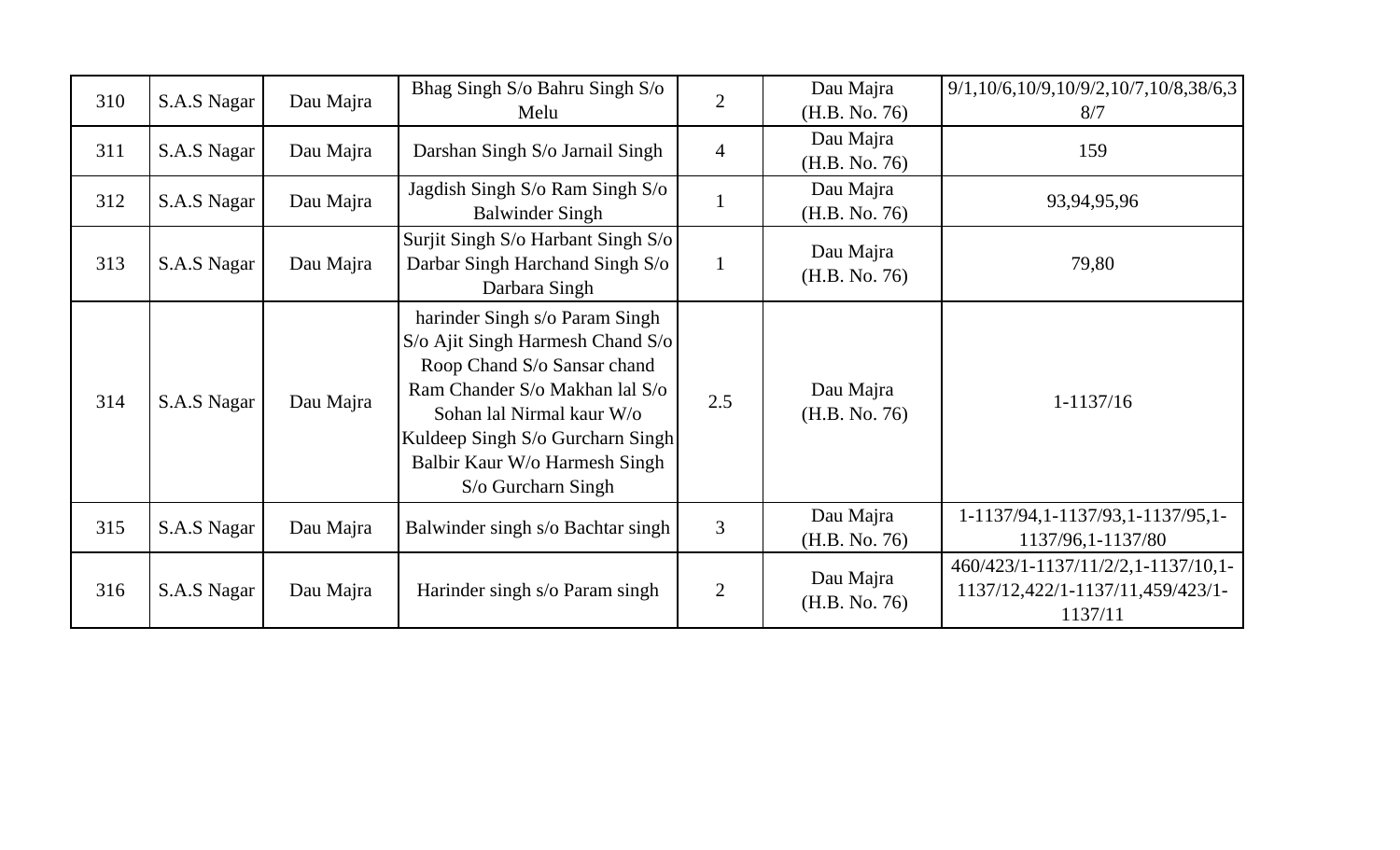| 317 | S.A.S Nagar | Dau Majra | Gagir Singh S/o Subha Singh S/o<br>Amar Singh Gurpreet kaur D/o<br>Gurmail Singh S/o Suba Singh<br>Balvinder Singh S/o Mehar Singh<br>S/o Karam Singh Didaar Singh S/o<br>Jarnail Singh S/o Gurdev Singh | 1.5            | Dau Majra<br>(H.B. No. 76) | 68                                  |
|-----|-------------|-----------|----------------------------------------------------------------------------------------------------------------------------------------------------------------------------------------------------------|----------------|----------------------------|-------------------------------------|
| 318 | S.A.S Nagar | Gharouan  | Davinder singh S/o Gurdip singh<br>and other                                                                                                                                                             | $\overline{2}$ | Gharouan<br>(H.B. No. 377) | 643/1,645/1                         |
| 319 | S.A.S Nagar | Gharouan  | Gurmit Singh S/o Jagir singh and<br>other                                                                                                                                                                | 1.5            | Gharouan<br>(H.B. No. 377) | 650/3                               |
| 320 | S.A.S Nagar | Gharouan  | Gurmit Singh S/o Jagir singh and<br>other                                                                                                                                                                | 3              | Gharouan<br>(H.B. No. 377) | 601/2,602,589,588/1                 |
| 321 | S.A.S Nagar | Gharouan  | Harjit singh S/o darshan singh and<br>others                                                                                                                                                             | 2.3            | Gharouan<br>(H.B. No. 377) | 542                                 |
| 322 | S.A.S Nagar | Gharouan  | Gurdev singh S/o Prem singh and<br>others                                                                                                                                                                | $\overline{2}$ | Gharouan<br>(H.B. No. 377) | 2273., 2274                         |
| 323 | S.A.S Nagar | Gharouan  | Swarn singh s/o naeeb singh and<br>others                                                                                                                                                                | $\overline{4}$ | Gharouan<br>(H.B. No. 377) | 3185, 3.18631873188318E+26          |
| 324 | S.A.S Nagar | Gharouan  | Nand S/o babu singh and others                                                                                                                                                                           | $\mathbf{1}$   | Gharouan<br>(H.B. No. 377) | 379                                 |
| 325 | S.A.S Nagar | Gharouan  | Nand S/o babu singh and others                                                                                                                                                                           | 2.8            | Gharouan<br>(H.B. No. 377) | 381, 381, 832/1, 3463/383, 3464/383 |
| 326 | S.A.S Nagar | Gharouan  | Gurmeet singh and gurjeet singh<br>$S/\sigma$ sukhdev singh                                                                                                                                              | 3              | Gharouan<br>(H.B. No. 377) | 3721//609/2.,3722//609/2,610        |
| 327 | S.A.S Nagar | Gharouan  | Bahadhur singh s/o chand                                                                                                                                                                                 | 4              | Gharouan<br>(H.B. No. 377) | 377/1,377/2,385,379,383,380,381     |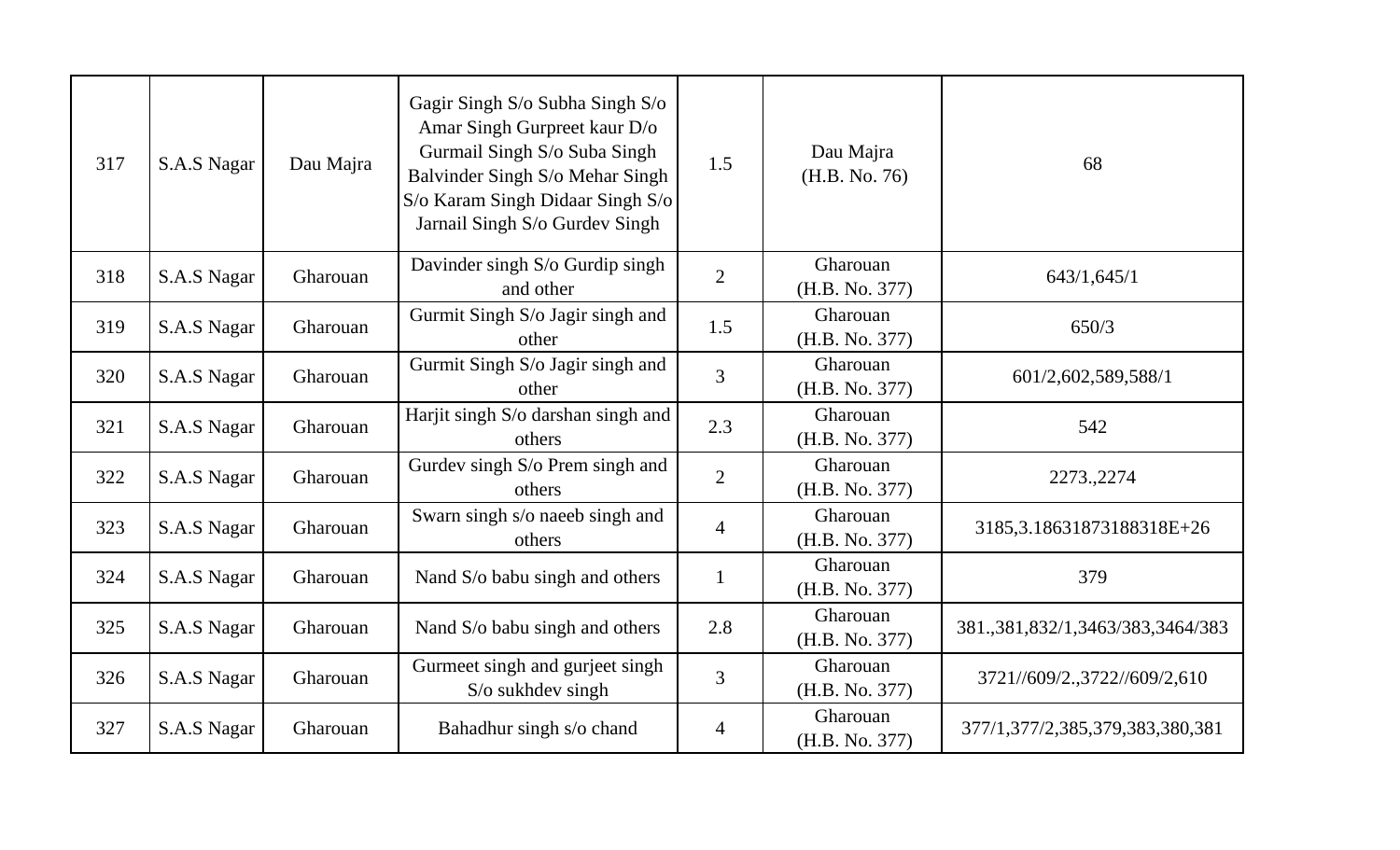| 328 | S.A.S Nagar | Gharouan    | Bahadhur singh s/o chand                                         | 3.5            | Gharouan<br>(H.B. No. 377)   | 57, 58, 59, 62, 63, 73, 64                               |
|-----|-------------|-------------|------------------------------------------------------------------|----------------|------------------------------|----------------------------------------------------------|
| 329 | S.A.S Nagar | Gharouan    | Jaswinder singh s/o Gurdev singh                                 | $\overline{2}$ | Gharouan<br>(H.B. No. 377)   | 1189/3,1191/3,1154,1153/1                                |
| 330 | S.A.S Nagar | Gharouan    | Ranjeet Singh s/o Narata Singh                                   | 1.2            | Gharouan<br>(H.B. No. 377)   | 25,24                                                    |
| 331 | S.A.S Nagar | Gharouan    | Adesh welfare society                                            | 5              | Gharouan<br>(H.B. No. 377)   | 494,498,497,496,493                                      |
| 332 | S.A.S Nagar | Mamupur     | Supinder kaur W/o Mahinder singh<br>and others                   | 1.5            | Mamupur<br>(H.B. No. 381)    | 503.,558,559                                             |
| 333 | S.A.S Nagar | Peer Suhana | Satwinder singh S/o Butta singh<br>and others                    | 3.5            | Peer Suhana<br>(H.B. No. 72) | 28//18/2,19/1,21/2,31//1/2,28//20/3,23<br>/1,22,33/2,3/1 |
| 334 | S.A.S Nagar | Tohga       | Satwinder singh S/o Butta singh<br>and others                    | $\overline{2}$ | Tohga<br>(H.B. No. 17)       | 15,16                                                    |
| 335 | S.A.S Nagar | Tira        | Jagmohan                                                         | 3              | Tira<br>(H.B. No. 20)        | 53//10/1/1,11/1,11/2,19/4,20,54//15/2                    |
| 336 | S.A.S Nagar | Tira        | Deep singh s/o Pritam Singh                                      | .1.5           | Tira<br>(H.B. No. 20)        | 25//3,25//9,25//7/2,25//8                                |
| 337 | S.A.S Nagar | Sahauran    | Ramandeep singh S/o Jarnail singh<br>S/o Mehar singh and others  | 3.5            | Sahauran<br>(H.B. No. 95)    | 1394/24,3463/1393/25,1393/20                             |
| 338 | S.A.S Nagar | Sahauran    | Maninder singh S/o Balvir singh<br>S/o Bakhtour Singh and others | $\overline{2}$ | Sahauran<br>(H.B. No. 95)    | 1393/82,1393/83                                          |
| 339 | S.A.S Nagar | Sahauran    | Manmohan singh S/o harsa singh<br>S/o Basant singh and others    | 1.5            | Sahauran<br>(H.B. No. 95)    | 1393/30                                                  |
| 340 | S.A.S Nagar | Sahauran    | Paramjit singh W/o Gurdeep singh<br>S/o Mehar singh and others   | 1.8            | Sahauran<br>(H.B. No. 95)    | 1393/32                                                  |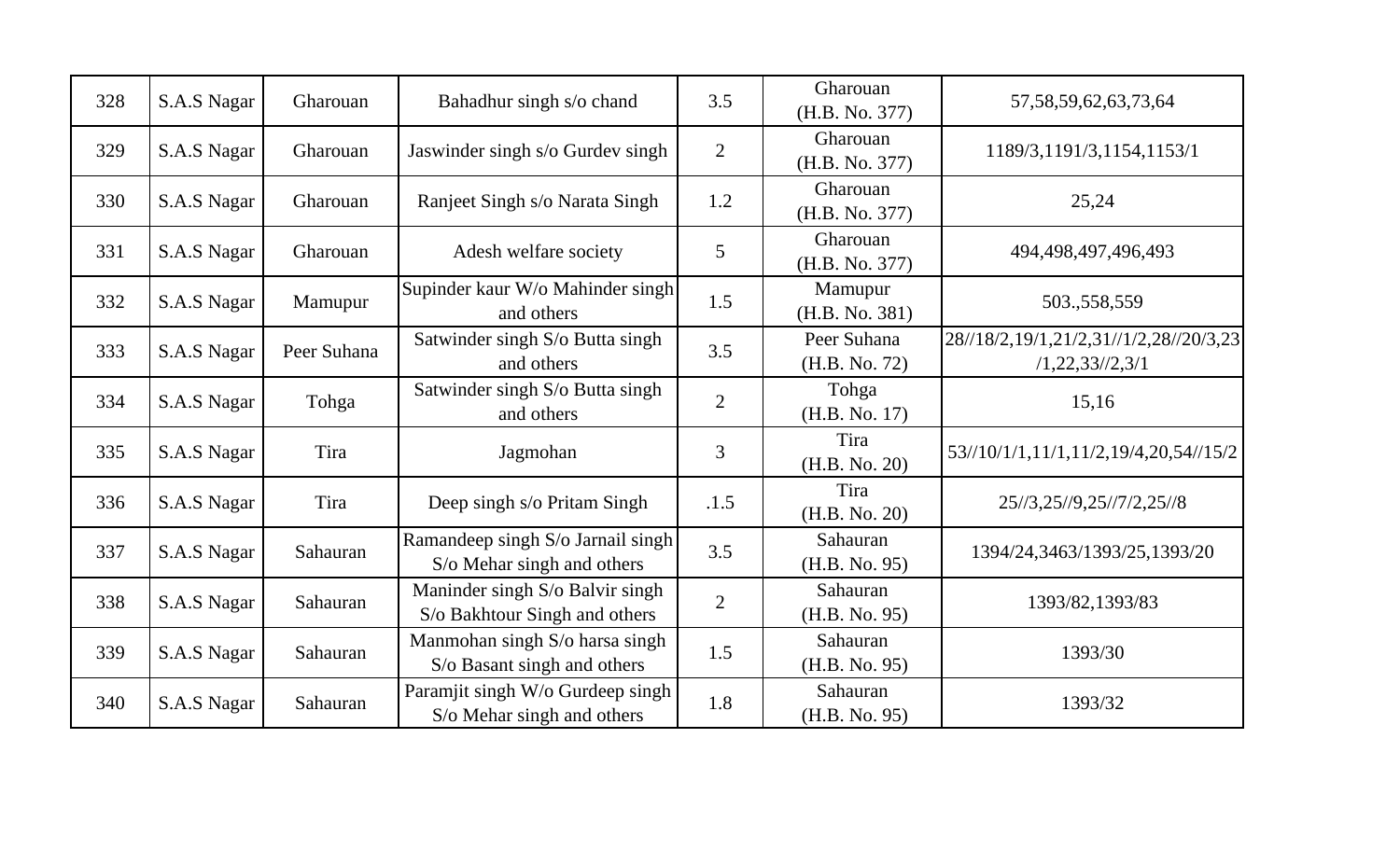| 341 | S.A.S Nagar | Sahauran | jjupinder singh s/o Gurmukh singh<br>s/o Daleep singh and others | 3              | Sahauran<br>(H.B. No. 95) | 3419/1393/31,3421/1393/31      |
|-----|-------------|----------|------------------------------------------------------------------|----------------|---------------------------|--------------------------------|
| 342 | S.A.S Nagar | Sahauran | Palminder singh and alwinder<br>singh s/o ranjeet singh          | 3.5            | Sahauran<br>(H.B. No. 95) | 3418/1393/31/2,3420/1393/31/2  |
| 343 | S.A.S Nagar | Sahauran | Jarnail singh S/o Mata singh                                     | 1.5            | Sahauran<br>(H.B. No. 95) | 3420/1393/31/1                 |
| 344 | S.A.S Nagar | Sahauran | Gurdeep Singh-Gurnam Singh S/o<br>Nikka Singh                    | $\overline{2}$ | Sahauran<br>(H.B. No. 95) | 1393/21, 1393/22, 1393/23      |
| 345 | S.A.S Nagar | Sahauran | Paramjit singh S/o Dyal Singh S/o<br>Jawahar Singh               | 1.2            | Sahauran<br>(H.B. No. 95) | 1393/28                        |
| 346 | S.A.S Nagar | Sahauran | Smt. Mati devi widow of baldev<br>Raj                            | 2.5            | Sahauran<br>(H.B. No. 95) | 3202/1393/39,3202/1393/39      |
| 347 | S.A.S Nagar | Sahauran | Sant Singh S/o swarn singh s/o<br>Jeeva Singh                    | 1.89           | Sahauran<br>(H.B. No. 95) | 3227/925/5,3228/925/5          |
| 348 | S.A.S Nagar | Sahauran | Ajit Singh S/o Bakhtawar S/o sant<br>singh                       | 0.82           | Sahauran<br>(H.B. No. 95) | 1/144                          |
| 349 | S.A.S Nagar | Sahauran | Jasvir Singh S/o Gurbaksh Singh<br>$S$ /o Sant                   | 1.2            | Sahauran<br>(H.B. No. 95) | 1/130, 1/108                   |
| 350 | S.A.S Nagar | Sahauran | <b>Amritpal Singh</b>                                            | 1.5            | Sahauran<br>(H.B. No. 95) | 1/115,1/116                    |
| 351 | S.A.S Nagar | Sahauran | Gurinder Singh S/o Nirmal Singh<br>S/o gurdit Singh              | 1.69           | Sahauran<br>(H.B. No. 95) | 1/127                          |
| 352 | S.A.S Nagar | Sahauran | Maghar singh S/o Railu S/o<br>masavia                            | 2.5            | Sahauran<br>(H.B. No. 95) | 1/87,3177/1/88,3178/1/88,1/121 |
| 353 | S.A.S Nagar | Sahauran | Balvir Singh S/o krishan Singh S/o<br>Pritam Singh               | 1.69           | Sahauran<br>(H.B. No. 95) | 1/137                          |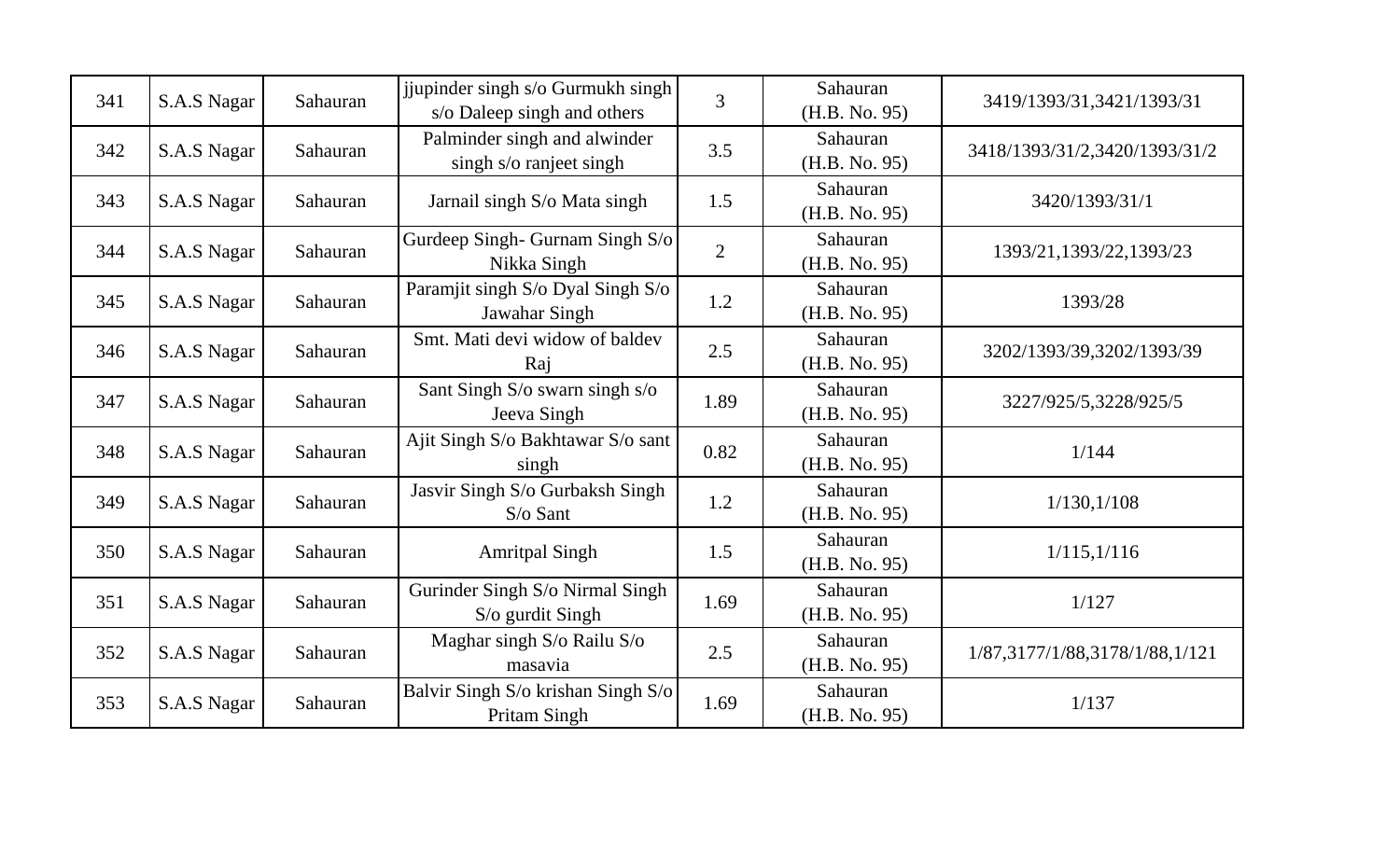| 354 | S.A.S Nagar | Sahauran    | Jageer Singh S/o kartar Singh                                                                                                                                | 1.5            | Sahauran<br>(H.B. No. 95)     | 1/128/4                  |
|-----|-------------|-------------|--------------------------------------------------------------------------------------------------------------------------------------------------------------|----------------|-------------------------------|--------------------------|
| 355 | S.A.S Nagar | Sahauran    | lakhvinder Singh S/o jarnail Singh<br>S/o Gaida Singh Harinder Singh<br>S/o param Singh S/o Ajit Singh<br>Balvinder Singh S/o khiva Singh<br>S/o Essar Singh | 2.5            | Sahauran<br>(H.B. No. 95)     | $1 - 84, 1 - 85$         |
| 356 | S.A.S Nagar | Sahauran    | Madan Lal Sharma S/o Tursi Ram<br>Sharma                                                                                                                     | $\overline{2}$ | Sahauran<br>(H.B. No. 95)     | $1 - 62$                 |
| 357 | S.A.S Nagar | Sahauran    | Avtar singh S/o Dyal singh<br>/hardyal S/o Krishan                                                                                                           | 2.5            | Sahauran<br>(H.B. No. 95)     | 1/89, 1/90               |
| 358 | S.A.S Nagar | Sahauran    | Gurpartap singh S/o rashpal Singh                                                                                                                            | 1.69           | Sahauran<br>(H.B. No. 95)     | 1/96, 1/92               |
| 359 | S.A.S Nagar | Sahauran    | Amritpal Singh S/o jantor Singh                                                                                                                              | 1.5            | Sahauran<br>(H.B. No. 95)     | 1/204                    |
| 360 | S.A.S Nagar | Sahauran    | Gurmit Singh S/o avtar singh                                                                                                                                 | 2.5            | Sahauran<br>(H.B. No. 95)     | 1/270,3447/1/254         |
| 361 | S.A.S Nagar | Sahauran    | Sabir ahmed s/o Parvej mohamand                                                                                                                              | 1.69           | Sahauran<br>(H.B. No. 95)     | 3227/925-/5,3228/925-/5  |
| 362 | S.A.S Nagar | Sahauran    | Amarjeet singh S/o lachman Singh                                                                                                                             | 1.5            | Sahauran<br>(H.B. No. 95)     | 1/150                    |
| 363 | S.A.S Nagar | Sahauran    | Harnek Singh S/o Atama Singh                                                                                                                                 | $\mathbf{1}$   | Sahauran<br>(H.B. No. 95)     | 288                      |
| 364 | S.A.S Nagar | Madhan Heri | Gurpal Singh s/o gurwant Singh                                                                                                                               | 2.5            | Madhan Heri<br>(H.B. No. 364) | 313, 314, 315, 316       |
| 365 | S.A.S Nagar | Madhan Heri | Surmukh Singh                                                                                                                                                | 2.69           | Madhan Heri<br>(H.B. No. 364) | 155, 162, 163, 566/169/1 |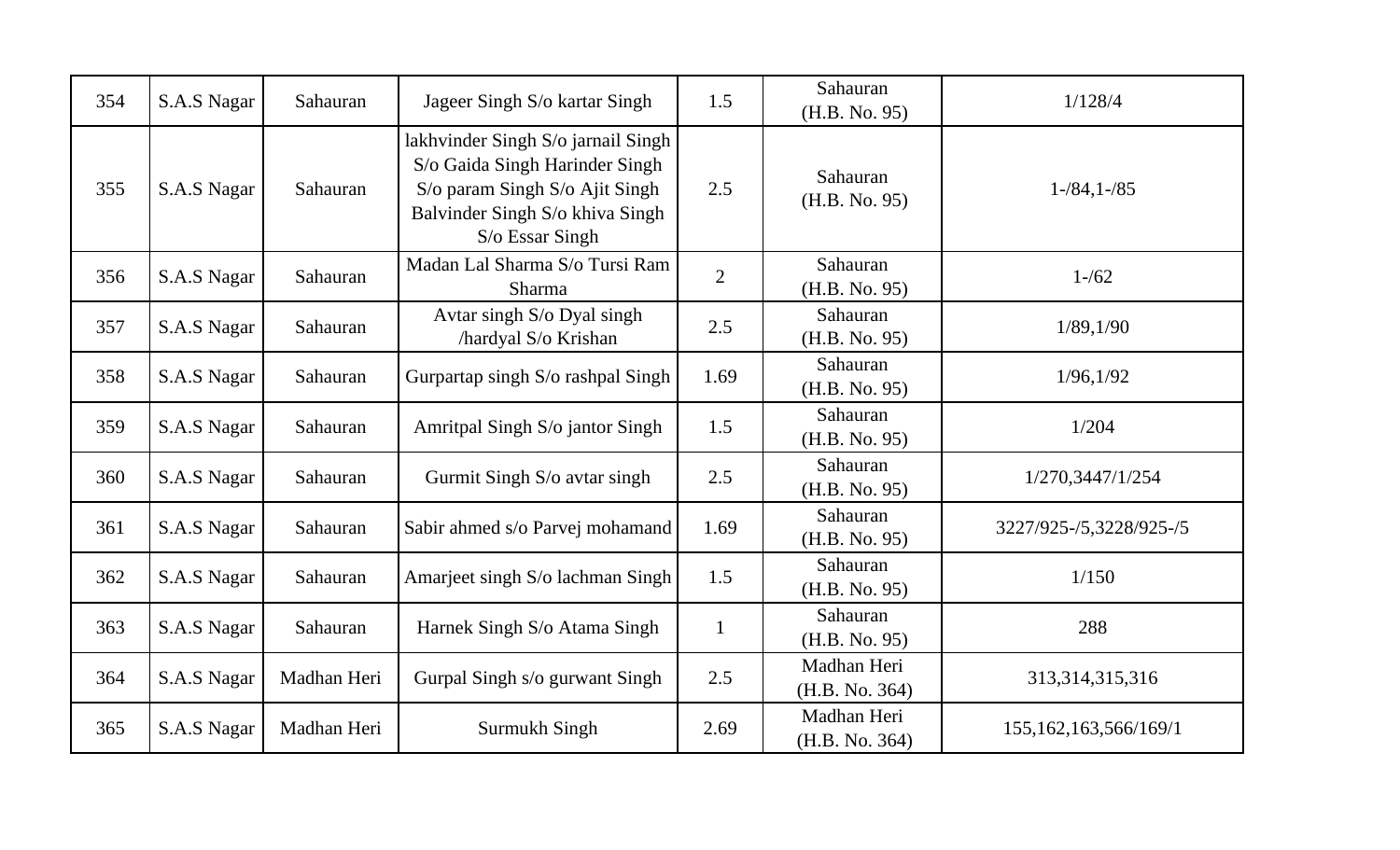| 366 | S.A.S Nagar | Parch | Surinder nanda        | 3.4            | Parch<br>(H.B. No. 349) | 135//11/2,19,20,21/1/1,136//145/2,16,<br>25,138/1/1/1             |
|-----|-------------|-------|-----------------------|----------------|-------------------------|-------------------------------------------------------------------|
| 367 | S.A.S Nagar | Parch | Harnek Singh          | $\overline{4}$ | Parch<br>(H.B. No. 349) | 123//8/1,8/2,8/2,8/3,14,16/2,17,24,2/1<br>,23/2/2,25/2,134/3/1    |
| 368 | S.A.S Nagar | Parch | Karam singh           | 2.3            | Parch<br>(H.B. No. 349) | 118//4/3,5,6/1,16/2,24/3,25/1/1,107//2<br>/1,21/2/1,12,13,118/6/1 |
| 369 | S.A.S Nagar | Parch | Amrit singh           | 1.2            | Parch<br>(H.B. No. 349) | 125//5/4/1,5/4/2,6/1,126//1/1                                     |
| 370 | S.A.S Nagar | Parch | Rajiv kumar           |                | Parch<br>(H.B. No. 349) | 126/11/5, 19/1, 19/2                                              |
| 371 | S.A.S Nagar | Nada  | Gurdyal Ram           |                | Nada<br>(H.B. No. 350)  | 173/1                                                             |
| 372 | S.A.S Nagar | Nada  | Gurdyal Ram           | $\blacksquare$ | Nada<br>(H.B. No. 350)  | 70//27,28,26,69//32/1                                             |
| 373 | S.A.S Nagar | Seonk | <b>Manpreet Singh</b> | 5.6            | Seonk<br>(H.B. No. 344) | 88//3,4,5/2,8,9/1,13/2                                            |
| 374 | S.A.S Nagar | Seonk | Kuber Urban           | 1.2            | Seonk<br>(H.B. No. 344) | 119//9, 10/1, 12, 11/2, 13, 14, 17, 15/1                          |
| 375 | S.A.S Nagar | Seonk | Seva Singh            | 3.4            | Seonk<br>(H.B. No. 344) | 89//20/1                                                          |
| 376 | S.A.S Nagar | Seonk | Ajit Singh            |                | Seonk<br>(H.B. No. 344) | 89/11/1                                                           |
| 377 | S.A.S Nagar | Seonk | Payara Singh          |                | Seonk<br>(H.B. No. 344) | 119/6,7                                                           |
| 378 | S.A.S Nagar | Seonk | <b>Sukhvir Singh</b>  |                | Seonk<br>(H.B. No. 344) | 119//8,10/2                                                       |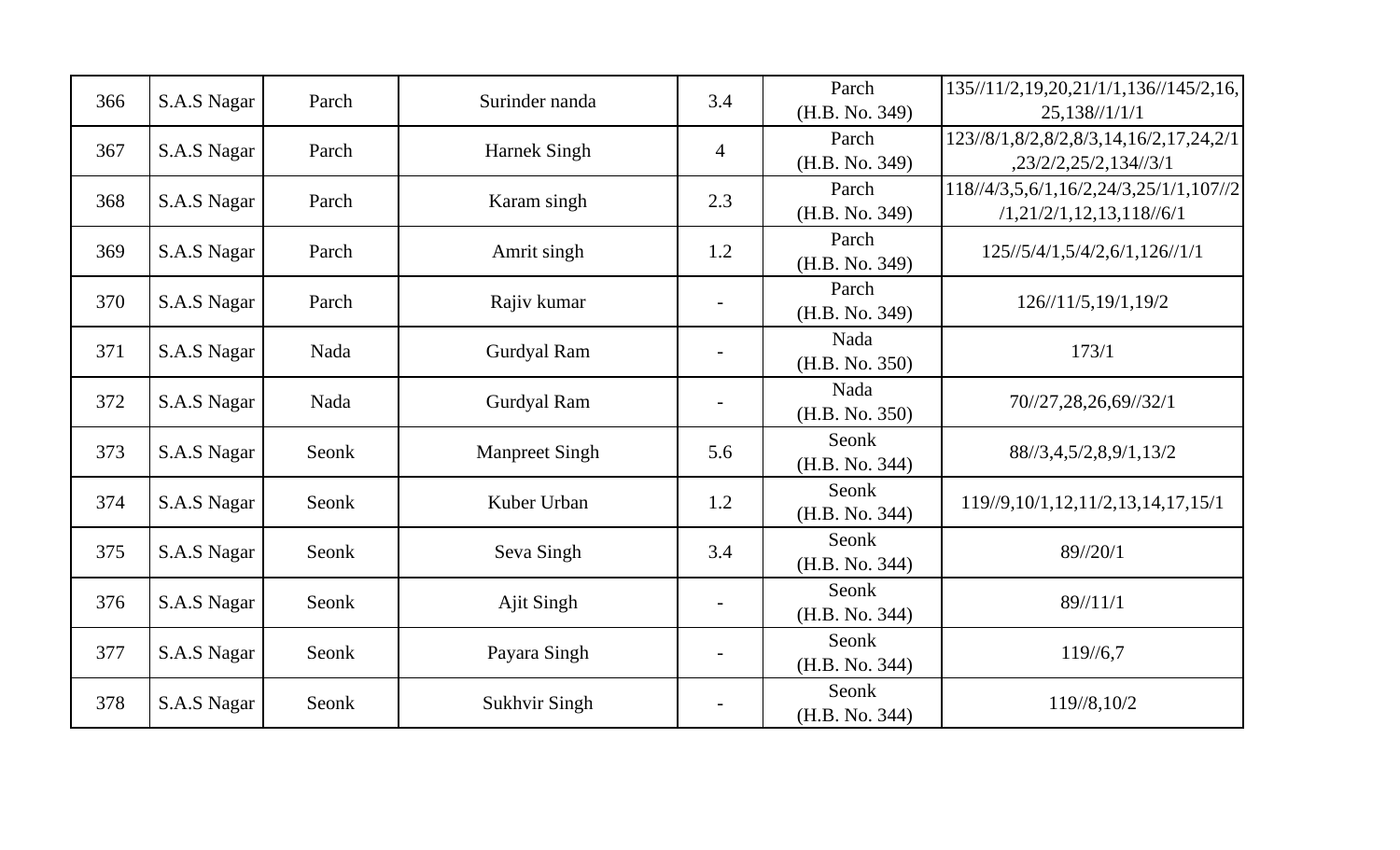| 379 | S.A.S Nagar | Shingariwala | Davinder Singh                             | 2.3                          | Shingariwala<br>(H.B. No. 345) | 114//23,24,20//3,21//31                        |
|-----|-------------|--------------|--------------------------------------------|------------------------------|--------------------------------|------------------------------------------------|
| 380 | S.A.S Nagar | Karoran      | Samsher Singh                              |                              | Karoran<br>(H.B. No. 352)      | 132//38                                        |
| 381 | S.A.S Nagar | Karoran      | Gurdeep Singh                              | $\qquad \qquad \blacksquare$ | Karoran<br>(H.B. No. 352)      | 132//30,32,36                                  |
| 382 | S.A.S Nagar | Karoran      | Harinder Mohan                             |                              | Karoran<br>(H.B. No. 352)      | 132//37                                        |
| 383 | S.A.S Nagar | Karoran      | Aarohi Realtors and promoters pvt.<br>Ltd. |                              | Karoran<br>(H.B. No. 352)      | 133//29,30,31,35                               |
| 384 | S.A.S Nagar | Karoran      | <b>Samsher Singh</b>                       |                              | Karoran<br>(H.B. No. 352)      | 133//34                                        |
| 385 | S.A.S Nagar | Karoran      | Gurbachan Singh                            | $\qquad \qquad \blacksquare$ | Karoran<br>(H.B. No. 352)      | 228                                            |
| 386 | S.A.S Nagar | Karoran      | <b>Baldev Singh</b>                        | $\overline{\phantom{a}}$     | Karoran<br>(H.B. No. 352)      | 118//26                                        |
| 387 | S.A.S Nagar | Karoran      | <b>Sukhwant Singh</b>                      |                              | Karoran<br>(H.B. No. 352)      | 0232/1/2                                       |
| 388 | S.A.S Nagar | Karoran      | Gurbachan Singh                            |                              | Karoran<br>(H.B. No. 352)      | 231                                            |
| 389 | S.A.S Nagar | Karoran      | Gurbachan Singh                            | $\overline{\phantom{0}}$     | Karoran<br>(H.B. No. 352)      | 230                                            |
| 390 | S.A.S Nagar | Karoran      | <b>Samsher Singh</b>                       | $\overline{\phantom{a}}$     | Karoran<br>(H.B. No. 352)      | 229                                            |
| 391 | S.A.S Nagar | Karoran      | Gurbachan Singh                            |                              | Karoran<br>(H.B. No. 352)      | 133//45,99//27,130//62/2,116//27,117,<br>48/26 |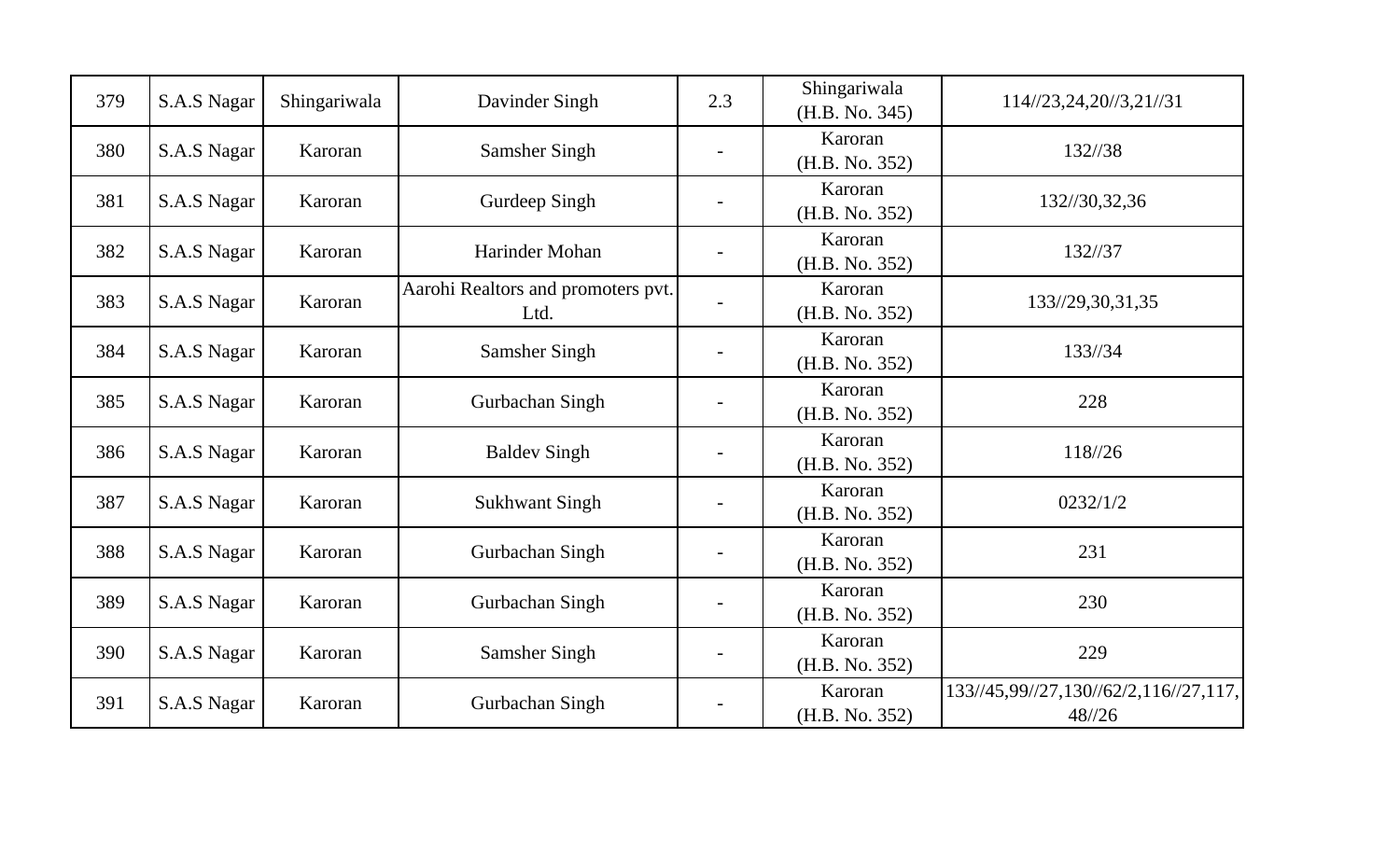| 392 | Fatehgarh<br>sahib | Chunni kalan | <b>Un Named</b>                                |        | Chunni kalan<br>(H.B. No. 62)         | 19,32//22/1,23/1,34//2/1                                          |
|-----|--------------------|--------------|------------------------------------------------|--------|---------------------------------------|-------------------------------------------------------------------|
| 393 | Fatehgarh<br>sahib | Chunni kalan | <b>Un Named</b>                                |        | Chunni kalan<br>(H.B. No. 62)         | 9/13,20,21/1,22/1,22/2,10/25/2                                    |
| 394 | Fatehgarh<br>sahib | Chunni kalan | <b>Un Named</b>                                |        | Chunni kalan<br>(H.B. No. 62)         | 22//1,2/2,2/3,2/4,3/1,10,9/3,9/2,9/1,8/<br>2,8/3,11/2,12          |
| 395 | Fatehgarh<br>sahib | Chunni kalan | <b>Un Named</b>                                |        | Chunni kalan<br>(H.B. No. 62)         | 17//19,121,12//5,13//25/3,11//12,21                               |
| 396 | Fatehgarh<br>sahib | Chunni kalan | <b>Un Named</b>                                |        | Chunni kalan<br>(H.B. No. 62)         | 10/1, 21//10/2                                                    |
| 397 | Fatehgarh<br>sahib | Chunni kalan | <b>Un Named</b>                                |        | Chunni kalan<br>(H.B. No. 62)         | 18/1, 18/2/1                                                      |
| 398 | Fatehgarh<br>sahib | Chunni kalan | <b>Un Named</b>                                |        | Chunni kalan<br>(H.B. No. 62)         | $30\frac{1}{2}$ , $3,30\frac{1}{9}$                               |
| 399 | Fatehgarh<br>sahib | Chunni kalan | <b>Un Named</b>                                |        | Chunni kalan<br>(H.B. No. 62)         | 21/2,3/22,10/1,2                                                  |
| 400 | Fatehgarh<br>sahib | Chunni kalan | Un Named                                       |        | Chunni kalan<br>(H.B. No. 62)         | 27/4/2,7/1/2                                                      |
| 401 | Fatehgarh<br>sahib | Chunni kalan | <b>Un Named</b>                                |        | Chunni kalan<br>(H.B. No. 62)         | 15//25/1/2,5,23//6/1                                              |
| 402 | Fatehgarh<br>sahib | Chunni kalan | <b>Un Named</b>                                |        | Chunni kalan<br>(H.B. No. 62)         | 11,20,19,32//21,22,23/1,23/2,23/3,34/<br>/1/1, 2/1, 2/2, 2/3, 3/1 |
| 403 | Fatehgarh<br>sahib | Chunni kalan | <b>Sant Enclave</b>                            |        | Chunni kalan<br>(H.B. No. 62)         | 22//16/2,24/2,28//4,5,7/2,4/1,15/1,25/                            |
| 404 | Fatehgarh<br>sahib | Khamano      | <b>SURINDER SINGH S/O KAKA</b><br><b>SINGH</b> | 2Acres | vill Sanghol khamano<br>(H.B. No 310) |                                                                   |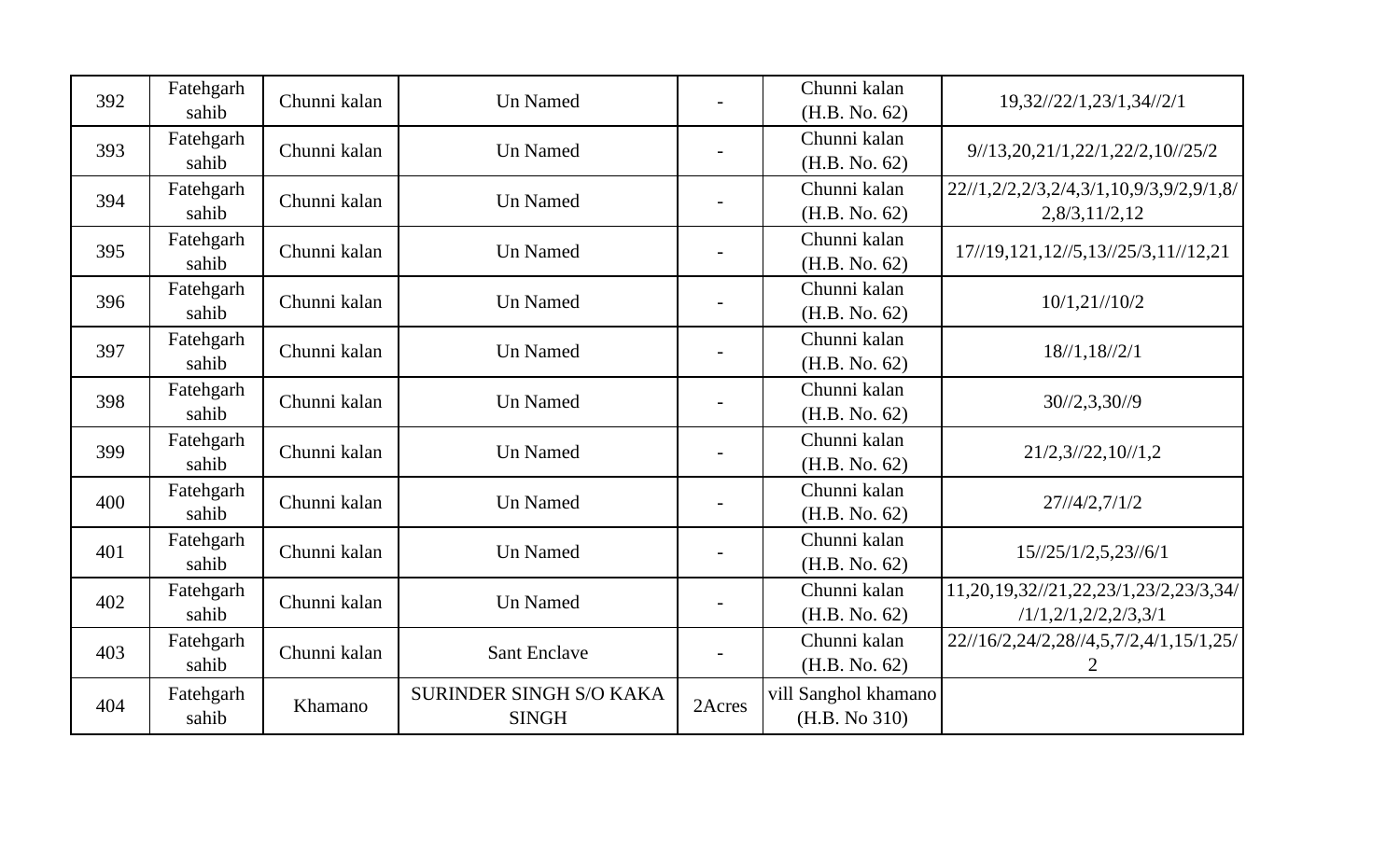| 405 | Fatehgarh<br>sahib | Khamano              | Ramesh kumar s/o gabba singh                                                                | 1.5 acres      | VILL Khamano kalan<br>Khamano FGS           |  |
|-----|--------------------|----------------------|---------------------------------------------------------------------------------------------|----------------|---------------------------------------------|--|
| 406 | Fatehgarh<br>sahib | Khamano              | jasvir singh s/o joginder singh                                                             | 2Acres         | vill charhi khamano<br>fgs                  |  |
| 407 | Fatehgarh<br>sahib | Khamano              | harvinder singh s/o avtar singh                                                             | N <sub>a</sub> | VILL kamli Khamano<br>kalan Khamano FGS     |  |
| 408 | Fatehgarh<br>sahib | Bassi Pathana        | narınderpal singhs/o bakhtor<br>singh, smt sukhwinder kaur w/o<br>narindrnal singh          | 23canal        | vill & tehsil bassi<br>pathana              |  |
| 409 | Fatehgarh<br>sahib | Khamano              | Ramesh kumar s/o somnath singh                                                              | 2acres         | cill mansurpur<br>khamano fgs               |  |
| 410 | Fatehgarh<br>sahib | Sanghol              | Karnail singh s/o darbara singh                                                             | 2acres         | vill sanghol (H.B. No<br><b>310</b> )       |  |
| 411 | <b>ROPAR</b>       | Nangal               | Sh Amit kumar ,sahil kumar s/o<br>jagdish chand                                             | 10 acres       | vill kalsehra, Tehsil<br>nangal distt ropar |  |
| 412 | <b>ROPAR</b>       | <b>Anadpur Shaib</b> | sardar singh s/o kanshi<br>ram, gurdeep singh s/o sardar<br>singh amariit singh s/o manohar | <b>NA</b>      | vill sahota anadpur<br>sahib ropar          |  |